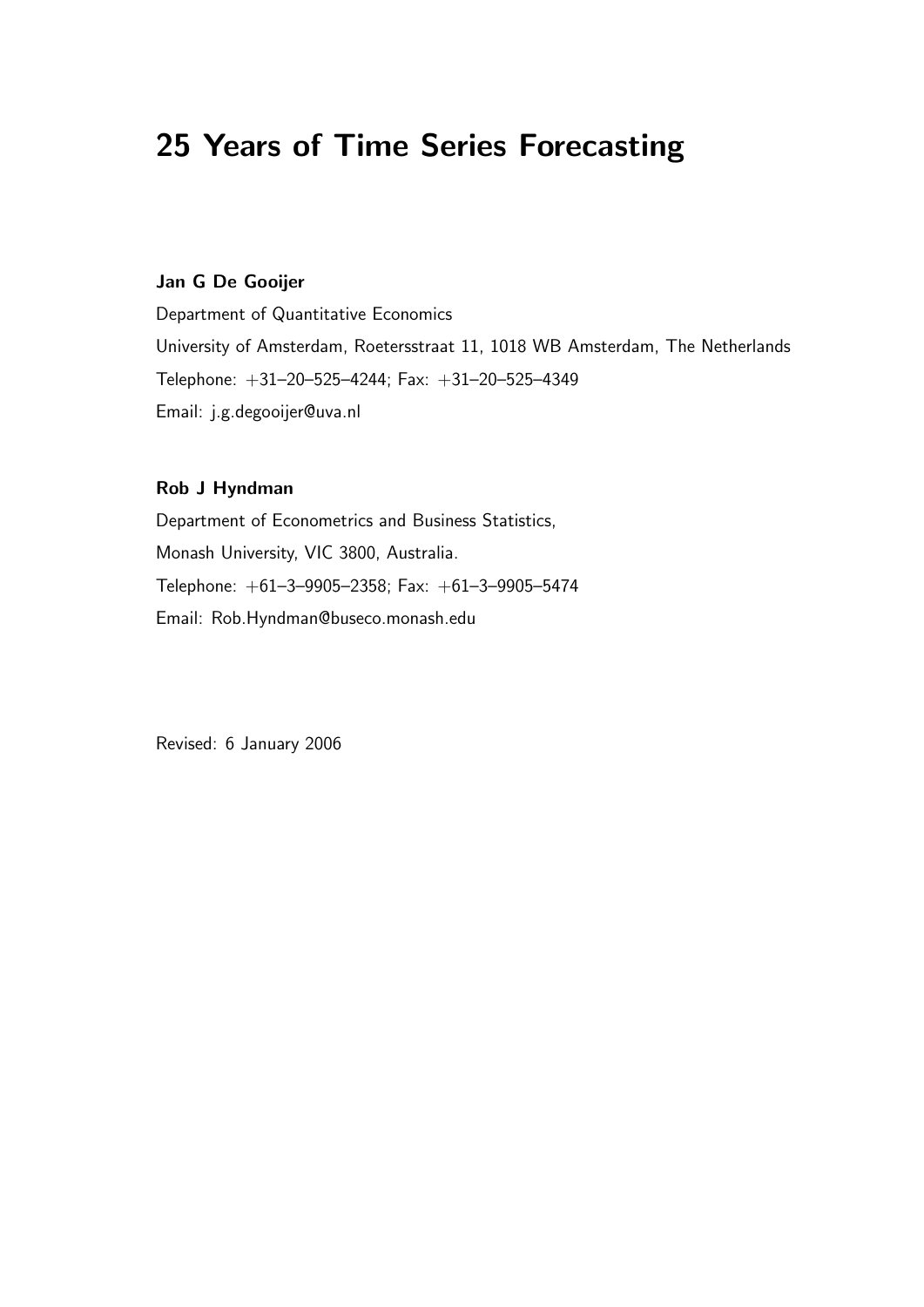# 25 Years of Time Series Forecasting

Abstract: We review the past 25 years of research into time series forecasting. In this silver jubilee issue, we naturally highlight results published in journals managed by the International Institute of Forecasters (Journal of Forecasting 1982–1985; International Journal of Forecasting 1985–2005). During this period, over one third of all papers published in these journals concerned time series forecasting. We also review highly influential works on time series forecasting that have been published elsewhere during this period. Enormous progress has been made in many areas, but we find that there are a large number of topics in need of further development. We conclude with comments on possible future research directions in this field.

Keywords: Accuracy measures; ARCH; ARIMA; Combining; Count data; Densities; Exponential smoothing; Kalman filter; Long memory; Multivariate; Neural nets; Nonlinearity; Prediction intervals; Regime-switching; Robustness; Seasonality; State space; Structural models; Transfer function; Univariate; VAR.

| $\mathbf{1}$            | Introduction                                            | $\mathbf{1}$   |  |
|-------------------------|---------------------------------------------------------|----------------|--|
| $2^{\circ}$             | <b>Exponential smoothing</b>                            | $\overline{2}$ |  |
| $\overline{\mathbf{3}}$ | <b>ARIMA</b>                                            | 5              |  |
| 4                       | <b>Seasonality</b>                                      | 10             |  |
| 5                       | State space and structural models and the Kalman filter | 11             |  |
| 6                       | <b>Nonlinear</b>                                        | 13             |  |
| $\overline{\mathbf{r}}$ | Long memory                                             | 17             |  |
| 8                       | <b>ARCH/GARCH</b>                                       | 18             |  |
|                         | 9 Count data forecasting                                | 20             |  |
|                         | 10 Forecast evaluation and accuracy measures            | 21             |  |
|                         | 11 Combining                                            | 23             |  |
|                         | 12 Prediction intervals and densities                   | 24             |  |
|                         | 13 A look to the future                                 | 25             |  |
|                         | <b>Acknowledgments</b>                                  |                |  |
|                         | <b>References</b>                                       | 29             |  |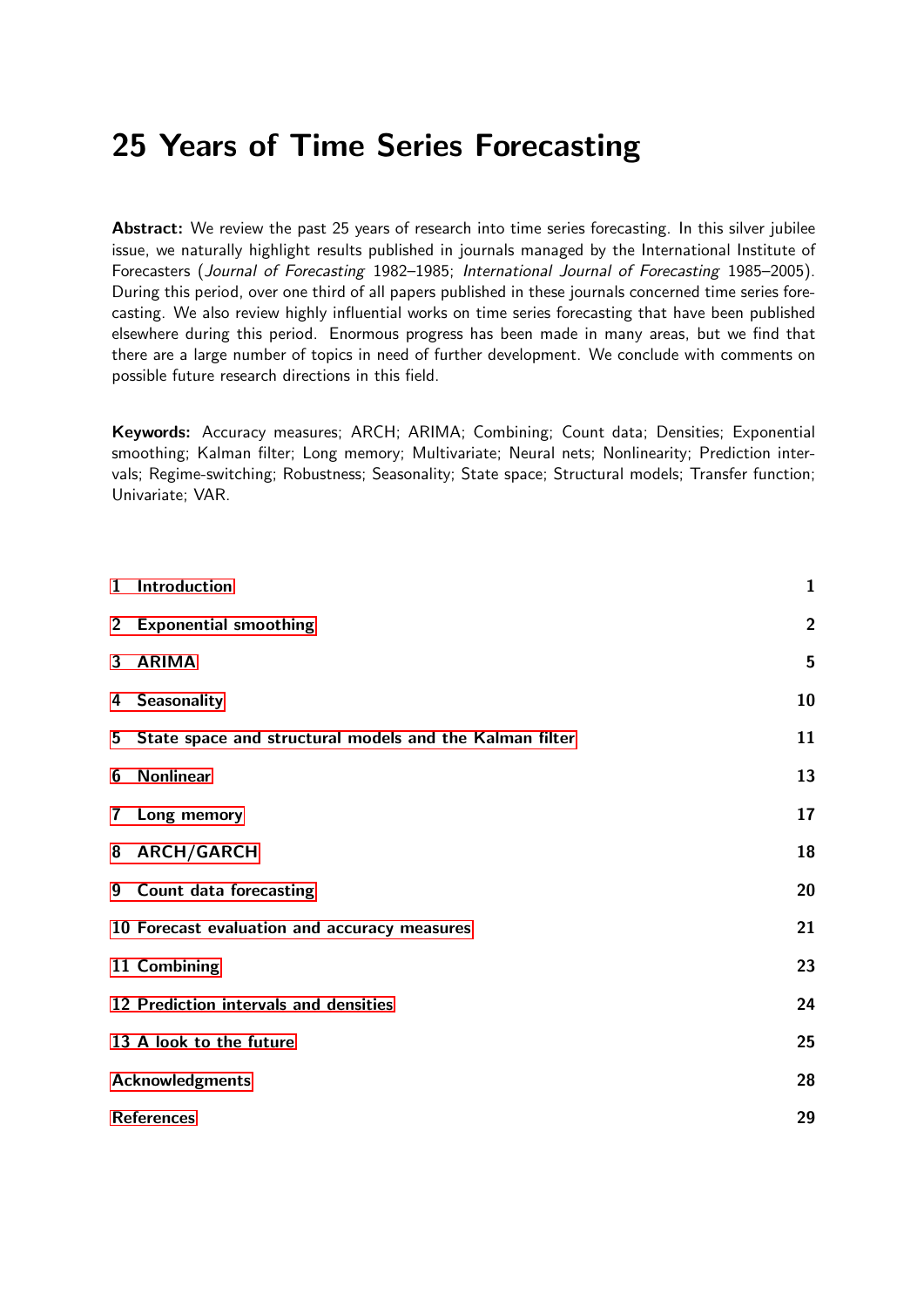## <span id="page-2-0"></span>**1 Introduction**

The International Institute of Forecasters (IIF) was established 25 years ago and its silver jubilee provides an opportunity to review progress on time series forecasting. We highlight research published in journals sponsored by the Institute, although we also cover key publications in other journals. In 1982 the IIF set up the *Journal of Forecasting* (*JoF*), published with John Wiley & Sons. After a break with Wiley in [1](#page-2-1)985<sup>1</sup> the IIF decided to start the *International Journal of Forecasting* (*IJF*), published with Elsevier since 1985. This paper provides a selective guide to the literature on time series forecasting, covering the period 1982–2005 and summarizing about 340 papers published under the "IIF-flag" out of a total of over 940 papers. The proportion of papers that concern time series forecasting has been fairly stable over time. We also review key papers and books published elsewhere that have been highly influential to various developments in the field. The works referenced comprise 380 journal papers, and 20 books and monographs.

It was felt convenient to first classify the papers according to the models (e.g. exponential smoothing, ARIMA) introduced in the time series literature, rather than putting papers under a heading associated with a particular method. For instance, Bayesian methods in general can be applied to all models. Papers not concerning a particular model were then classified according to the various problems (e.g. accuracy measures, combining) they address. In only a few cases was a subjective decision on our part needed to classify a paper under a particular section heading. To facilitate a quick overview in a particular field, the papers are listed in alphabetical order under each of the section headings.

Determining what to include and what not to include in the list of references has been a problem. There may be papers that we have missed, and papers that are also referenced by other authors in this Silver Anniversary issue. As such the review is somewhat "selective", although this does not imply that a particular paper is unimportant if it is not reviewed.

The review is not intended to be critical, but rather a (brief) historical and personal tour of the main developments. Still, a cautious reader may detect certain areas where the fruits of 25 years of intensive research interest has been limited. Conversely, clear explanations for many previously anomalous time series forecasting results have been provided by the end of 2005. Section [13](#page-26-0) discusses some current research directions that hold promise for the future, but of course the list is far from exhaustive.

<span id="page-2-1"></span><sup>&</sup>lt;sup>1</sup>The IIF was involved with *JoF* issue 14:1 (1985)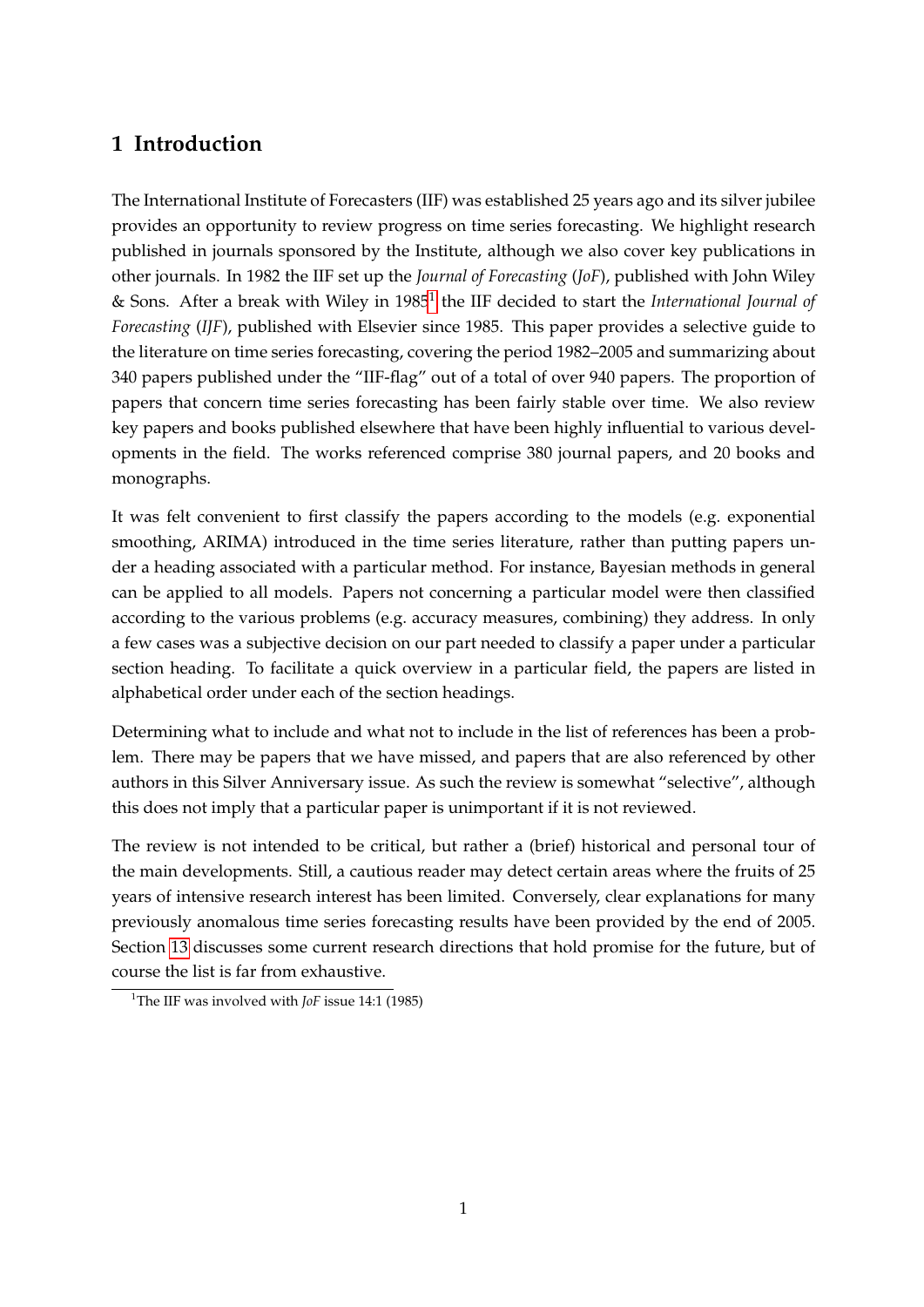## <span id="page-3-0"></span>**2 Exponential smoothing**

### **2.1 Preamble**

Twenty five years ago, exponential smoothing methods were often considered a collection of ad hoc techniques for extrapolating various types of univariate time series. Although exponential smoothing methods were widely used in business and industry, they had received little attention from statisticians and did not have a well-developed statistical foundation. These methods originated in the 1950s and 1960s with the work of Brown (1959, 1963), Holt (1957, reprinted 2004) and Winters (1960). Pegels (1969) provided a simple but useful classification of the trend and the seasonal patterns depending on whether they are additive (linear) or multiplicative (nonlinear).

Muth (1960) was the first to suggest a statistical foundation for simple exponential smoothing (SES) by demonstrating that it provided the optimal forecasts for a random walk plus noise. Further steps towards putting exponential smoothing within a statistical framework were provided by Box & Jenkins (1970, 1976), Roberts (1982) and Abraham and Ledolter (1983, 1986), who showed that some linear exponential smoothing forecasts arise as special cases of ARIMA models. However, these results did not extend to any nonlinear exponential smoothing methods.

Exponential smoothing methods received a boost by two papers published in 1985, which laid the foundation for much of the subsequent work in this area. First, Gardner (1985) provided a thorough review and synthesis of work in exponential smoothing to that date, and extended Pegels' classification to include damped trend. This paper brought together a lot of existing work which stimulated the use of these methods and prompted a substantial amount of additional research. Later in the same year, Snyder (1985) showed that SES could be considered as arising from an innovation state space model (i.e., a model with a single source of error). Although this insight went largely unnoticed at the time, in recent years it has provided the basis for a large amount of work on state space models underlying exponential smoothing methods.

Most of the work since 1985 has involved studying the empirical properties of the methods (e.g. Bartolomei & Sweet, 1989; Makridakis & Hibon, 1991), proposals for new methods of estimation or initialization (Ledolter & Abraham, 1984), evaluation of the forecasts (Sweet & Wilson, 1988; McClain, 1988), or has concerned statistical models that can be considered to underly the methods (e.g. McKenzie, 1984). The damped multiplicative methods of Taylor (2003) provide the only genuinely new exponential smoothing methods over this period. There have, of course, been numerous studies applying exponential smoothing methods in various contexts including computer components (Gardner, 1993), air passengers (Grubb & Masa, 2001) and production planning (Miller & Liberatore, 1993).

Hyndman et al.'s (2002) taxonomy (extended by Taylor, 2003) provides a helpful categorization in describing the various methods. Each method consists of one of five types of trend (none,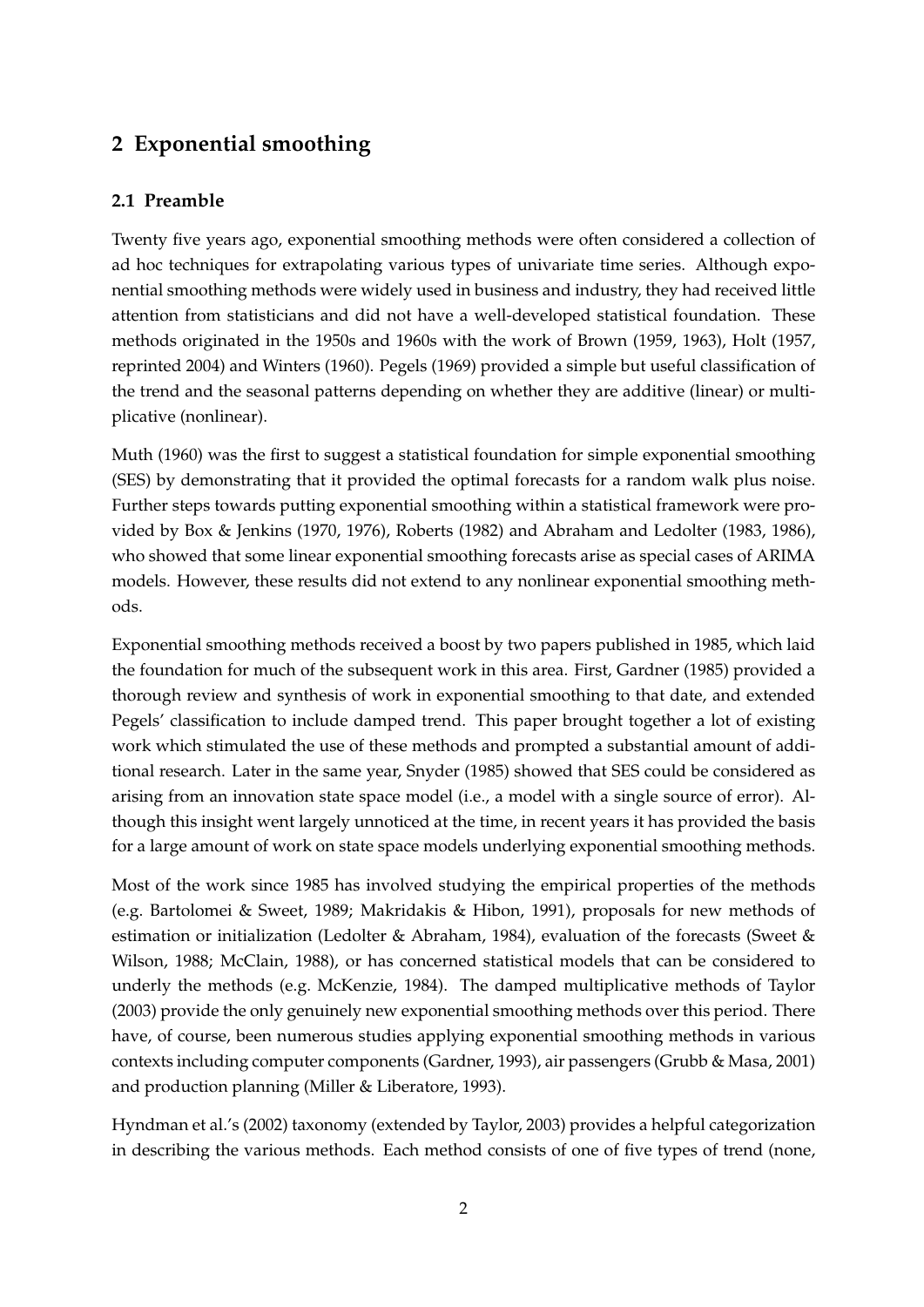additive, damped additive, multiplicative and damped multiplicative) and one of three types of seasonality (none, additive and multiplicative). Thus, there are 15 different methods, the best known of which are SES (no trend, no seasonality), Holt's linear method (additive trend, no seasonality), Holt-Winters' additive method (additive trend, additive seasonality) and Holt-Winters' multiplicative method (additive trend, multiplicative seasonality).

### **2.2 Variations**

Numerous variations on the original methods have been proposed. For example, Carreno & Madinaveitia (1990) and Williams & Miller (1999) proposed modifications to deal with discontinuities, and Rosas & Guerrero (1994) looked at exponential smoothing forecasts subject to one or more constraints. There are also variations in how and when seasonal components should be normalized. Lawton (1998) argued for renormalization of the seasonal indices at each time period, as it removes bias in estimates of level and seasonal components. Slightly different normalization schemes were given by Roberts (1982) and McKenzie (1986). Archibald & Koehler (2003) developed new renormalization equations that are simpler to use and give the same point forecasts as the original methods.

One useful variation, part way between SES and Holt's method, is SES with drift. This is equivalent to Holt's method with the trend parameter set to zero. Hyndman & Billah (2003) showed that this method was also equivalent to Assimakopoulos & Nikolopoulos's (2000) "Theta method" when the drift parameter is set to half the slope of a linear trend fitted to the data. The Theta method performed extremely well in the M3-competition, although why this particular choice of model and parameters is good has not yet been determined.

There has been remarkably little work in developing multivariate versions of the exponential smoothing methods for forecasting. One notable exception is Pfeffermann & Allon (1989) who looked at Israeli tourism data. Multivariate SES is used for process control charts (e.g. Pan, 2005), where it is called "multivariate exponentially weighted moving averages", but here the focus is not on forecasting.

### **2.3 State space models**

Ord et al. (1997) built on the work of Snyder (1985) by proposing a class of innovation state space models which can be considered as underlying some of the exponential smoothing methods. Hyndman et al. (2002) and Taylor (2003) extended this to include all of the 15 exponential smoothing methods. In fact, Hyndman et al. (2002) proposed two state space models for each method, corresponding to the additive error and the multiplicative error cases. These models are not unique, and other related state space models for exponential smoothing methods are presented in Koehler et al. (2001) and Chatfield et al. (2001). It has long been known that some ARIMA models give equivalent forecasts to the linear exponential smoothing methods. The significance of the recent work on innovation state space models is that the nonlinear exponen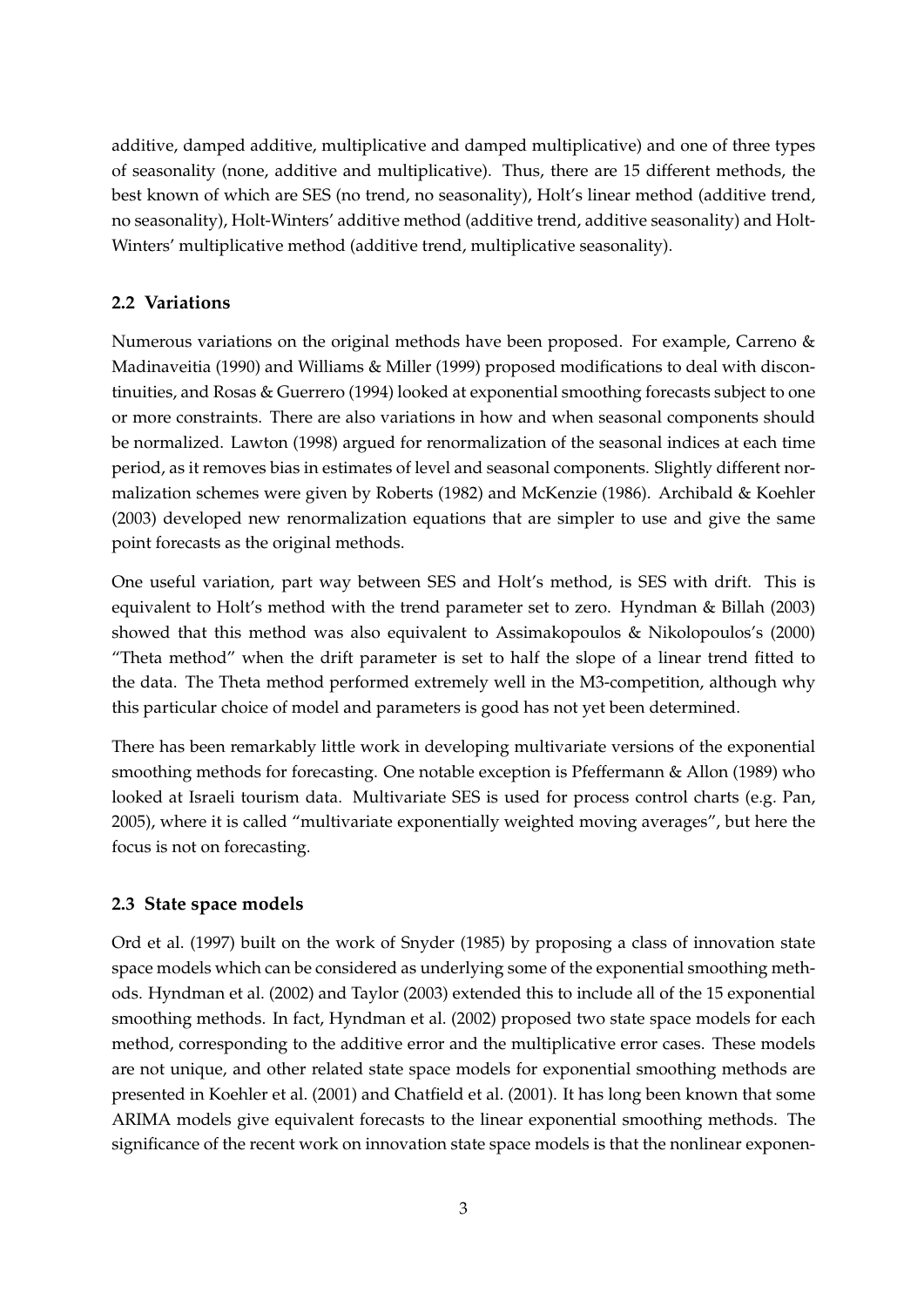tial smoothing methods can also be derived from statistical models.

### **2.4 Method selection**

Gardner & McKenzie (1988) provided some simple rules based on the variances of differenced time series for choosing an appropriate exponential smoothing method. Tashman & Kruk (1996) compared these rules with others proposed by Collopy & Armstrong (1992) and an approach based on the BIC. Hyndman et al. (2002) also proposed an information criterion approach, but using the underlying state space models.

### **2.5 Robustness**

The remarkably good forecasting performance of exponential smoothing methods has been addressed by several authors. Satchell & Timmermann (1995) and Chatfield et al. (2001) showed that SES is optimal for a wide range of data generating processes. In a small simulation study, Hyndman (2001) showed that simple exponential smoothing performed better than first order ARIMA models because it is not so subject to model selection problems, particularly when data are non-normal.

### **2.6 Prediction intervals**

One of the criticisms of exponential smoothing methods 25 years ago was that there was no way to produce prediction intervals for the forecasts. The first analytical approach to this problem was to assume the series were generated by deterministic functions of time plus white noise (Brown, 1963; Sweet, 1985; McKenzie, 1986; Gardner, 1985). If this was so, a regression model should be used rather than exponential smoothing methods; thus, Newbold & Bos (1989) strongly criticized all approaches based on this assumption.

Other authors sought to obtain prediction intervals via the equivalence between exponential smoothing methods and statistical models. Johnston & Harrison (1986) found forecast variances for the simple and Holt exponential smoothing methods for state space models with multiple sources of errors. Yar & Chatfield (1990) obtained prediction intervals for the additive Holt-Winters' method, by deriving the underlying equivalent ARIMA model. Approximate prediction intervals for the multiplicative Holt-Winters' method were discussed by Chatfield & Yar (1991) making the assumption that the one-step-ahead forecast errors are independent. Koehler et al. (2001) also derived an approximate formula for the forecast variance for the multiplicative Holt-Winters' method, differing from Chatfield & Yar (1991) only in how the standard deviation of the one-step-ahead forecast error is estimated.

Ord et al. (1997) and Hyndman et al. (2002) used the underlying innovation state space model to simulate future sample paths and thereby obtained prediction intervals for all the exponential smoothing methods. Hyndman et al. (2005) used state space models to derive analytical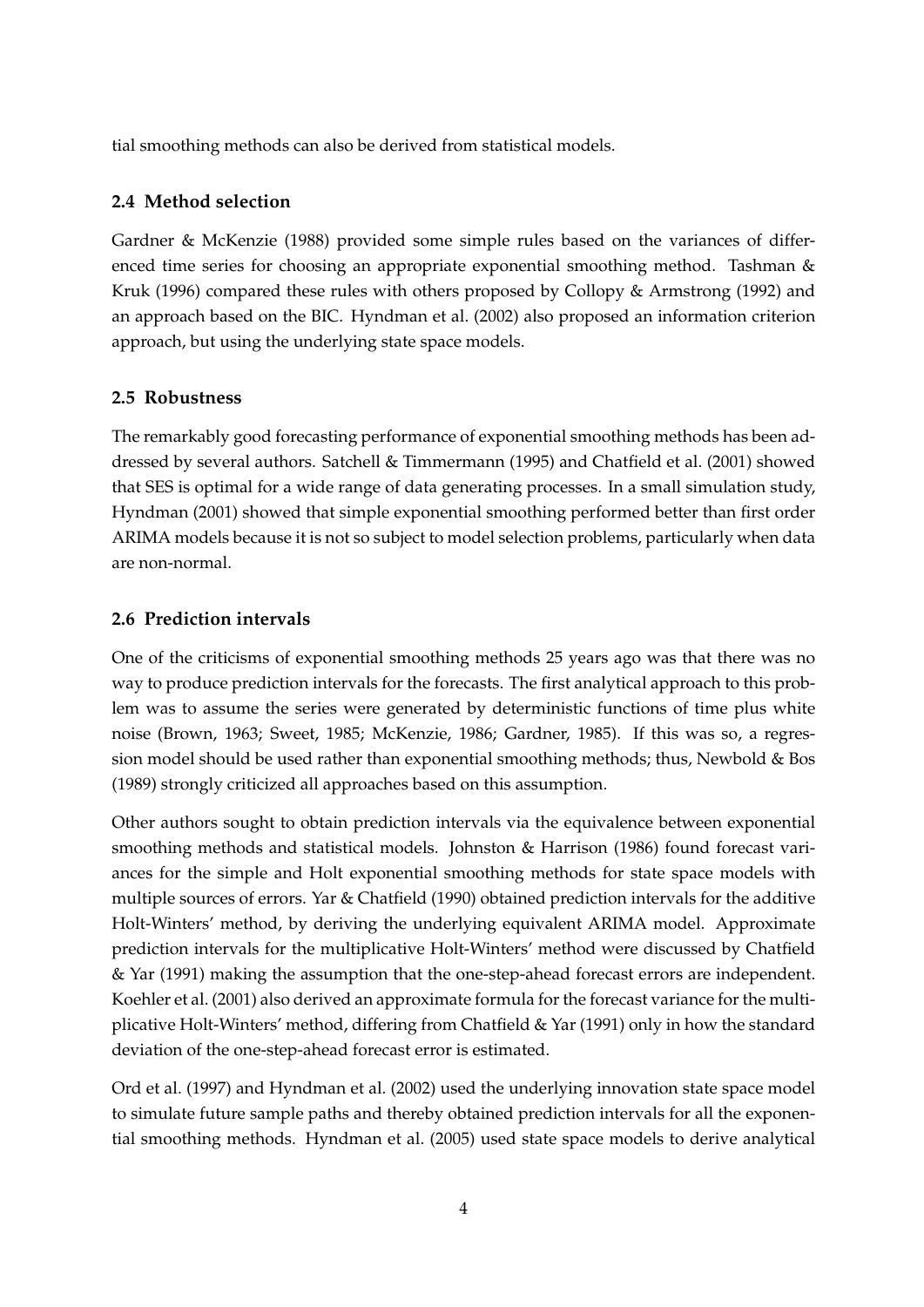prediction intervals for 15 of the 30 methods, including all the commonly-used methods. They provide the most comprehensive algebraic approach to date for handling the prediction distribution problem for the majority of exponential smoothing methods.

#### **2.7 Parameter space and model properties**

It is common practice to restrict the smoothing parameters to the range 0 to 1. However, now that underlying statistical models are available, the natural (invertible) parameter space for the models can be used instead. Archibald (1990) showed that it is possible for smoothing parameters within the usual intervals to produce non-invertible models. Consequently, when forecasting, the impact of change in the past values of the series is non-negligible. Intuitively, such parameters produce poor forecasts and the forecast performance deteriorates. Lawton (1998) also discussed this problem.

## <span id="page-6-0"></span>**3 ARIMA**

#### **3.1 Preamble**

Early attempts to study time series, particularly in the nineteenth century, were generally characterized by the idea of a deterministic world. It was the major contribution of Yule (1927) who launched the notion of stochasticity in time series by postulating that every time series can be regarded as the realization of a stochastic process. Based on this simple idea, a number of time series methods have been developed since then. Workers such as Slutsky, Walker, Yaglom, and Yule first formulated the concept of autoregressive (AR) and moving average (MA) models. Wold's decomposition theorem leads to the formulation and solution of the linear forecasting problem by Kolmogorov (1941). Since then, a considerable body of literature in the area of time series dealing with the parameter estimation, identification, model checking, and forecasting has appeared; see, e.g., Newbold (1983) for an early survey.

The publication *Time Series Analysis: Forecasting and Control* by Box & Jenkins (1970, 1976)[2](#page-6-1) integrated the existing knowledge. Moreover, these authors developed a coherent, versatile three-stage iterative cycle for time series identification, estimation, and verification (rightly known as the Box-Jenkins approach). The book has had an enormous impact on the theory and practice of modern time series analysis and forecasting. With the advent of the computer, it has popularised the use of autoregressive integrated moving average (ARIMA) models, and its extensions, in many areas of science. Indeed, forecasting discrete time series processes through univariate ARIMA models, transfer function (dynamic regression) models and multivariate (vector) ARIMA models has generated quite a few *IJF* papers. Often these studies were of an

<span id="page-6-1"></span> $2$ The book by Box et al. (1994) with Gregory Reinsel as a new co-author, is an updated version of the "classic" Box & Jenkins (1970) text. It includes new material on intervention analysis, outlier detection, testing for unit roots, and process control.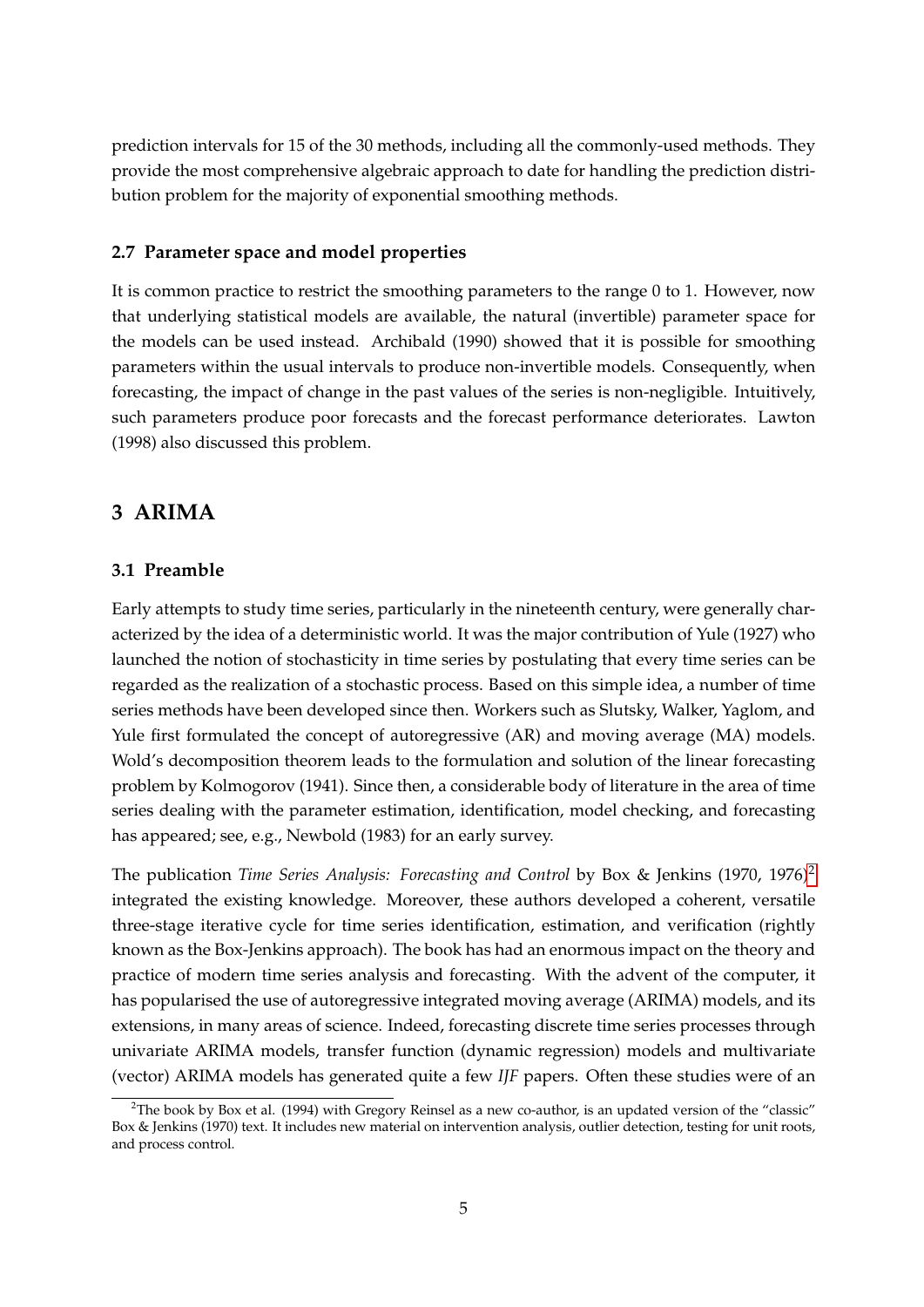| Data set                                            | Forecast horizon Benchmark |                                                     | Reference                                   |
|-----------------------------------------------------|----------------------------|-----------------------------------------------------|---------------------------------------------|
| Univariate ARIMA                                    |                            |                                                     |                                             |
| Electricity load (minutes)                          | 1-30 minutes               | Wiener filter                                       | Di Caprio et al. (1983)                     |
| Quarterly automobile<br>insurance paid claim costs  | 8 quarters                 | log-linear regression                               | Cummins & Griepentrog (1985)                |
| Daily federal funds rate                            | 1 day                      | random walk                                         | Hein & Spudeck (1988)                       |
| Quarterly macroeconomic data                        | 1-8 quarters               | Wharton model                                       | Dhrymes & Peristiani (1988)                 |
| Monthly department store sales                      | 1 month                    | simple exponential<br>smoothing                     | Geurts & Kelly (1986, 1990);<br>Pack (1990) |
| Monthly demand for telephone 3 years<br>services    |                            | univariate state space                              | Grambsch & Stahel (1990)                    |
| Yearly population totals                            | $20 - 30$ years            | demographic models                                  | Pflaumer (1992)                             |
| Monthly tourism demand                              | 1-24 months                | univariate state space;<br>multivariate state space | du Preez & Witt (2003)                      |
| Dynamic regression/Transfer function                |                            |                                                     |                                             |
| Monthly telecommunications<br>traffic               | 1 month                    | univariate ARIMA                                    | Layton et al. (1986)                        |
| Weekly sales data                                   | 2 years                    | n.a.                                                | Leone (1987)                                |
| Daily call volumes                                  | 1 week                     | Holt-Winters                                        | Bianchi et al. (1998)                       |
| Monthly employment levels                           | $1-12$ months              | univariate ARIMA                                    | Weller (1989)                               |
| Monthly and quarterly<br>consumption of natural gas | 1 month/<br>1 quarter      | univariate ARIMA                                    | Liu & Lin (1991)                            |
| Monthly electricity<br>consumption                  | $1-3$ years                | univariate ARIMA                                    | Harris & Liu (1993)                         |
| <b>VARIMA</b>                                       |                            |                                                     |                                             |
| Yearly municipal budget data                        | yearly (in-sample)         | univariate ARIMA                                    | Downs & Rocke (1983)                        |
| Monthly accounting data                             | 1 month                    | regression, univariate,<br>ARIMA, transfer function | Hillmer et al. (1983)                       |
| Quarterly macroeconomic data                        | 1-10 quarters              | judgmental methods,<br>univariate ARIMA             | Öller (1985)                                |
| Monthly truck sales                                 | $1-13$ months              | univariate ARIMA,<br>Holt-Winters                   | Heuts & Bronckers (1988)                    |
| Monthly hospital patient<br>movements               | 2 years                    | univariate ARIMA,<br>Holt-Winters                   | Lin (1989)                                  |
| Quarterly unemployment rate                         | 1-8 quarters               | transfer function                                   | Edlund & Karlsson (1993)                    |

<span id="page-7-0"></span>Table 1: A list of examples of real applications.

empirical nature, using one or more benchmark methods/models as a comparison. Without pretending to be complete, Table [1](#page-7-0) gives a list of these studies. Naturally, some of these studies are more successful than others. In all cases, the forecasting experiences reported are valuable. They have also been the key to new developments which may be summarized as follows.

#### **3.2 Univariate**

The success of the Box-Jenkins methodology is founded on the fact that the various models can, between them, mimic the behaviour of diverse types of series—and do so adequately without usually requiring very many parameters to be estimated in the final choice of the model. However, in the mid sixties the selection of a model was very much a matter of researcher's judgment; there was no algorithm to specify a model uniquely. Since then, many techniques and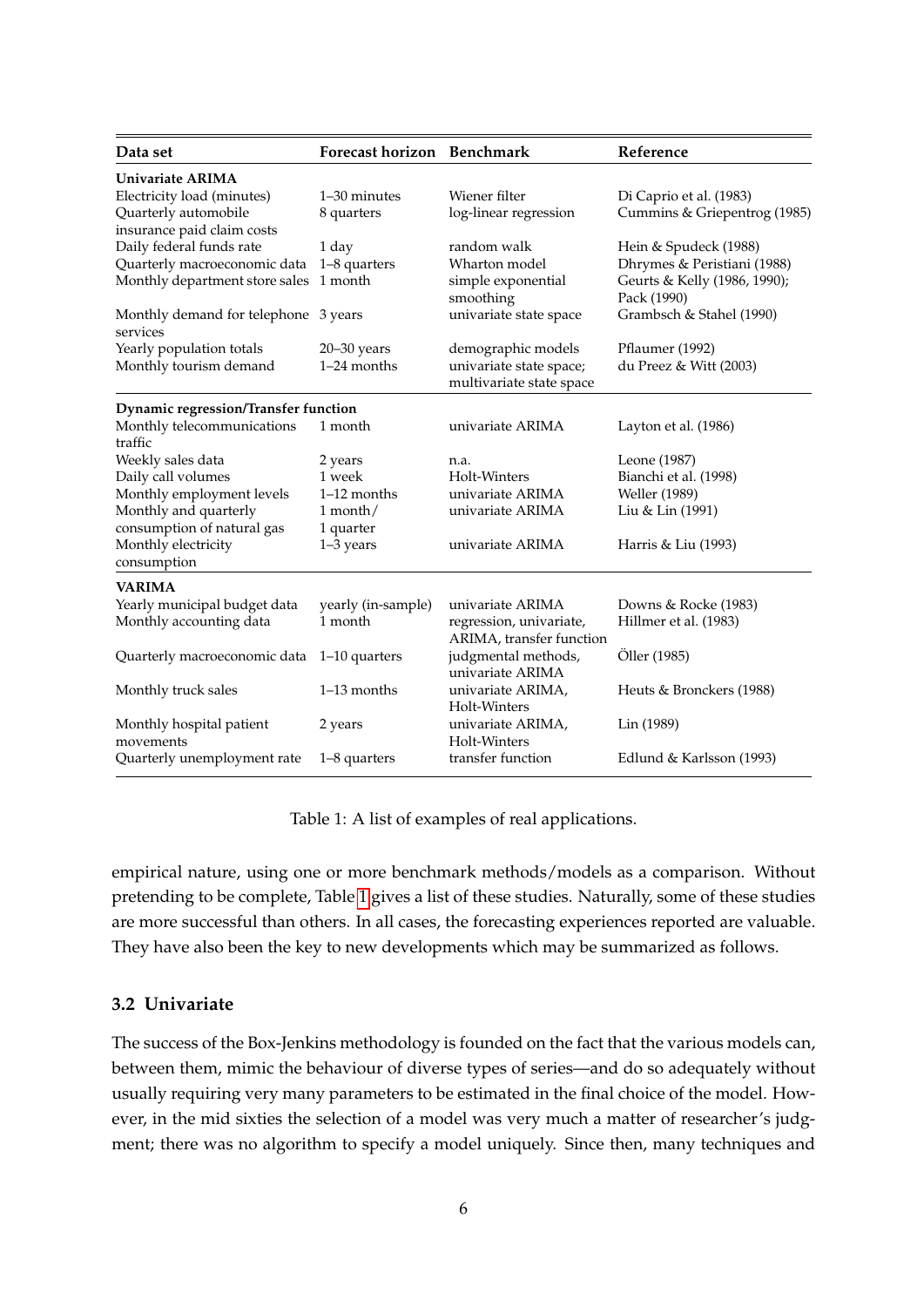methods have been suggested to add mathematical rigour to the search process of an ARMA model, including Akaike's information criterion (AIC), Akaike's final prediction error (FPE), and the Bayes information criterion (BIC). Often these criteria come down to minimizing (insample) one-step-ahead forecast errors, with a penalty term for overfitting. FPE has also been generalized for multi-step-ahead forecasting (see, e.g., Bhansali, 1996, 1999), but this generalization has not been utilized by applied workers. This also seems to be the case with criteria based on cross-validation and split-sample validation (see, e.g., West, 1996) principles, making use of genuine out-of-sample forecast errors; see Peña & Sánchez (2005) for a related approach worth considering.

There are a number of methods (cf. Box, et al., 1994) for estimating parameters of an ARMA model. Although these methods are equivalent asymptotically, in the sense that estimates tend to the same normal distribution, there are large differences in finite sample properties. In a comparative study of software packages, Newbold et al. (1994) showed that this difference can be quite substantial and, as a consequence, may influence forecasts. They recommended the use of full maximum likelihood. The effect of parameter estimation errors on probability limits of the forecasts was also noticed by Zellner (1971). He used a Bayesian analysis and derived the predictive distribution of future observations treating the parameters in the ARMA model as random variables. More recently, Kim (2003) considered parameter estimation and forecasting of AR models in small samples. He found that (bootstrap) bias-corrected parameter estimators produce more accurate forecasts than the least squares estimator. Landsman & Damodaran (1989) presented evidence that the James-Stein ARIMA parameter estimator improves forecast accuracy relative to other methods, under an MSE loss criterion.

If a time series is known to follow a univariate ARIMA model, forecasts using disaggregated observations are, in terms of MSE, at least as good as forecasts using aggregated observations. However, in practical applications there are other factors to be considered, such as missing values in disaggregated series. Both Ledolter (1989) and Hotta (1993) analysed the effect of an additive outlier on the forecast intervals when the ARIMA model parameters are estimated. When the model is stationary, Hotta & Cardoso Neto (1993) showed that the loss of efficiency using aggregated data is not large, even if the model is not known. Thus, prediction could be done by either disaggregated or aggregated models.

The problem of incorporating external (prior) information in the univariate ARIMA forecasts have been considered by Cholette (1982), Guerrero (1991) and de Alba (1993).

As an alternative to the univariate ARIMA methodology, Parzen (1982) proposed the ARARMA methodology. The key idea is that a time series is transformed from a long memory AR filter to a short-memory filter, thus avoiding the "harsher" differencing operator. In addition, a different approach to the 'conventional' Box-Jenkins identification step is used. In the M-competition (Makridakis et al., 1982), the ARARMA models achieved the lowest MAPE for longer forecast horizons. Hence it is surprising to find that, apart from the paper by Meade & Smith (1985), the ARARMA methodology has not really taken off in applied work. Its ultimate value may per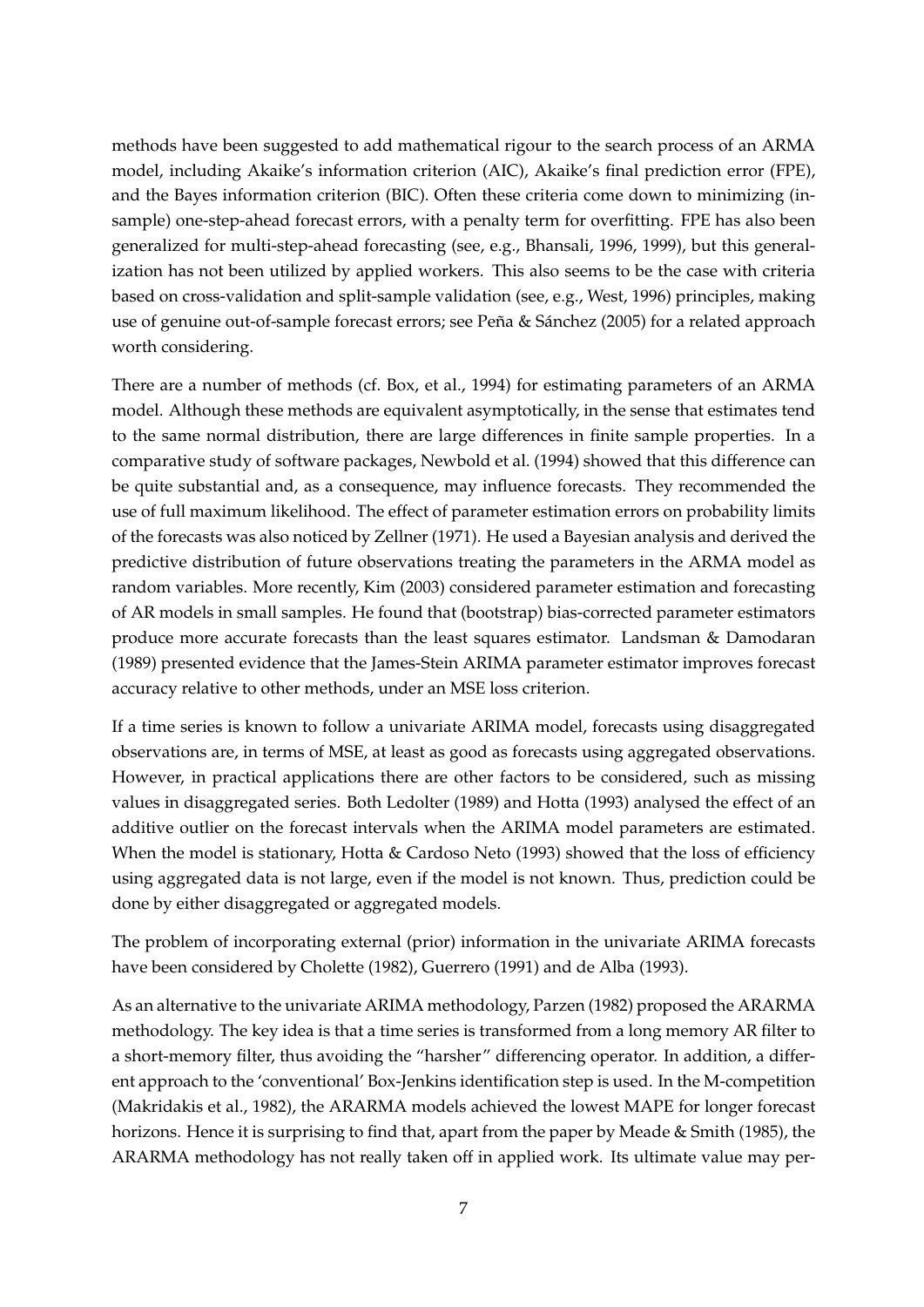haps be better judged by assessing the study by Meade (2000) who compared the forecasting performance of an automated and non-automated ARARMA method.

Automatic univariate ARIMA modelling has been shown to produce one-step-ahead forecasting as accurate as those produced by competent modellers (Hill & Fildes, 1984; Libert, 1984; Poulos et al., 1987; Texter & Ord, 1989). Several software vendors have implemented automated time series forecasting methods (including multivariate methods); see, e.g., Geriner & Ord (1991), Tashman & Leach (1991) and Tashman (2000). Often these methods act as black boxes. The technology of expert systems (Mélard & Pasteels, 2000) can be used to avoid this problem. Some guidelines on the choice of an automatic forecasting method are provided by Chatfield (1988).

Rather than adopting a single AR model for all forecast horizons, Kang (2003) empirically investigated the case of using a multi-step ahead forecasting AR model selected separately for each horizon. The forecasting performance of the multi-step ahead procedure appears to depend on, among other things, optimal order selection criteria, forecast periods, forecast horizons, and the time series to be forecast.

### **3.3 Transfer function**

The identification of transfer function models can be difficult when there is more than one input variable. Edlund (1984) presented a two-step method for identification of the impulse response function when a number of different input variables are correlated. Koreisha (1983) established various relationships between transfer functions, causal implications and econometric model specification. Gupta (1987) identified the major pitfalls in causality testing. Using principal component analysis, a parsimonious representation of a transfer function model was suggested by del Moral & Valderrama (1997). Krishnamurthi et al. (1989) showed how more accurate estimates of the impact of interventions in transfer function models can be obtained by using a control variable.

### **3.4 Multivariate**

The vector ARIMA (VARIMA) model is a multivariate generalization of the univariate ARIMA model. The population characteristics of VARMA processes appear to have been first derived by Quenouille (1957, 1968), although software to implement them only became available in the 1980s and 1990s. Since VARIMA models can accommodate assumptions on exogeneity and on contemporaneous relationships, they offered new challenges to forecasters and policy makers. Riise & Tjøstheim (1984) addressed the effect of parameter estimation on VARMA forecasts. Cholette & Lamy (1986) showed how smoothing filters can be built into VARMA models. The smoothing prevents irregular fluctuations in explanatory time series from migrating to the forecasts of the dependent series. To determine the maximum forecast horizon of VARMA processes, De Gooijer & Klein (1991) established the theoretical properties of cumu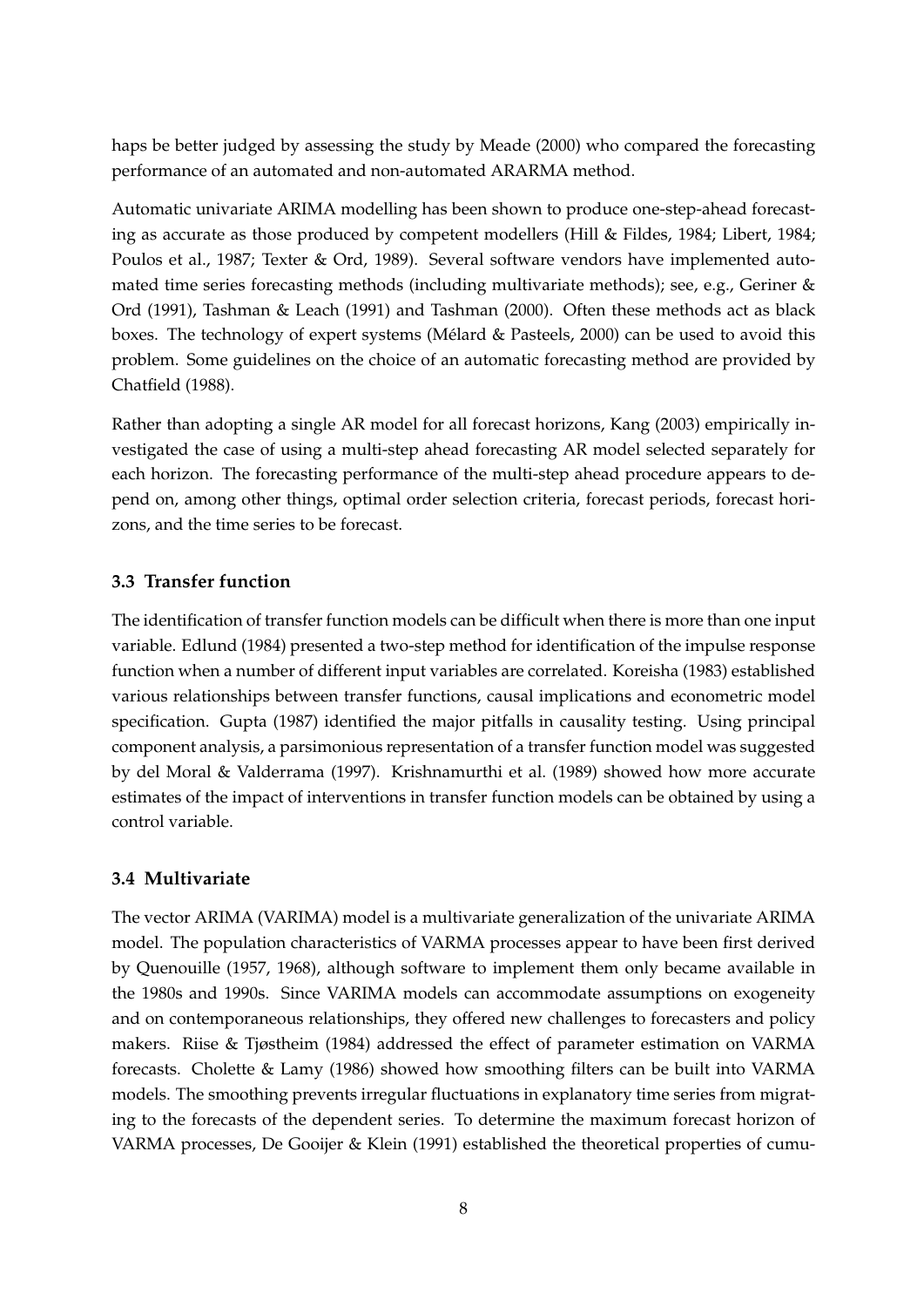lated multi-step-ahead forecasts and cumulated multi-step-ahead forecast errors. Lütkepohl (1986) studied the effects of temporal aggregation and systematic sampling on forecasting, assuming that the disaggregated (stationary) variable follows a VARMA process with unknown order. Later, Bidarkota (1998) considered the same problem but with the observed variables integrated rather than stationary.

Vector autoregressions (VARs) constitute a special case of the more general class of VARMA models. In essence, a VAR model is a fairly unrestricted (flexible) approximation to the reduced form of a wide variety of dynamic econometric models. VAR models can be specified in a number of ways. Funke (1990) presented five different VAR specifications and compared their forecasting performance using monthly industrial production series. Dhrymes & Thomakos (1998) discussed issues regarding the identification of structural VARs. Hafer & Sheehan (1989) showed the effect on VAR forecasts of changes in the model structure. Explicit expressions for VAR forecasts in levels are provided by Ariño & Franses (2000); see also Wieringa & Horváth (2005). Hansson et al. (2005) used a dynamic factor model as a starting point to obtain forecasts from parsimoniously parametrised VARs.

In general, VAR models tend to suffer from 'overfitting' with too many free insignificant parameters. As a result, these models can provide poor out-of-sample forecasts, even though within-sample fitting is good; see, e.g., Liu et al. (1994) and Simkins (1995). Instead of restricting some of the parameters in the usual way, Litterman (1986) and others imposed a prior distribution on the parameters expressing the belief that many economic variables behave like a random walk. BVAR models have been chiefly used for macroeconomic forecasting (Ashley, 1988; Kunst & Neusser, 1986; Artis & Zhang, 1990; Holden & Broomhead, 1990), for forecasting market shares (Ribeiro Ramos, 2003), for labor market forecasting (LeSage & Magura, 1991), for business forecasting (Spencer, 1993), or for local economic forecasting (LeSage, 1989). Kling & Bessler (1985) compared out-of-sample forecasts of several then-known multivariate time series methods, including Litterman's BVAR model.

The Engle-Granger (1987) concept of cointegration has raised various interesting questions regarding the forecasting ability of error correction models (ECMs) over unrestricted VARs and BVARs. Shoesmith (1992, 1995), Tegene & Kuchler (1994) and Wang & Bessler (2004) provided empirical evidence to suggest that ECMs outperform VARs in levels, particularly over longer forecast horizons. Shoesmith (1995), and later Villani (2001), also showed how Litterman's (1986) Bayesian approach can improve forecasting with cointegrated VARs. Reimers (1997) studied the forecasting performance of seasonally cointegrated vector time series processes using an ECM in fourth differences. Poskitt (2003) discussed the specification of cointegrated VARMA systems. Chevillon & Hendry (2005) analyzed the relation between direct multi-step estimation of stationary and non-stationary VARs and forecast accuracy.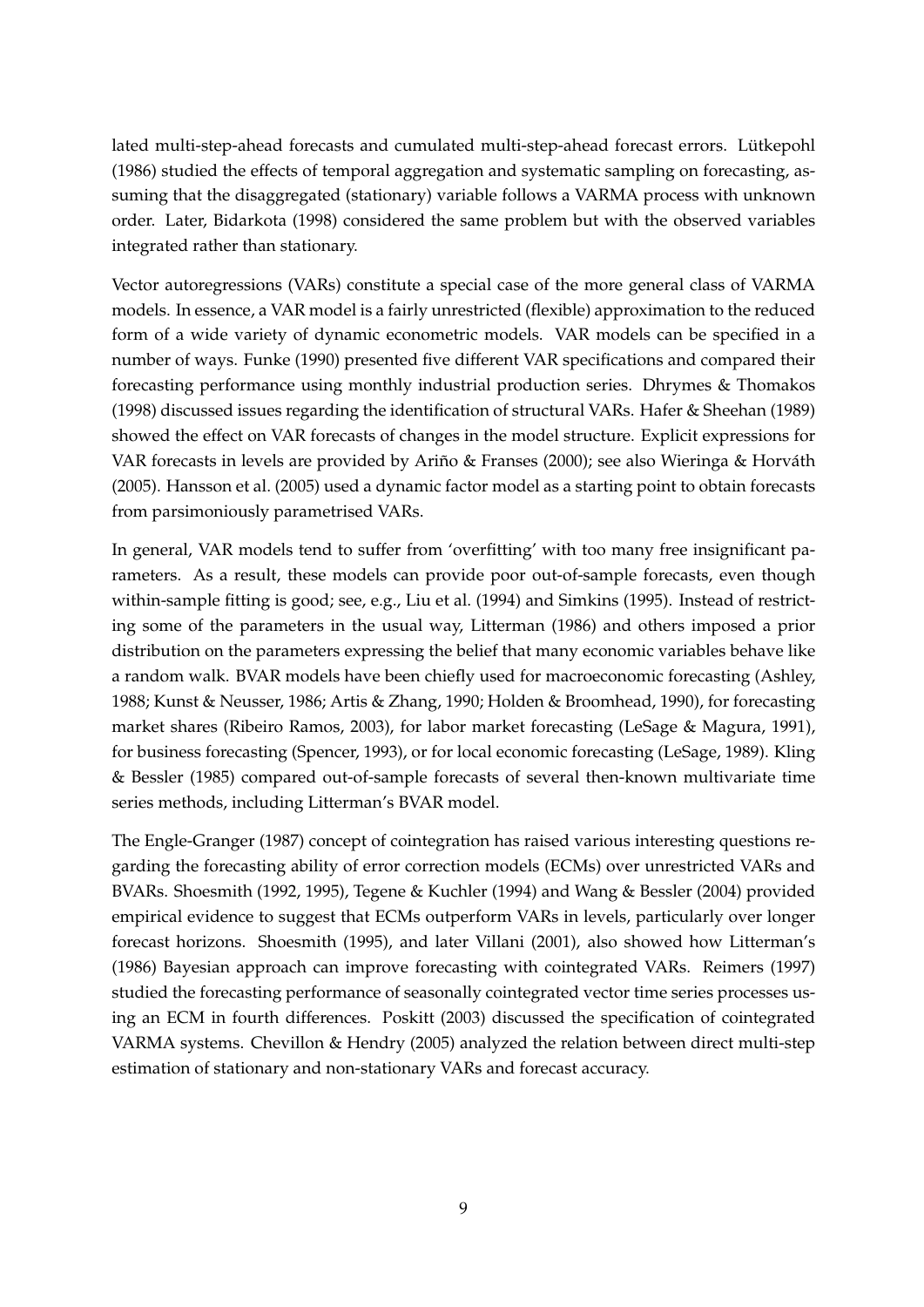## <span id="page-11-0"></span>**4 Seasonality**

The oldest approach to handling seasonality in time series is to extract it using a seasonal decomposition procedure such as the X-11 method. Over the past 25 years, the X-11 method and its variants (including the most recent version, X-12-ARIMA, Findley et al., 1998) have been studied extensively.

One line of research has considered the effect of using forecasting as part of the seasonal decomposition method. For example, Dagum (1982) and Huot et al. (1986) looked at the use of forecasting in X-11-ARIMA to reduce the size of revisions in the seasonal adjustment of data, and Pfeffermann et al. (1995) explored the effect of the forecasts on the variance of the trend and seasonally adjusted values.

Quenneville et al. (2003) took a different perspective and looked at forecasts implied by the asymmetric moving average filters in the X-11 method and its variants.

A third approach has been to look at the effectiveness of forecasting using seasonally adjusted data obtained from a seasonal decomposition method. Miller & Williams (2003, 2004) showed that greater forecasting accuracy is obtained by shrinking the seasonal component towards zero. The commentaries on the latter paper (Findley et al., 2004; Ladiray & Quenneville, 2004; Hyndman, 2004; Koehler, 2004; and Ord, 2004) gave several suggestions regarding implementation of this idea.

In addition to work on the X-11 method and its variants, there have also been several new methods for seasonal adjustment developed, the most important being the model based approach of TRAMO-SEATS (Gómez & Maravall, 2001; Kaiser & Maravall, 2005) and the nonparametric method STL (Cleveland et al., 1990). Another proposal has been to use sinusoidal models (Simmons, 1990).

When forecasting several similar series, Withycombe (1989) showed that it can be more efficient to estimate a combined seasonal component from the group of series, rather than individual seasonal patterns. Bunn & Vassilopoulos (1993) demonstrated how to use clustering to form appropriate groups for this situation, and Bunn & Vassilopoulos (1999) introduced some improved estimators for the group seasonal indices.

Twenty five years ago, unit root tests had only recently been invented, and seasonal unit root tests were yet to appear. Subsequently, there has been considerable work done on the use and implementation of seasonal unit root tests including Hylleberg & Pagan (1997), Taylor (1997) and Franses & Koehler (1998). Paap et al. (1997) and Clements & Hendry (1997) studied the forecast performance of models with unit roots, especially in the context of level shifts.

Some authors have cautioned against the widespread use of standard seasonal unit root models for economic time series. Osborn (1990) argued that deterministic seasonal components are more common in economic series than stochastic seasonality. Franses & Romijn (1993) sug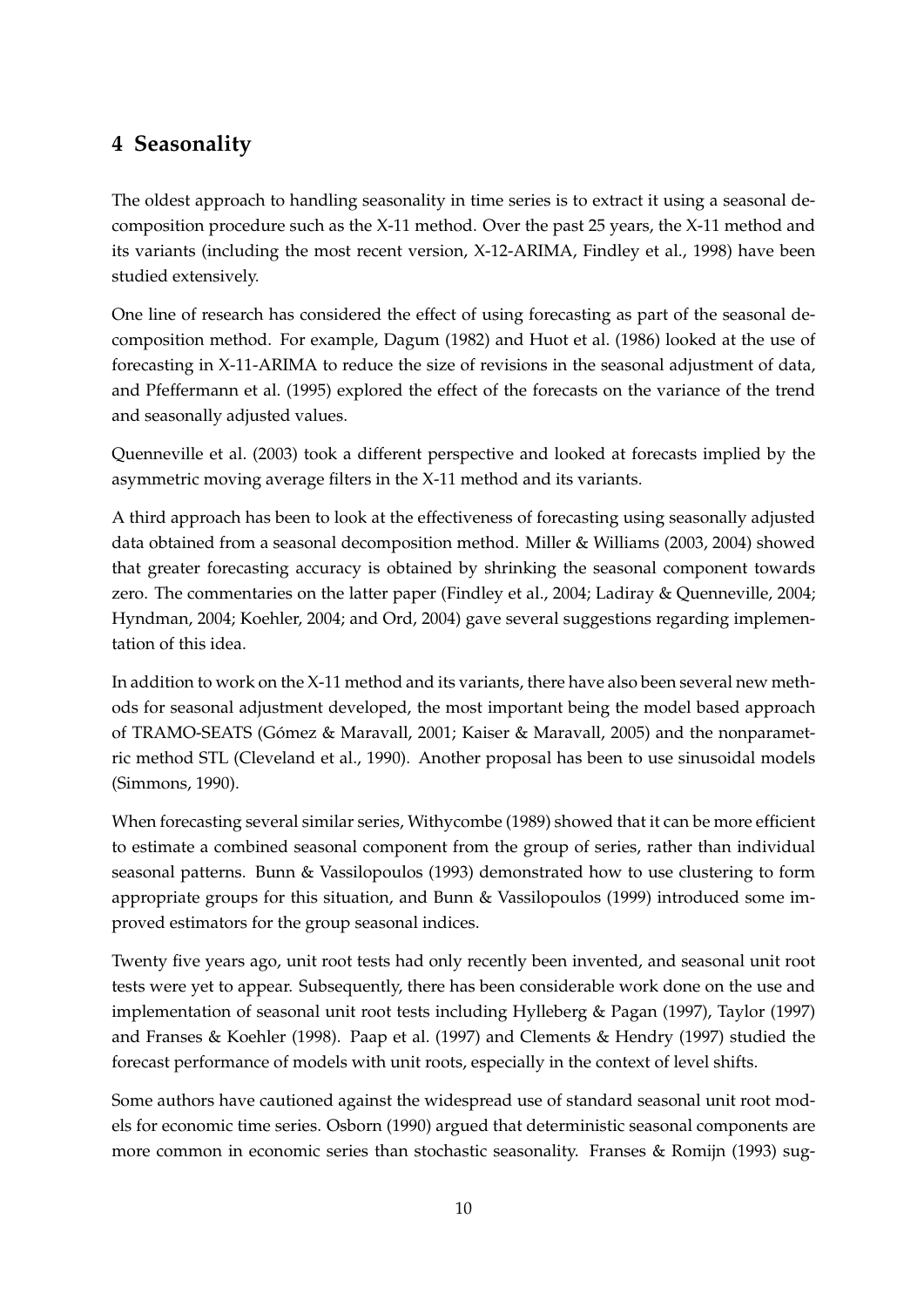gested that seasonal roots in periodic models result in better forecasts. Periodic time series models were also explored by Wells (1997), Herwartz (1997) and Novales & de Fruto (1997), all of whom found that periodic models can lead to improved forecast performance compared to non-periodic models under some conditions. Forecasting of multivariate periodic ARMA processes is considered by Ula (1993).

Several papers have compared various seasonal models empirically. Chen (1997) explored the robustness properties of a structural model, a regression model with seasonal dummies, an ARIMA model, and Holt-Winters' method, and found that the latter two yield forecasts that are relatively robust to model misspecification. Noakes et al. (1985), Albertson & Aylen (1996), Kulendran & King (1997) and Franses & van Dijk (2005) each compared the forecast performance of several seasonal models applied to real data. The best performing model varies across the studies, depending on which models were tried and the nature of the data. There appears to be no consensus yet as to the conditions under which each model is preferred.

## <span id="page-12-0"></span>**5 State space and structural models and the Kalman filter**

At the start of the 1980s, state space models were only beginning to be used by statisticians for forecasting time series, although the ideas had been present in the engineering literature since Kalman's (1960) ground-breaking work. State space models provide a unifying framework in which any linear time series model can be written. The key forecasting contribution of Kalman (1960) was to give a recursive algorithm (known as the Kalman filter) for computing forecasts. Statisticians became interested in state space models when Schweppe (1965) showed that the Kalman filter provides an efficient algorithm for computing the one-step-ahead prediction errors and associated variances needed to produce the likelihood function. Shumway & Stoffer (1982) combined the EM algorithm with the Kalman filter to give a general approach to forecasting time series using state space models, including allowing for missing observations.

A particular class of state space models, known as "dynamic linear models" (DLM), was introduced by Harrison & Stevens (1976), who also proposed a Bayesian approach to estimation. Fildes (1983) compared the forecasts obtained using Harrison & Steven's method with those from simpler methods such as exponential smoothing, and concluded that the additional complexity did not lead to improved forecasting performance. The modelling and estimation approach of Harrison & Stevens was further developed by West, Harrison & Migon (1985) and West & Harrison (1989). Harvey (1984, 1989) extended the class of models and followed a non-Bayesian approach to estimation. He also renamed the models as "structural models", although in later papers he uses the term "unobserved component models". Harvey (2006) provides a comprehensive review and introduction to this class of models including continuous-time and non-Gaussian variations.

These models bear many similarities with exponential smoothing methods, but have multiple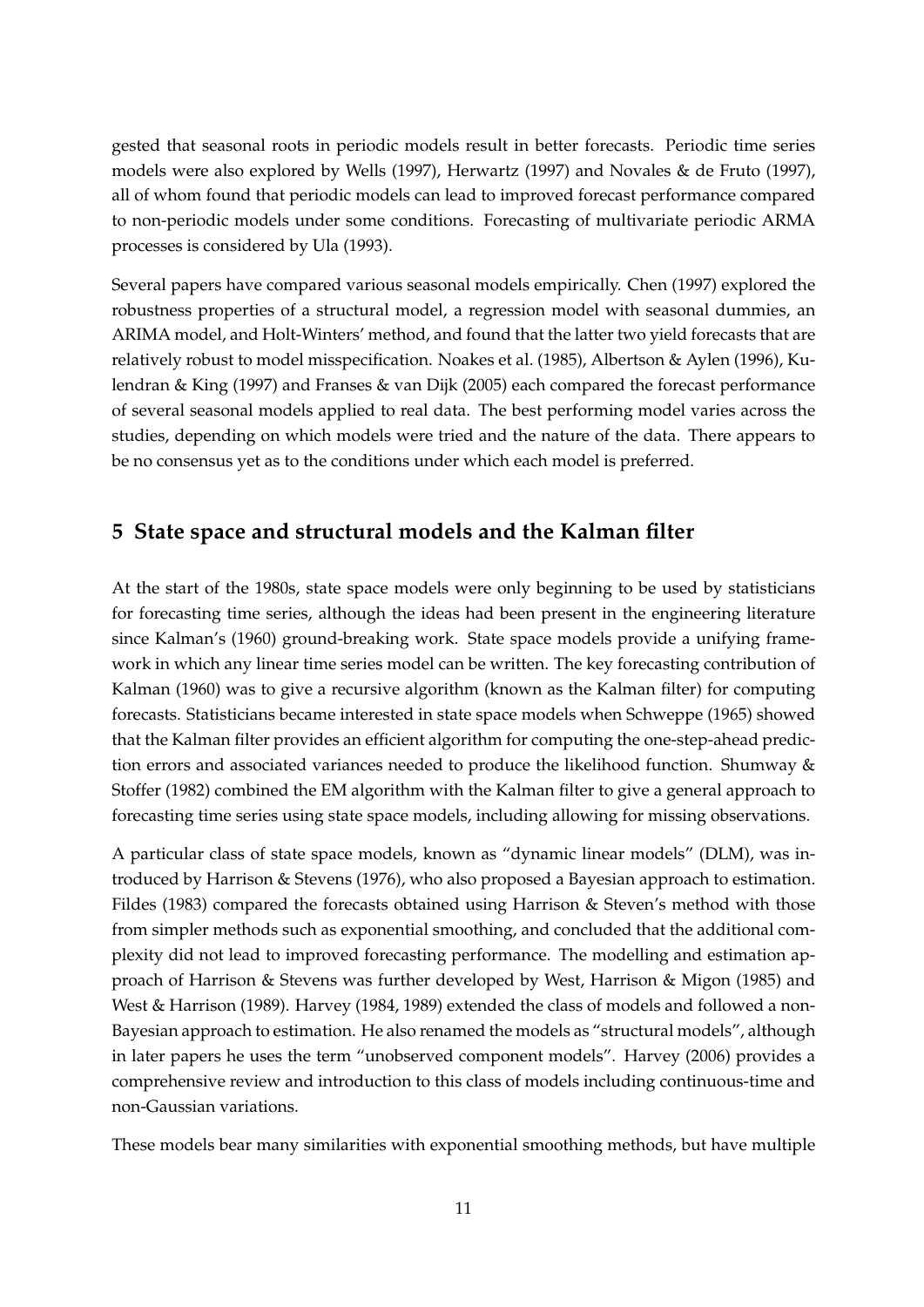sources of random error. In particular, the "basic structural model" (BSM) is similar to Holt-Winters' method for seasonal data and includes a level, trend and seasonal component.

Ray (1989) discussed convergence rates for the linear growth structural model and showed that the initial states (usually chosen subjectively) have a non-negligible impact on forecasts. Harvey & Snyder (1990) proposed some continuous-time structural models for use in forecasting lead time demand for inventory control. Proietti (2000) discussed several variations on the BSM and compared their properties and evaluated the resulting forecasts.

Non-Gaussian structural models have been the subject of a large number of papers, beginning with the power steady model of Smith (1979) with further development by West, Harrison & Migon (1985). For example, these models were applied to forecasting time series of proportions by Grunwald, Raftery & Guttorp (1993) and to counts by Harvey & Fernandes (1989). However, Grunwald, Hamza & Hyndman (1997) showed that most of the commonly used models have the substantial flaw of all sample paths converging to a constant when the sample space is less than the whole real line, making them unsuitable for anything other than point forecasting.

Another class of state space models, known as "balanced state space models", has been used primarily for forecasting macroeconomic time series. Mittnik (1990) provided a survey of this class of models, and Vinod & Basu (1995) obtained forecasts of consumption, income and interest rates using balanced state space models. These models have only one source of random error and subsume various other time series models including ARMAX models, ARMA models and rational distributed lag models. A related class of state space models are the "single source of error" models that underly exponential smoothing methods; these were discussed in Section [2.](#page-3-0)

As well as these methodological developments, there have been several papers proposing innovative state space models to solve practical forecasting problems. These include Coomes (1992) who used a state space model to forecast jobs by industry for local regions, and Patterson (1995) who used a state space approach for forecasting real personal disposable income.

Amongst this research on state space models, Kalman filtering, and discrete/continuous time structural models, the books by Harvey (1989), West & Harrison (1989, 1997) and Durbin & Koopman (2001) have had a substantial impact on the time series literature. However, forecasting applications of the state space framework using the Kalman filter has been rather limited in the *IJF*. In that sense, it is perhaps not too surprising that even today, some textbook authors do not seem to realize that the Kalman filter can, for example, track a nonstationary process stably.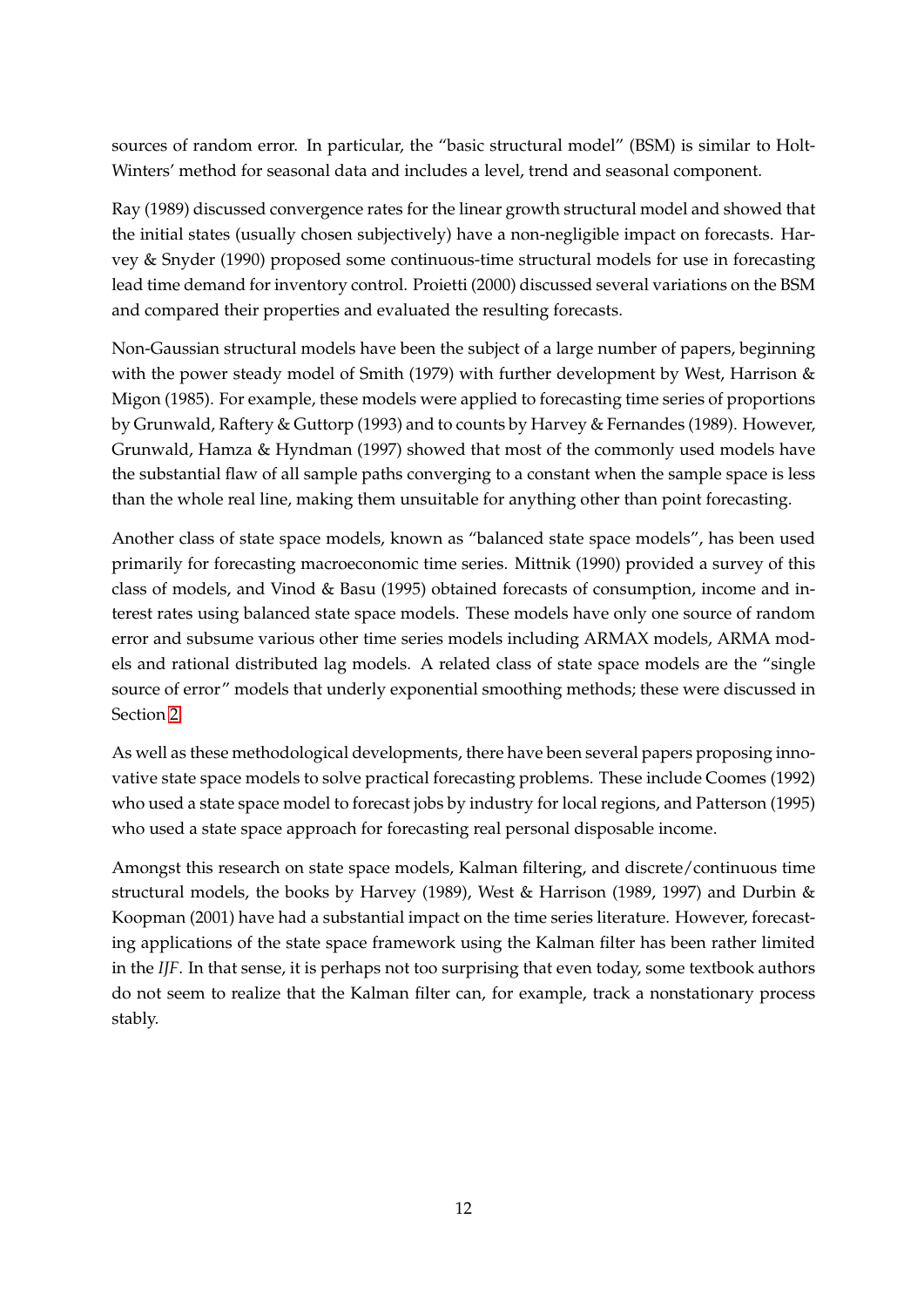## <span id="page-14-0"></span>**6 Nonlinear**

### **6.1 Preamble**

Compared to the study of linear time series, the development of nonlinear time series analysis and forecasting is still in its infancy. The beginning of nonlinear time series analysis has been attributed to Volterra (1930). He showed that any continuous nonlinear function in  $t$  could be approximated by a finite Volterra series. Wiener (1958) became interested in the ideas of functional series representation, and further developed the existing material. Although the probabilistic properties of these models have been studied extensively, the problems of parameter estimation, model fitting, and forecasting, have been neglected for a long time. This neglect can largely be attributed to the complexity of the proposed Wiener model, and its simplified forms like the bilinear model (Poskitt & Tremayne, 1986). At the time, fitting these models led to what were insurmountable computational difficulties.

Although linearity is a useful assumption and a powerful tool in many areas, it became increasingly clear in the late 1970s and early 1980s that linear models are insufficient in many real applications. For example, sustained animal population size cycles (the well-known Canadian lynx data), sustained solar cycles (annual sunspot numbers), energy flow and amplitudefrequency relations were found not to be suitable for linear models. Accelerated by practical demands, several useful nonlinear time series models were proposed in this same period. De Gooijer & Kumar (1992) provided an overview of the developments in this area to the beginning of the 1990s. These authors argued that the evidence for the superior forecasting performance of nonlinear models is patchy.

One factor that has probably retarded the widespread reporting of nonlinear forecasts is that up to that time it was not possible to obtain closed-form analytic expressions for multi-stepahead forecasts. However, by using the so-called Chapman-Kolmogorov relation, exact least squares multi-step-ahead forecasts for general nonlinear AR models can, in principle, be obtained through complex numerical integration. Early examples of this approach are reported by Pemberton (1987) and Al-Quassem & Lane (1989). Nowadays, nonlinear forecasts are obtained by either Monte Carlo simulation or by bootstrapping. The latter approach is preferred since no assumptions are made about the distribution of the error process.

The monograph by Granger & Teräsvirta (1993) has boosted new developments in estimating, evaluating, and selecting among nonlinear forecasting models for economic and financial time series. A good overview of the current state-of-the-art is *IJF* Special Issue 20:2 (2004). In their introductory paper Clements et al. (2004) outlined a variety of topics for future research. They concluded that ". . . the day is still long off when simple, reliable and easy to use nonlinear model specification, estimation and forecasting procedures will be readily available".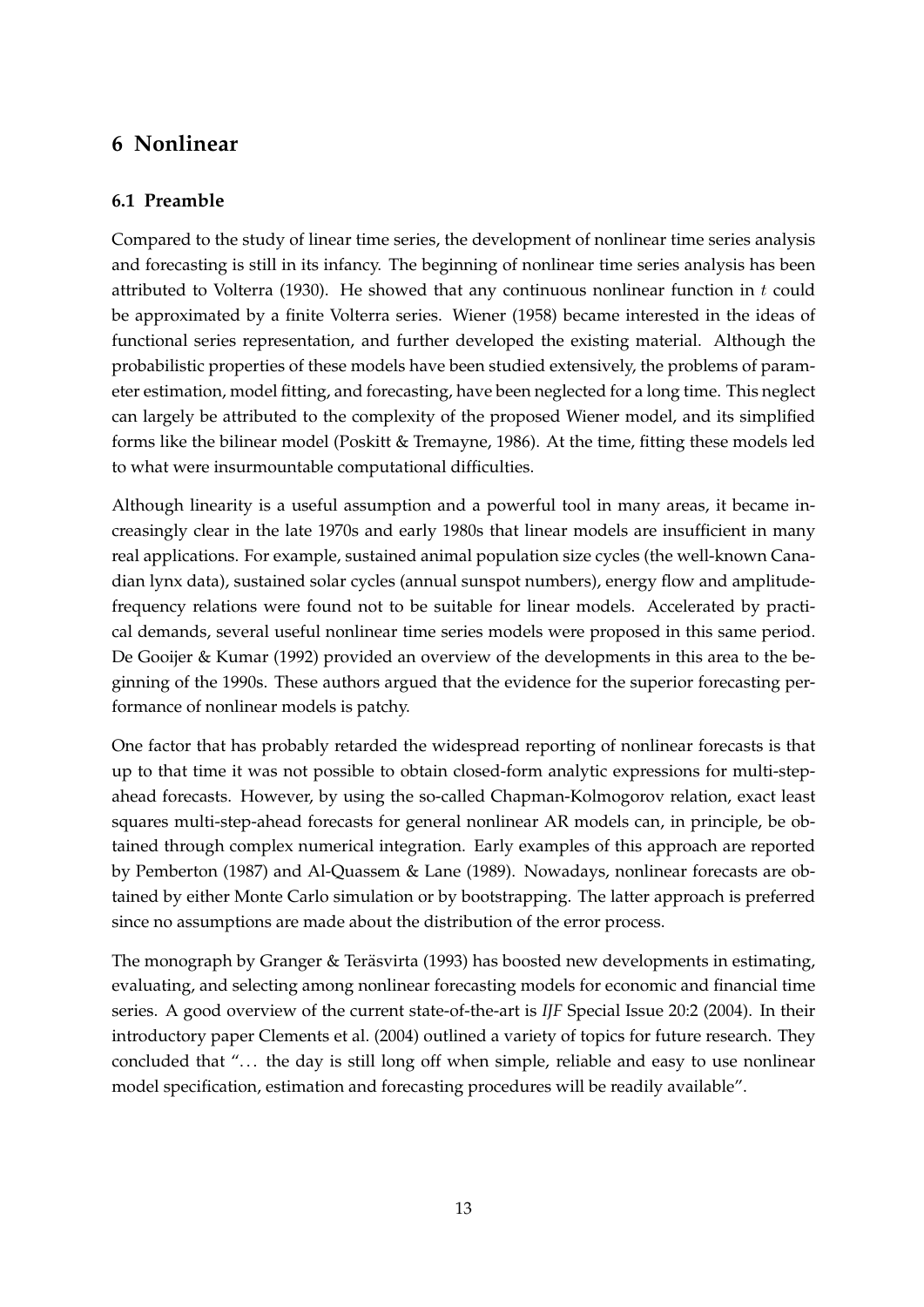#### **6.2 Regime-switching models**

The class of (self-exciting) threshold AR (SETAR) models has been prominently promoted through the books by Tong (1983, 1990). These models, which are piecewise linear models in their most basic form, have attracted some attention in the *IJF*. Clements & Smith (1997) compared a number of methods for obtaining multi-step-ahead forecasts for univariate discretetime SETAR models. They concluded that forecasts made using Monte Carlo simulation are satisfactory in cases were it is known that the disturbances in the SETAR model come from a symmetric distribution. Otherwise the bootstrap method is to be preferred. Similar results were reported by De Gooijer & Vidiella-i-Anguera (2004) for threshold VAR models. Brockwell & Hyndman (1992) obtained one-step-ahead forecasts for univariate continuous-time threshold AR models (CTAR). Since the calculation of multi-step-ahead forecasts from CTAR models involves complicated higher dimensional integration, the practical use of CTARs is limited. The out-of-sample forecast performance of various variants of SETAR models relative to linear models has been the subject of several *IJF* papers, including Astatkie et al. (1997), Boero & Marrocu (2004) and Enders & Falk (1998).

One drawback of the SETAR model is that the dynamics change discontinuously from one regime to the other. In contrast, a smooth transition AR (STAR) model allows for a more gradual transition between the different regimes. Sarantis (2001) found evidence that STAR-type models can improve upon linear AR and random walk models in forecasting stock prices at both short term and medium term horizons. Interestingly, the recent study by Bradley & Jansen (2004) seems to refute Sarantis' conclusion.

Can forecasts for macroeconomic aggregates like total output or total unemployment be improved by using a multi-level panel smooth STAR model for disaggregated series? This is the key issue examined by Fok et al (2005). The proposed STAR model seems to be worth investigating in more detail since it allows the parameters that govern the regime-switching to differ across states. Based on simulation experiments and empirical findings, the authors claim that improvements in one-step-ahead forecasts can indeed be achieved.

Franses et al. (2004) proposed a threshold AR(1) model that allows for plausible inference about the specific values of the parameters. The key idea is that the values of the AR parameter depend on a leading indicator variable. The resulting model outperforms other time-varying nonlinear models, including the Markov regime-switching model, in terms of forecasting.

#### **6.3 Functional-coefficient model**

A functional coefficient AR (FCAR or FAR) model is an AR model in which the AR coefficients are allowed to vary as a measurable smooth function of another variable, such as a lagged value of the time series itself or an exogenous variable. The FCAR model includes TAR, and STAR models as special cases, and is analogous to the generalised additive model of Hastie & Tibshirani (1991). Chen & Tsay (1993) proposed a modeling procedure using ideas from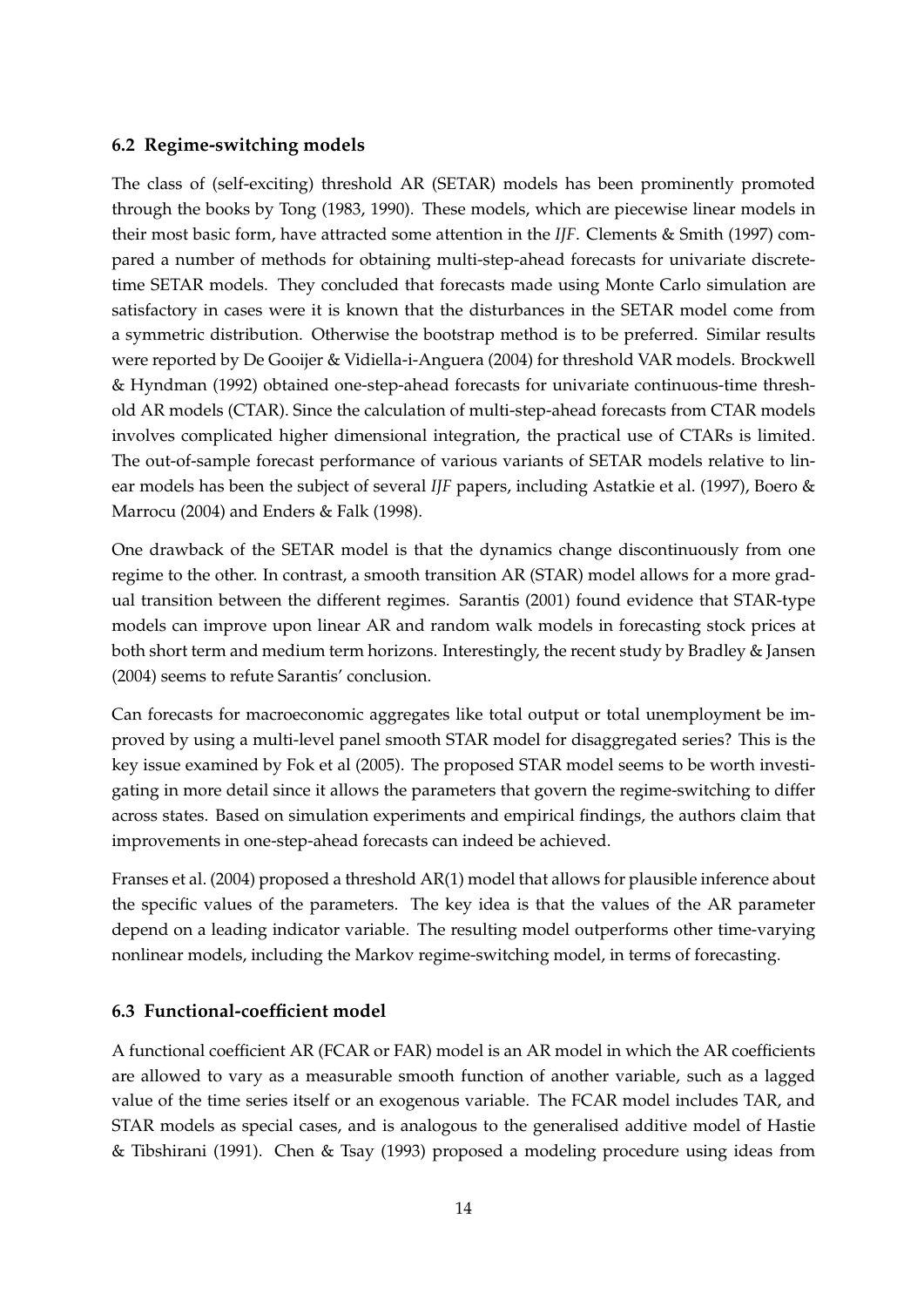both parametric and nonparametric statistics. The approach assumes little prior information on model structure without suffering from the "curse of dimensionality"; see also Cai et al. (2000). Harvill & Ray (2005) presented multi-step ahead forecasting results using univariate and multivariate functional coefficient (V)FCAR models. These authors restricted their comparison to three forecasting methods: the naive plug-in predictor, the bootstrap predictor, and the multi-stage predictor. Both simulation and empirical results indicate that the bootstrap method appears to give slightly more accurate forecast results. A potentially useful area of future research is whether the forecasting power of VFCAR models can be enhanced by using exogenous variables.

#### **6.4 Neural nets**

The artificial neural network (ANN) can be useful for nonlinear processes that have an unknown functional relationship and as a result are difficult to fit (Darbellay & Slama, 2000). The main idea with ANNs is that inputs, or dependent variables, get filtered through one or more hidden layers each of which consist of hidden units, or nodes, before they reach the output variable. Next the intermediate output is related to the final output. Various other nonlinear models are specific versions of ANNs, where more structure is imposed; see *JoF* Special Issue 17:5/6 (1998) for some recent studies.

One major application area of ANNs is forecasting; see Zhang et al. (1998) and Hippert et al. (2001) for good surveys of the literature. Numerous studies outside the *IJF* have documented the successes of ANNs in forecasting financial data. However, in two editorials in this *Journal*, Chatfield (1993, 1995) questioned whether ANNs had been oversold as a miracle forecasting technique. This was followed by several papers documenting that naïve models such as the random walk can outperform ANNs (see, e.g., Church & Curram, 1996; Callen et al., 1996; Conejo et al., 2005; Gorr et al., 1994; Tkacz, 2001). These observations are consistent with the results of an evaluating research by Adya and Collopy (1998), on the effectiveness of ANNbased forecasting in 48 studies done between 1988 and 1994.

Gorr (1994) and Hill et al. (1994) suggested that future research should investigate and better define the borderline between where ANNs and "traditional" techniques outperform one other. That theme is explored by several authors. Hill et al. (1994) noticed that ANNs are likely to work best for high frequency financial data and Balkin & Ord (2000) also stressed the importance of a long time series to ensure optimal results from training ANNs. Qi (2001) pointed out that ANNs are more likely to outperform other methods when the input data is kept as current as possible, using recursive modelling (see also Olson & Mossman, 2003).

A general problem with nonlinear models is the "curse of model complexity and model overparametrization". If parsimony is considered to be really important, then it is interesting to compare the out-of-sample forecasting performance of linear versus nonlinear models, using a wide variety of different model selection criteria. This issue was considered in quite some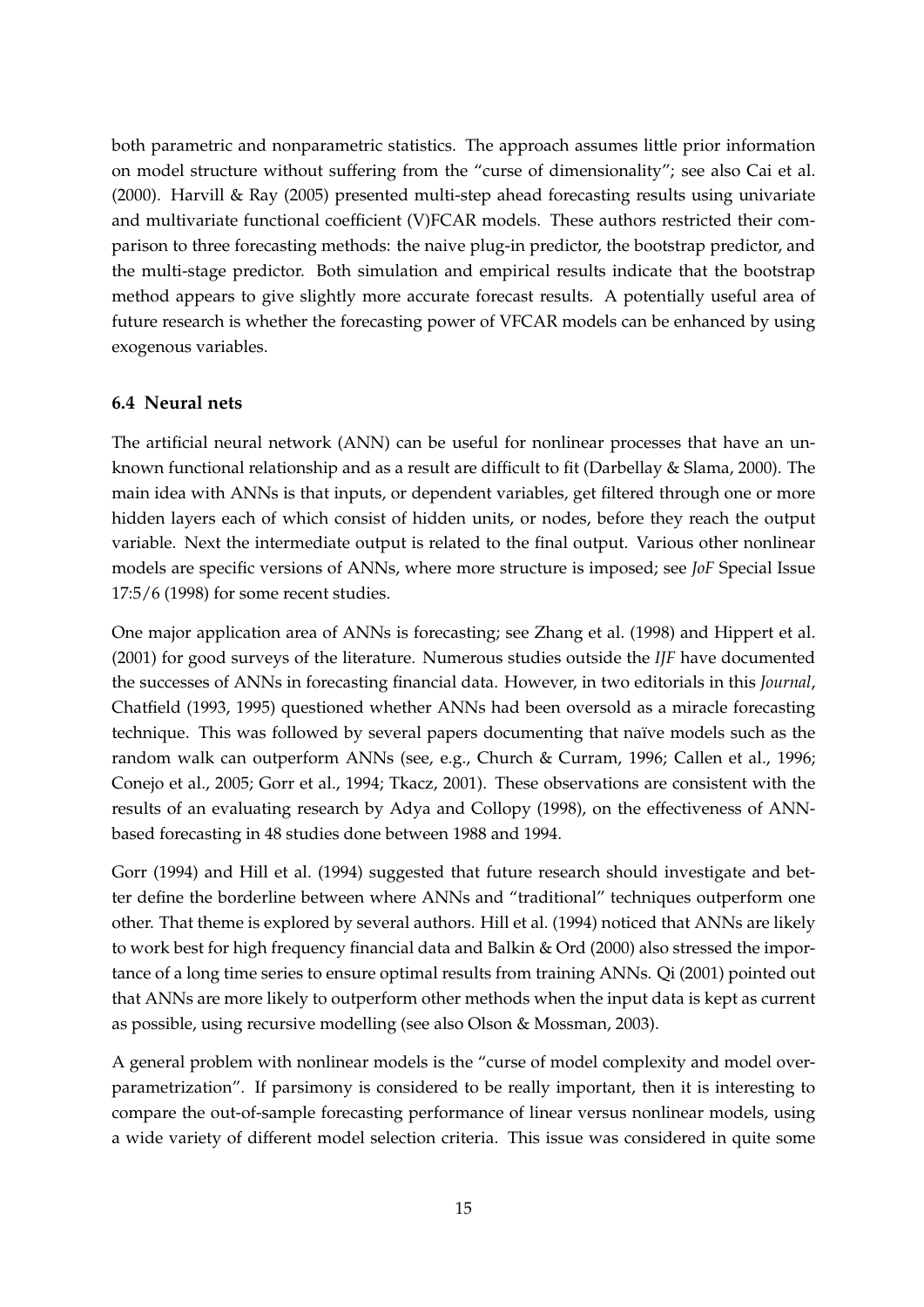depth by Swanson & White (1997). Their results suggested that a single hidden layer 'feedforward' ANN model, which has been by far the most popular in time series econometrics, offers a useful and flexible alternative to fixed specification linear models, particularly at forecast horizons greater than one-step-ahead. However, in contrast to Swanson & White, Heravi et al. (2004) found that linear models produce more accurate forecasts of monthly seasonally unadjusted European industrial production series than ANN models. Ghiassa et al. (2005) presented a dynamic ANN and compared its forecasting performance against the traditional ANN and ARIMA models.

Times change, and it is fair to say that the risk of over-parametrization and overfitting is now recognized by many authors; see, e.g., Hippert et al. (2005) who use a large ANN (50 inputs, 15 hidden neurons, 24 outputs) to forecast daily electricity load profiles. Nevertheless, the question of whether or not an ANN is over-parametrised still remains unanswered. Some potential valuable ideas for building parsimoniously parametrised ANNs, using statistical inference, are suggested by Teräsvirta et al. (2005).

### **6.5 Deterministic versus stochastic dynamics**

The possibility that nonlinearities in high-frequency financial data (e.g. hourly returns) are produced by a low-dimensional deterministic chaotic process has been the subject of a few studies published in the *IJF*. Cecen & Erkal (1996) showed that it is not possible to exploit deterministic nonlinear dependence in daily spot rates in order to improve short-term forecasting. Lisi & Medio (1997) reconstructed the state space for a number of monthly exchange rates and, using a local linear method, approximated the dynamics of the system on that space. One-step-ahead out-of-sample forecasting showed that their method outperforms a random walk model. A similar study was performed by Cao & Soofi (1999).

### **6.6 Miscellaneous**

A host of other, often less well known, nonlinear models have been used for forecasting purposes. For instance, Ludlow & Enders (2000) adopted Fourier coefficients to approximate the various types of nonlinearities present in time series data. Herwartz (2001) extended the linear vector ECM to allow for asymmetries. Dahl & Hylleberg (2004) compared Hamilton's (2001) flexible nonlinear regression model, ANNs, and two versions of the projection pursuit regression model. Time-varying AR models are included in a comparative study by Marcellino (2004). The nonparametric, nearest-neighbour method was applied by Fernández-Rodríguez et al. (1999).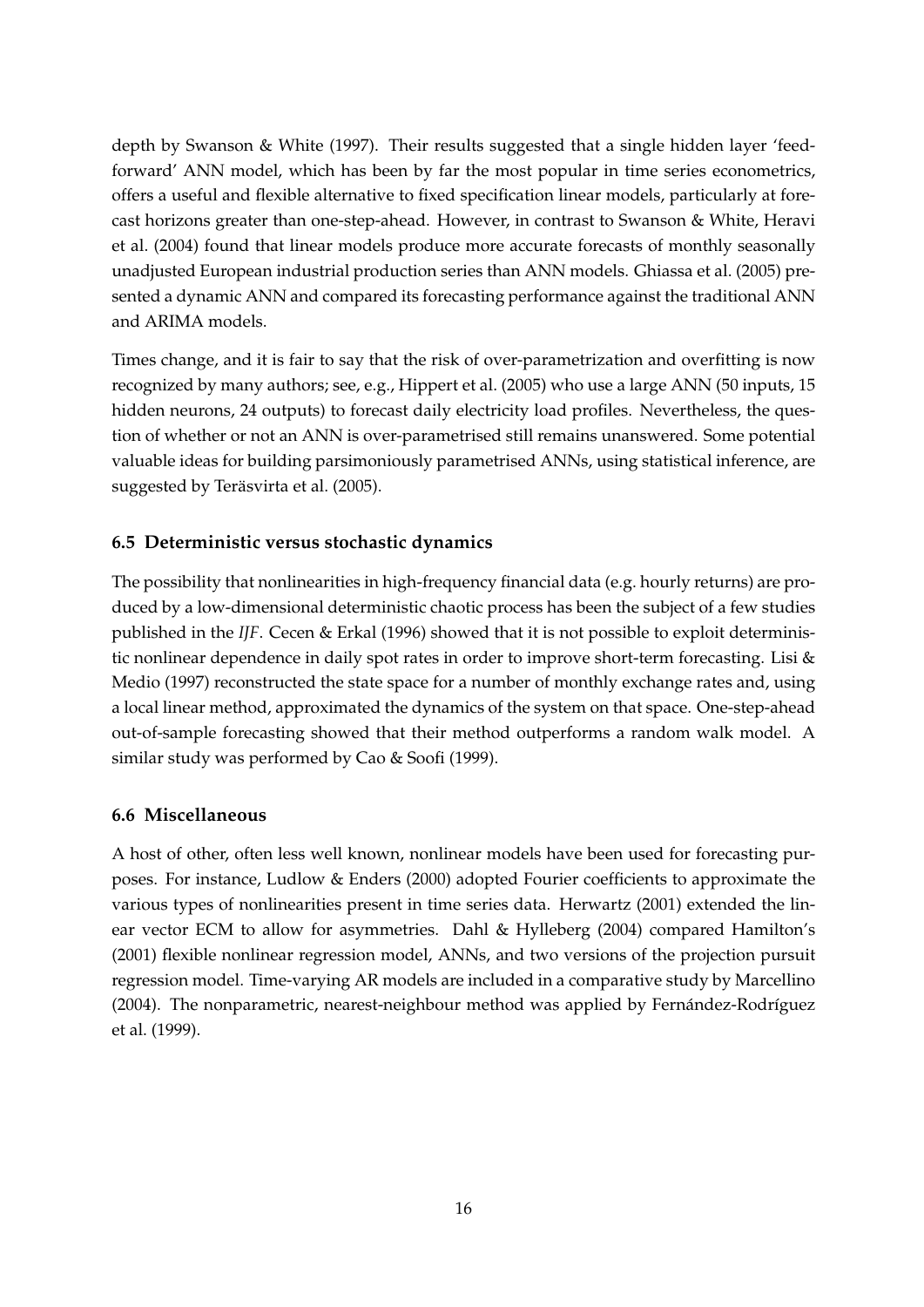## <span id="page-18-0"></span>**7 Long memory**

When the integration parameter  $d$  in an ARIMA process is fractional and greater than zero, the process exhibits long memory in the sense that observations a long time-span apart have nonnegligible dependence. Stationary long-memory models ( $0 < d < 0.5$ ), also termed fractionally differenced ARMA (FARMA) or fractionally integrated ARMA (ARFIMA) models, have been considered by workers in many fields; see Granger & Joyeux (1980) for an introduction. One motivation for these studies is that many empirical time series have a sample autocorrelation function which declines at a slower rate than for an ARIMA model with finite orders and integer d.

The forecasting potential of fitted FARMA/ARFIMA models, as opposed to forecast results obtained from other time series models, has been a topic of various *IJF* papers and a special issue (2002, 18:2). Ray (1993) undertook such a comparison between seasonal FARMA/ARFIMA models and standard (non-fractional) seasonal ARIMA models. The results show that higher order AR models are capable of forecasting the longer term well when compared with ARFIMA models. Following Ray (1993), Smith & Yadav (1994) investigated the cost of assuming a unit difference when a series is only fractionally integrated with  $d \neq 1$ . Over-differencing a series will produce a loss in forecasting performance one-step-ahead, with only a limited loss thereafter. By contrast, under-differencing a series is more costly with larger potential losses from fitting a mis-specified AR model at all forecast horizons. This issue is further explored by Andersson (2000) who showed that misspecification strongly affects the estimated memory of the ARFIMA model, using a rule which is similar to the test of Öller (1985). Man (2003) argued that a suitably adapted ARMA(2,2) model can produce short-term forecasts that are competitive with estimated ARFIMA models. Multi-step ahead forecasts of long memory models have been developed by Hurvich (2002), and compared by Bhansali & Koskoska (2002).

Many extensions of ARFIMA models and a comparison of their relative forecasting performance have been explored. For instance, Franses & Ooms (1997) proposed the so-called periodic ARFIMA(0, d, 0) model where d can vary with the seasonality parameter. Ravishankar & Ray (2002) considered the estimation and forecasting of multivariate ARFIMA models. Baillie & Chung (2002) discussed the use of linear trend-stationary ARFIMA models, while the paper by Beran et al. (2002) extended this model to allow for nonlinear trends. Souza & Smith (2002) investigated the effect of different sampling rates, such as monthly versus quarterly data, on estimates of the long-memory parameter d. In a similar vein, Souza & Smith (2004) looked at the effects of temporal aggregation on estimates and forecasts of ARFIMA processes. Within the context of statistical quality control, Ramjee et al. (2002) introduced a hyperbolically weighted moving average forecast-based control chart, designed specifically for nonstationary ARFIMA models.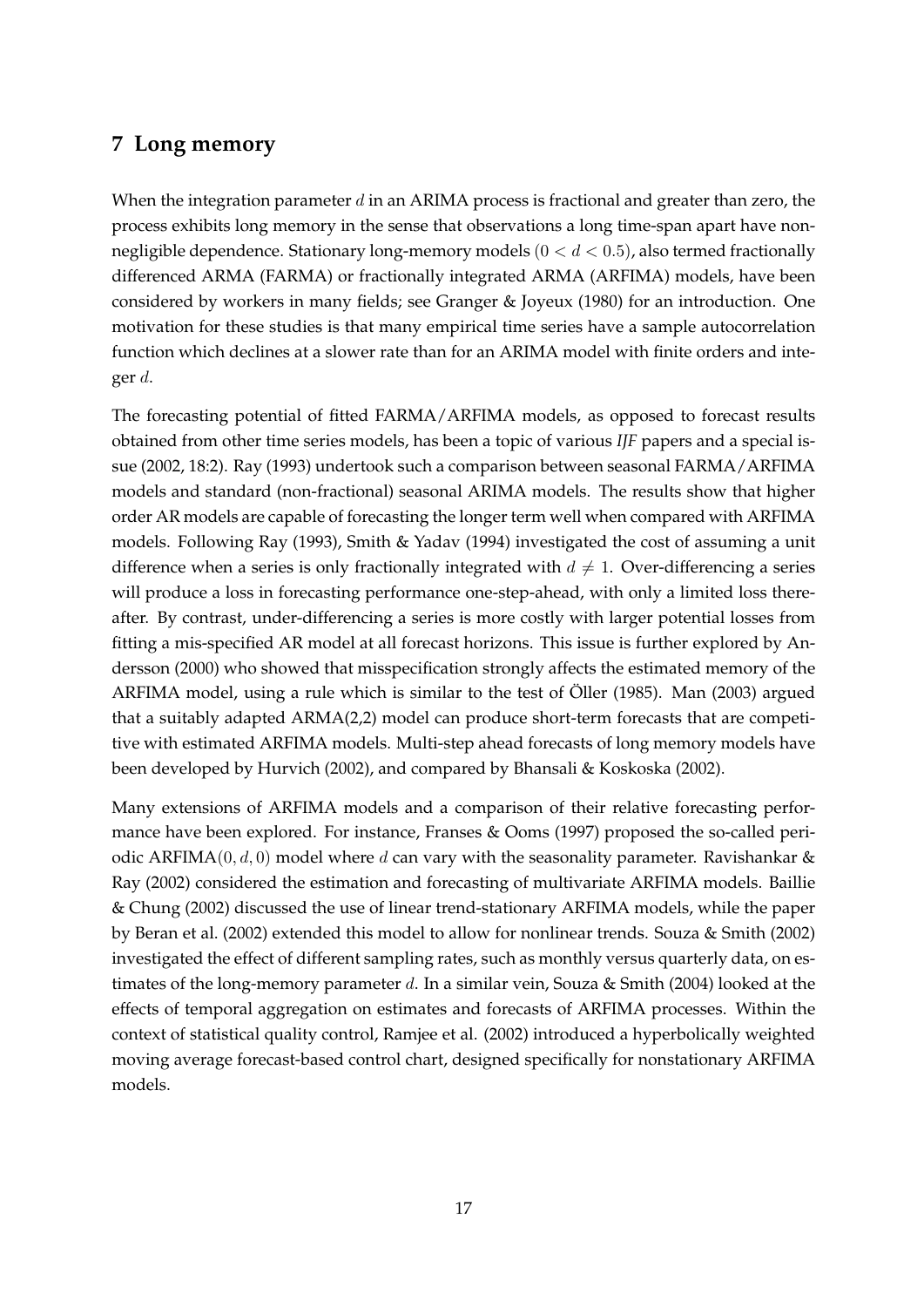## <span id="page-19-0"></span>**8 ARCH/GARCH**

A key feature of financial time series is that large (small) absolute returns tend to be followed by large (small) absolute returns, that is, there are periods which display high (low) volatility. This phenomenon is referred to as volatility clustering in econometrics and finance. The class of autoregressive conditional heteroscedastic (ARCH) models, introduced by Engle (1982), describe the dynamic changes in conditional variance as a deterministic (typically quadratic) function of past returns. Because the variance is known at time  $t - 1$ , one-step-ahead forecasts are readily available. Next, multi-step-ahead forecasts can be computed recursively. A more parsimonious model than ARCH is the so-called generalized ARCH (GARCH) model (Bollerslev, 1986; Taylor, 1986) where additional dependencies are permitted on lags of the conditional variance. A GARCH model has an ARMA-type representation, so that many of the properties of both models are similar.

The GARCH family, and many of its extensions, are extensively surveyed in, e.g., Bollerslev et al. (1992), Bera & Higgins (1993), and Diebold & Lopez (1995). Not surprising many of the theoretical works appeared in the econometric literature. On the other hand, it is interesting to note that neither the *IJF* nor the *JoF* became an important forum for publications on the relative forecasting performance of GARCH-type models and the forecasting performance of various other volatility models in general. As can be seen below, only very few *IJF/JoF*-papers dealt with this topic.

Sabbatini & Linton (1998) showed that the simple (linear) GARCH(1,1) model provides a good parametrization for the daily returns on the Swiss market index. However, the quality of the out-of-sample forecasts suggests that this result should be taken with caution. Franses & Ghijsels (1999) stressed that this feature can be due to neglected additive outliers (AO). They noted that GARCH models for AO-corrected returns result in improved forecasts of stock market volatility. Brooks (1998) finds no clear-cut winner when comparing one-step-ahead forecasts from standard (symmetric) GARCH-type models, with those of various linear models, and ANNs. At the estimation level, Brooks et al. (2001) argued that standard econometric software packages can produce widely varying results. Clearly, this may have some impact on the forecasting accuracy of GARCH models. This observation is very much in the spirit of Newbold et al (1994), referenced in Subsection 3.2, for univariate ARMA models. Outside the *IJF*, multi-step-ahead prediction in ARMA models with GARCH in mean effects was considered by Karanasos (2001). His method can be employed in the derivation of multi-step predictions from more complicated models, including multivariate GARCH.

Using two daily exchange rates series, Galbraith & Kisinbay (2005) compared the forecast content functions both from the standard GARCH model and from a fractionally integrated GARCH (FIGARCH) model (Baillie et al., 1996). Forecasts of conditional variances appear to have information content of approximately 30 trading days. Another conclusion is that forecasts by autoregressive projection on past realized volatilities provide better results than fore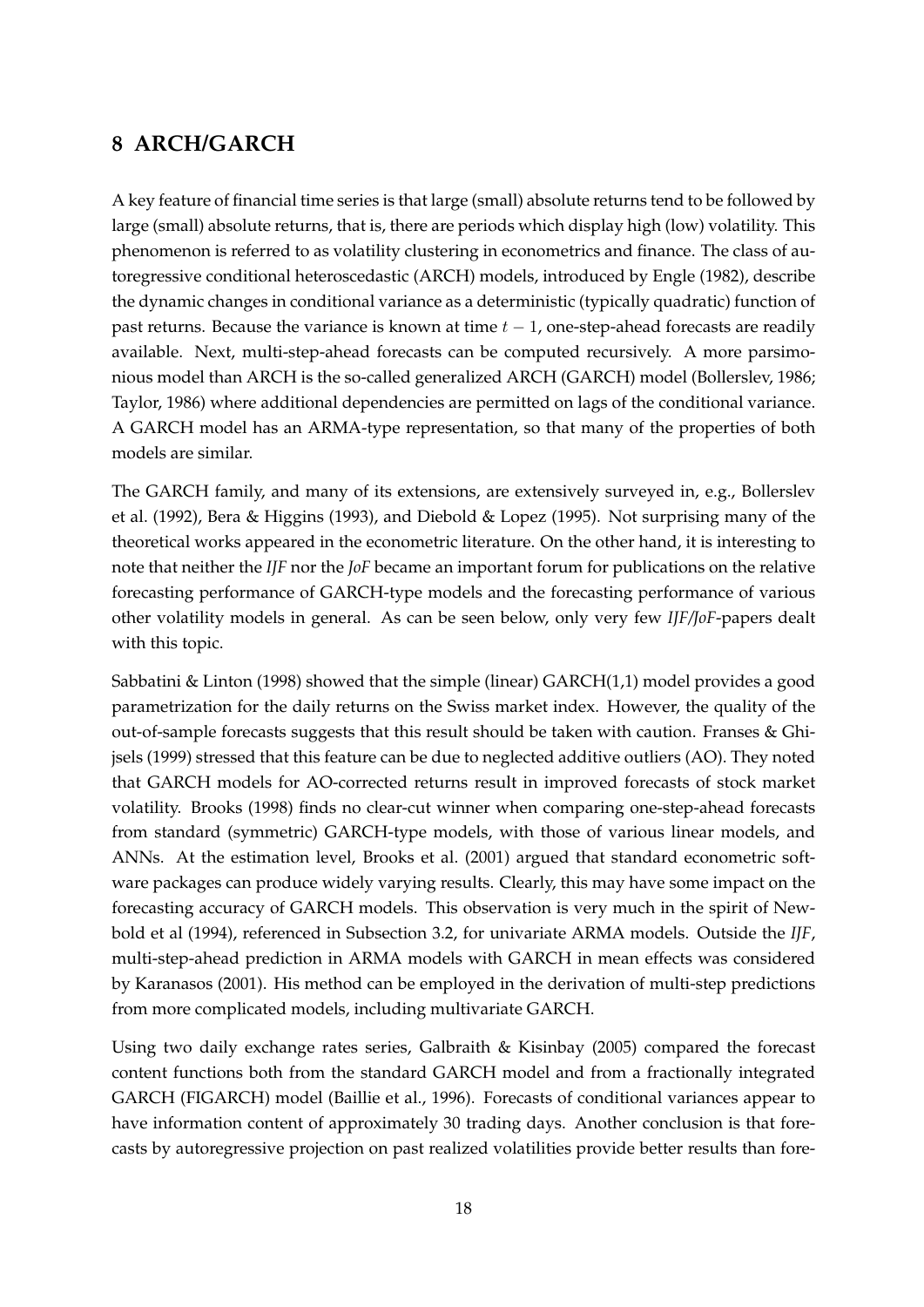casts based on GARCH, estimated by quasi-maximum likelihood, and FIGARCH models. This seems to confirm earlier results of Bollerslev and Wright (2001), for example. One often heard criticism of these models (FIGARCH and its generalizations) is that there is no economic rationale for financial forecast volatitility to have long memory. For a more fundamental point of criticism of the use of long-memory models we refer to Granger (2002).

Empirically, returns and conditional variance of next period's returns are negatively correlated. That is, negative (positive) returns are generally associated with upward (downward) revisions of the conditional volatility. This phenomenon is often referred to as asymmetric volatility in the literature; see, e.g., Engle and Ng (1993). It motivated researchers to develop various asymmetric GARCH-type models (including regime-switching GARCH); see, e.g., Hentschel (1995) and Pagan (1996) for overviews. Awartani & Corradi (2005) investigated the impact of asymmetries on the out-of-sample forecast ability of different GARCH models, at various horizons.

Besides GARCH many other models have been proposed for volatility-forecasting. Poon & Granger (2003), in a landmark paper, provide an excellent and carefully conducted survey of the research in this area in the last 20 years. They compared the volatility forecast findings in 93 published and working papers. Important insights are provided on issues like forecast evaluation, the effect of data frequency on volatility forecast accuracy, measurement of "actual volatility", the confounding effect of extreme values, and many more. The survey found that option-implied volatility provides more accurate forecasts than time series models. Among the time series models (44 studies) there was no clear winner between the historical volatility models (including random walk, historical averages, ARFIMA, and various forms of exponential smoothing) and GARCH-type models (including ARCH and its various extensions), but both classes of models outperform the stochastic volatility model; see also Poon & Granger (2005) for an update on these findings.

The Poon & Granger survey paper contains many issues for further study. For example, asymmetric GARCH models came out relatively well in the forecast contest. However, it is unclear to what extent this is due to asymmetries in the conditional mean, asymmetries in the conditional variance, and/or asymmetries in high order conditional moments. Another issue for future research concerns the combination of forecasts. The results in two studies (Doidge & Wei, 1998; Kroner et al., 1995) find combining to be helpful, but another study (Vasilellis & Meade, 1996) does not. It will be also useful to examine the volatility-forecasting performance of multivariate GARCH-type models and multivariate nonlinear models, incorporating both temporal and contemporaneous dependencies; see also Engle (2002) for some further possible areas of new research.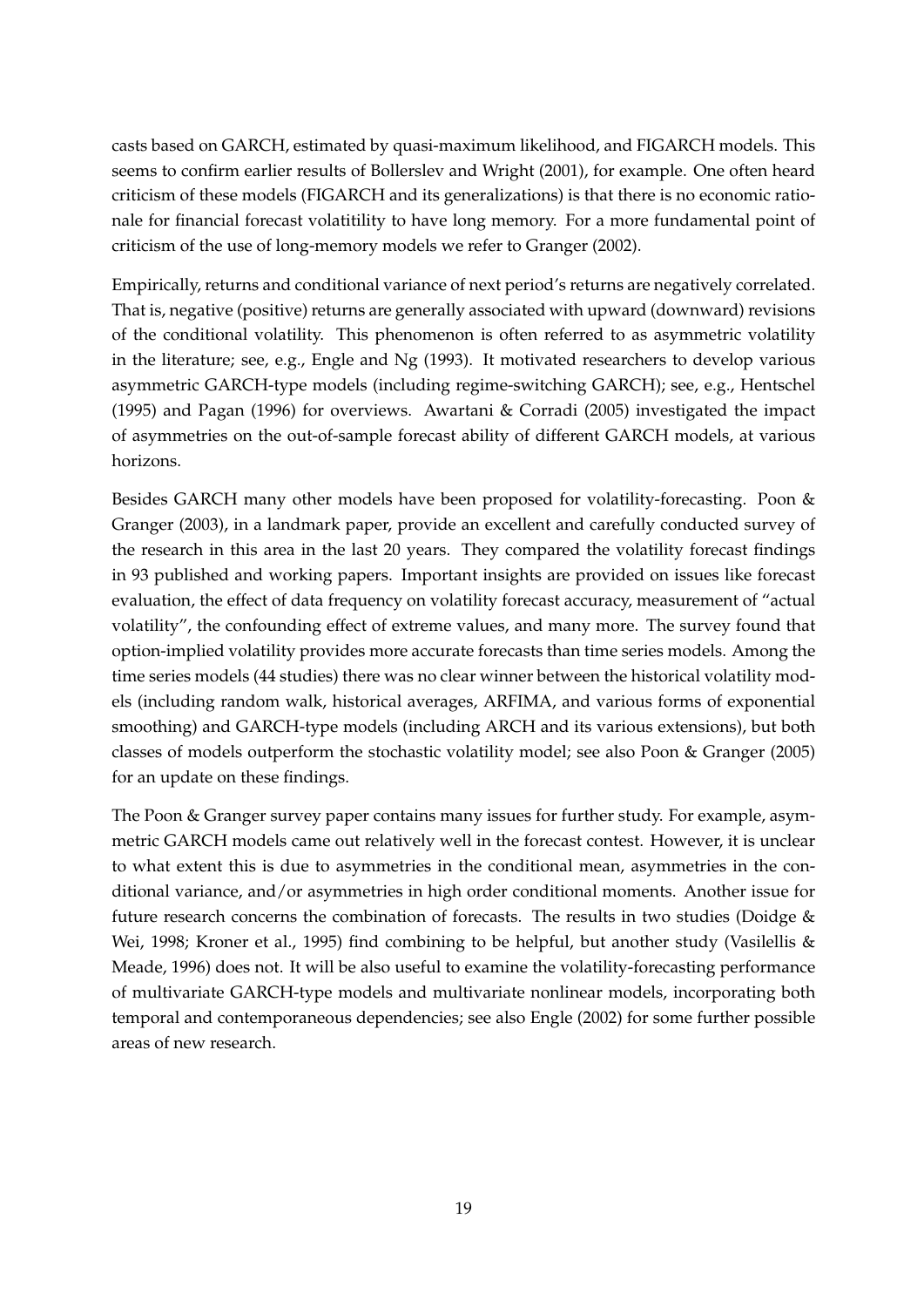## <span id="page-21-0"></span>**9 Count data forecasting**

Count data occur frequently in business and industry, especially in inventory data where they are often called "intermittent demand data". Consequently, it is surprising that so little work has been done on forecasting count data. Some work has been done on ad hoc methods for forecasting count data, but few papers have appeared on forecasting count time series using stochastic models.

Most work on count forecasting is based on Croston (1972) who proposed using SES to independently forecast the non-zero values of a series and the time between non-zero values. Willemain et al. (1994) compared Croston's method to SES and found that Croston's method was more robust, although these results were based on MAPEs which are often undefined for count data. The conditions under which Croston's method does better than SES were discussed in Johnston & Boylan (1996). Willemain et al. (2004) proposed a bootstrap procedure for intermittent demand data which was found to be more accurate than either SES or Croston's method on the nine series evaluated.

Evaluating count forecasts raises difficulties due to the presence of zeros in the observed data. Syntetos & Boylan (2005) proposed using the Relative Mean Absolute Error (see Section [10\)](#page-22-0), while Willemain et al. (2004) recommended using the probability integral transform method of Diebold et al. (1998).

Grunwald et al. (2000) surveyed many of the stochastic models for count time series, using simple first-order autoregression as a unifying framework for the various approaches. One possible model, explored by Brännäs (1995), assumes the series follows a Poisson distribution with a mean that depends on an unobserved and autocorrelated process. An alternative integer-valued MA model was used by Brännäs et al. (2002) to forecast occupancy levels in Swedish hotels.

The forecast distribution can be obtained by simulation using any of these stochastic models, but how to summarize the distribution is not obvious. Freeland & McCabe (2004) proposed using the median of the forecast distribution, and gave a method for computing confidence intervals for the entire forecast distribution in the case of integer-valued autoregressive (INAR) models of order 1. McCabe & Martin (2005) further extended these ideas by presenting a Bayesian methodology for forecasting from the INAR class of models.

A great deal of research on count time series has also been done in the biostatistical area (see, for example, Diggle et al. 2002). However, this usually concentrates on analysis of historical data with adjustment for autocorrelated errors, rather than using the models for forecasting. Nevertheless, anyone working in count forecasting ought to be abreast of research developments in the biostatistical area also.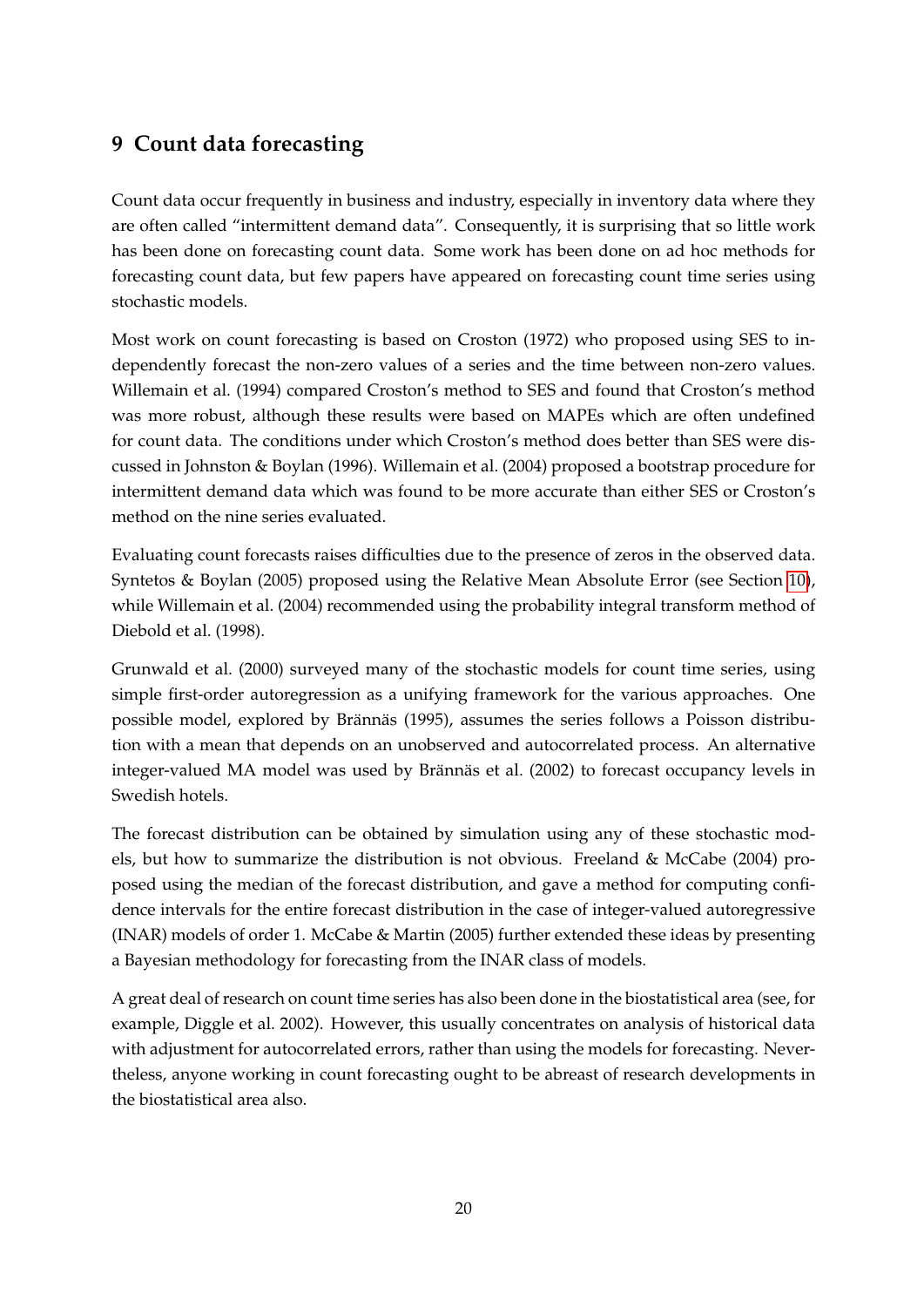| <b>MSE</b>   | Mean Squared Error                         | $=$ mean $(e_t^2)$                                                               |
|--------------|--------------------------------------------|----------------------------------------------------------------------------------|
| <b>RMSE</b>  | Root Mean Squared Error                    | $=\sqrt{MSE}$                                                                    |
| MAE          | Mean Absolute Error                        | $=$ mean(  $e_t$  )                                                              |
| MdAE         | Median Absolute Error                      | $=$ median( $ e_t $ )                                                            |
| <b>MAPE</b>  | Mean Absolute Percentage Error             | $=$ mean(  $p_t$  )                                                              |
| MdAPE        | Median Absolute Percentage Error           | $=$ median( p <sub>t</sub>  )                                                    |
| sMAPE        | Symmetric Mean Absolute Percentage Error   | $=$ mean(2 Y <sub>t</sub> – F <sub>t</sub>  /(Y <sub>t</sub> + F <sub>t</sub> )) |
| sMdAPE       | Symmetric Median Absolute Percentage Error | $=$ median(2  $Y_t - F_t$  /( $Y_t + F_t$ ))                                     |
| MRAE         | Mean Relative Absolute Error               | $=$ mean(  $r_t$  )                                                              |
| MdRAE        | Median Relative Absolute Error             | $=$ median(  $r_t$  )                                                            |
| <b>GMRAE</b> | Geometric Mean Relative Absolute Error     | $= \text{gmean}( r_t )$                                                          |
| RelMAE       | Relative Mean Absolute Error               | $= MAE/MAE_b$ .                                                                  |
| RelRMSE      | Relative Root Mean Squared Error           | $=$ RMSE/RMSE <sub>b</sub> .                                                     |
| LMR          | Log Mean Squared Error Ratio               | $=$ $log(RelMSE)$                                                                |
| PB.          | Percentage Better                          | $= 100$ mean( $I\{ r_t  < 1\}$ )                                                 |
| PB(MAE)      | Percentage Better (MAE)                    | $= 100$ mean( $I$ {MAE < MAE <sub>b</sub> })                                     |
| PB(MSE)      | Percentage Better (MSE)                    | $= 100$ mean( $I$ {MSE < MSE <sub>b</sub> })                                     |

<span id="page-22-1"></span>Table 2: Commonly used forecast accuracy measures. Here  $I{u} = 1$  if u is true and 0 otherwise.

#### <span id="page-22-0"></span>**10 Forecast evaluation and accuracy measures**

A bewildering array of accuracy measures have been used to evaluate the performance of forecasting methods. Some of them are listed in the early survey paper of Mahmoud (1984). We first define the most common measures.

Let  $Y_t$  denote the observation at time  $t$  and  $F_t$  denote the forecast of  $Y_t$ . Then define the forecast error  $e_t = Y_t - F_t$  and the percentage error as  $p_t = 100e_t/Y_t$ . An alternative way of scaling is to divide each error by the error obtained with another standard method of forecasting. Let  $r_t = e_t/e_t^*$  denote the relative error where  $e_t^*$  is the forecast error obtained from the base method. Usually, the base method is the "naïve method" where  $F_t$  is equal to the last observation. We use the notation mean( $x_t$ ) to denote the sample mean of  $\{x_t\}$  over the period of interest (or over the series of interest). Analogously, we use median( $x_t$ ) for the sample median and gmean( $x_t$ ) for the geometric mean. The mostly commonly used methods are defined in Table [2](#page-22-1) on the following page where the subscript *b* refers to measures obtained from the base method.

Note that Armstrong & Collopy (1992) referred to RelMAE as CumRAE, and that RelRMSE is also known as Theil's U statistic (Theil, 1966, Chapter 2) and is sometimes called U*2*. In addition to these, the average ranking (AR) of a method relative to all other methods considered, has sometimes been used.

The evolution of measures of forecast accuracy and evaluation can be seen through the measures used to evaluate methods in the major comparative studies that have been undertaken. In the original M-competition (Makridakis et al., 1982), measures used included the MAPE, MSE,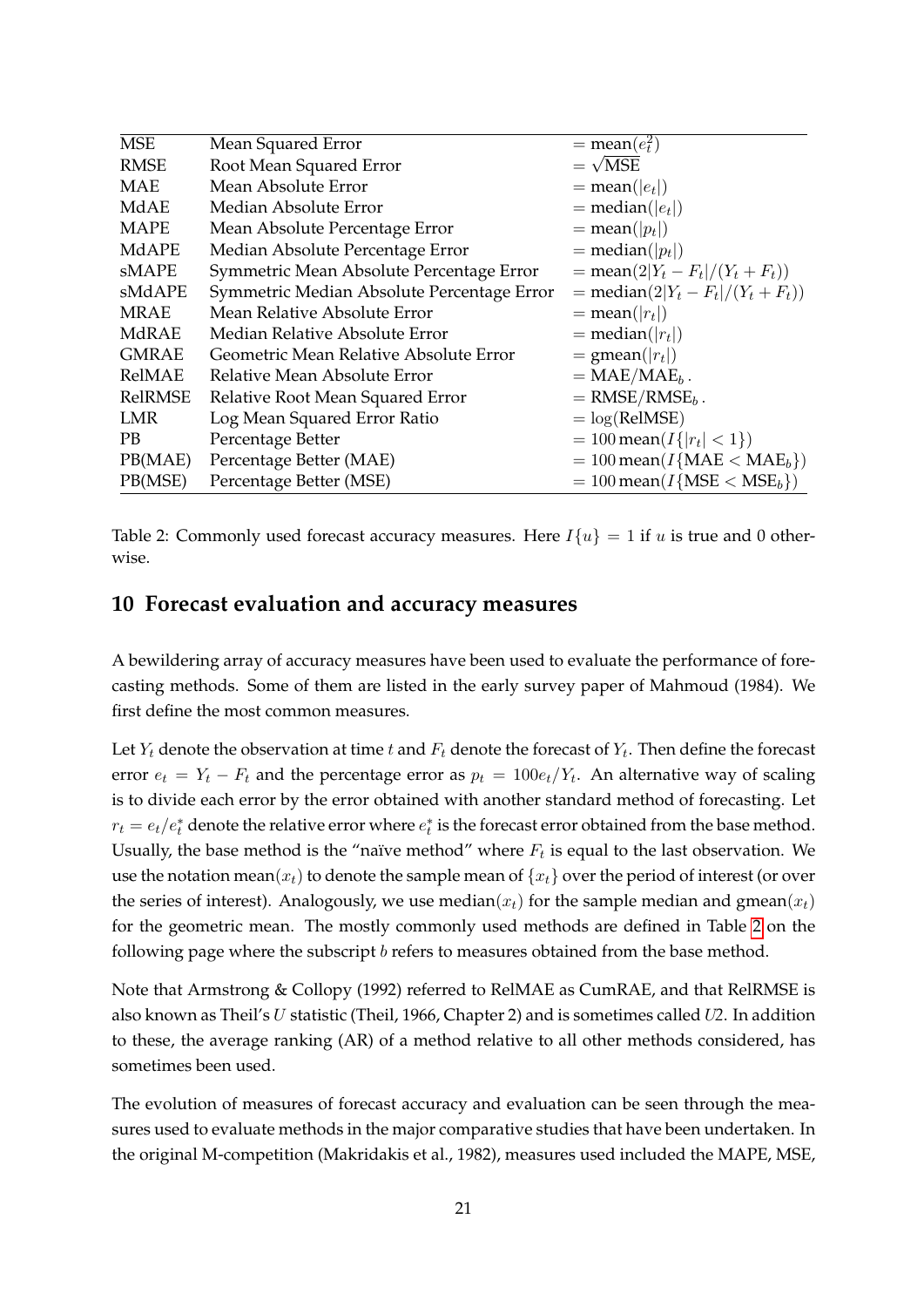AR, MdAPE and PB. However, as Chatfield (1988) and Armstrong & Collopy (1992) pointed out, the MSE is not appropriate for comparison between series as it is scale dependent. Fildes & Makridakis (1988) contained further discussion on this point. The MAPE also has problems when the series has values close to (or equal to) zero, as noted by Makridakis et al. (1998, p.45). Excessively large (or infinite) MAPEs were avoided in the M-competitions by only including data that were positive. However, this is an artificial solution that is impossible to apply in all situations.

In 1992, one issue of *IJF* carried two articles and several commentaries on forecast evaluation measures. Armstrong & Collopy (1992) recommended the use of relative absolute errors, especially the GMRAE and MdRAE, despite the fact that relative errors have infinite variance and undefined mean. They recommended "winsorizing" to trim extreme values which will partially overcome these problems, but which adds some complexity to the calculation and a level of arbitrariness as the amount of trimming must be specified. Fildes (1992) also preferred the GMRAE although he expressed it in an equivalent form as the square root of the geometric mean of squared relative errors. This equivalence does not seem to have been noticed by any of the discussants in the commentaries of Ahlburg et al. (1992).

The study of Fildes et al. (1998), which looked at forecasting telecommunications data, used MAPE, MdAPE, PB, AR, GMRAE and MdRAE, taking into account some of the criticism of the methods used for the M-competition.

The M3-competition (Makridakis & Hibon, 2000) used three different measures of accuracy: MdRAE, sMAPE and sMdAPE. The "symmetric" measures were proposed by Makridakis (1993) in response to the observation that the MAPE and MdAPE have the disadvantage that they put a heavier penalty on positive errors than on negative errors. However, these measures are not as "symmetric" as their name suggests. For the same value of  $Y_t$ , the value of  $2|Y_t-F_t|/(Y_t+F_t)$  has a heavier penalty when forecasts are high compared to when forecasts are low. See Goodwin & Lawton (1999) and Koehler (2001) for further discussion on this point.

Notably, none of the major comparative studies have used relative measures (as distinct from measures using relative errors) such as RelMAE or LMR. The latter was proposed by Thompson (1990) who argued for its use based on its good statistical properties. It was applied to the M-competition data in Thompson (1991).

Apart from Thompson (1990), there has been very little theoretical work on the statistical properties of these measures. One exception is Wun & Pearn (1991) who looked at the statistical properties of MAE.

A novel alternative measure of accuracy is "time distance" which was considered by Granger & Jeon (2003a,b). In this measure, the leading and lagging properties of a forecast are also captured. Again, this measure has not been used in any major comparative study.

A parallel line of research has looked at statistical tests to compare forecasting methods. An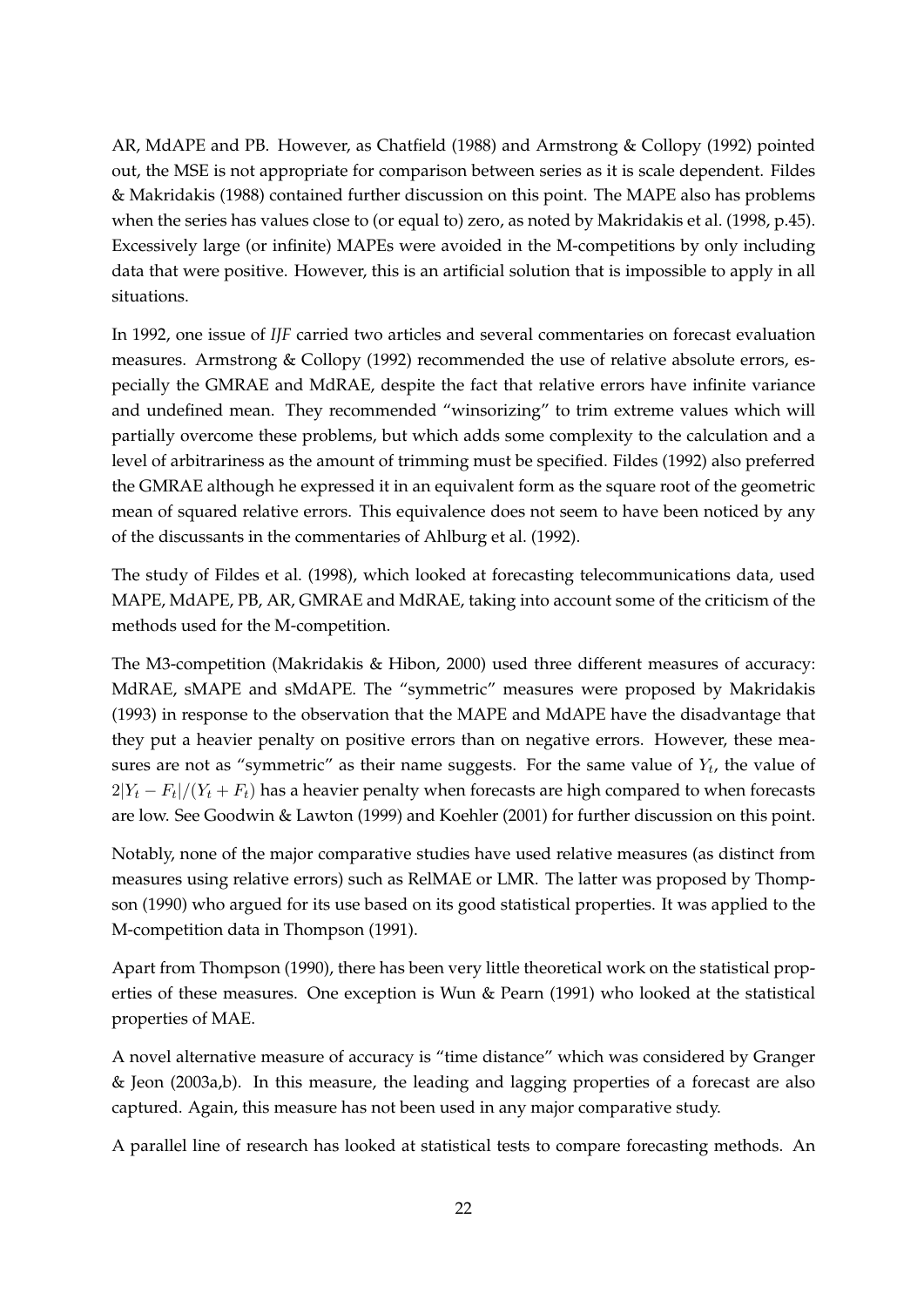early contribution was Flores (1989). The best known approach to testing differences between the accuracy of forecast methods is the Diebold-Mariano (1995) test. A size-corrected modification of this test was proposed by Harvey et al. (1997). McCracken (2004) looked at the effect of parameter estimation on such tests and provided a new method for adjusting for parameter estimation error.

Another problem in forecast evaluation, and more serious than parameter estimation error, is "data sharing"—the use of the same data for many different forecasting methods. Sullivan et al. (2003) proposed a bootstrap procedure designed to overcome the resulting distortion of statistical inference.

An independent line of research has looked at the theoretical forecasting properties of time series models. An important contribution along these lines was Clements & Hendry (1993) who showed that the theoretical MSE of a forecasting model was not invariant to scale-preserving linear transformations such as differencing of the data. Instead, they proposed the "generalized forecast error second moment" (GFESM) criterion which does not have this undesirable property. However, such measures are difficult to apply empirically and the idea does not appear to be widely used.

## <span id="page-24-0"></span>**11 Combining**

Combining, mixing, or pooling quantitative<sup>[3](#page-24-1)</sup> forecasts obtained from very different time series methods and different sources of information has been studied for the past three decades. Important early contributions in this area were made by Bates & Granger (1969), Newbold & Granger (1974) and Winkler & Makridakis (1983). Compelling evidence on the relative efficiency of combined forecasts, usually defined in terms of forecast error variances, was summarized by Clemen (1989) in a comprehensive bibliography review.

Numerous methods for selecting the combining weights have been proposed. The simple average is the most-widely used combining method (see Clemen's review, and Bunn, 1985), but the method does not utilize past information regarding the precision of the forecasts or the dependence among the forecasts. Another simple method is a linear mixture of the individual forecasts with combining weights determined by OLS (assuming unbiasedness) from the matrix of past forecasts and the vector of past observations (Granger & Ramanathan, 1984). However, the OLS estimates of the weights are inefficient due to the possible presence of serial correlation in the combined forecast errors. Aksu & Gunter (1992) and Gunter (1992) investigated this problem in some detail. They recommended the use of OLS combination forecasts with the weights restricted to sum to unity.

Rather than using fixed weights, Deutsch et al. (1994) allowed them to change through time using regime-switching models and STAR models. Another time-dependent weighting scheme was proposed by Fiordaliso (1998), who used a fuzzy system to combine a set of individual

<span id="page-24-1"></span><sup>3</sup> See Kamstra & Kennedy (1998) for a computationally-convenient method of combining qualitative forecasts.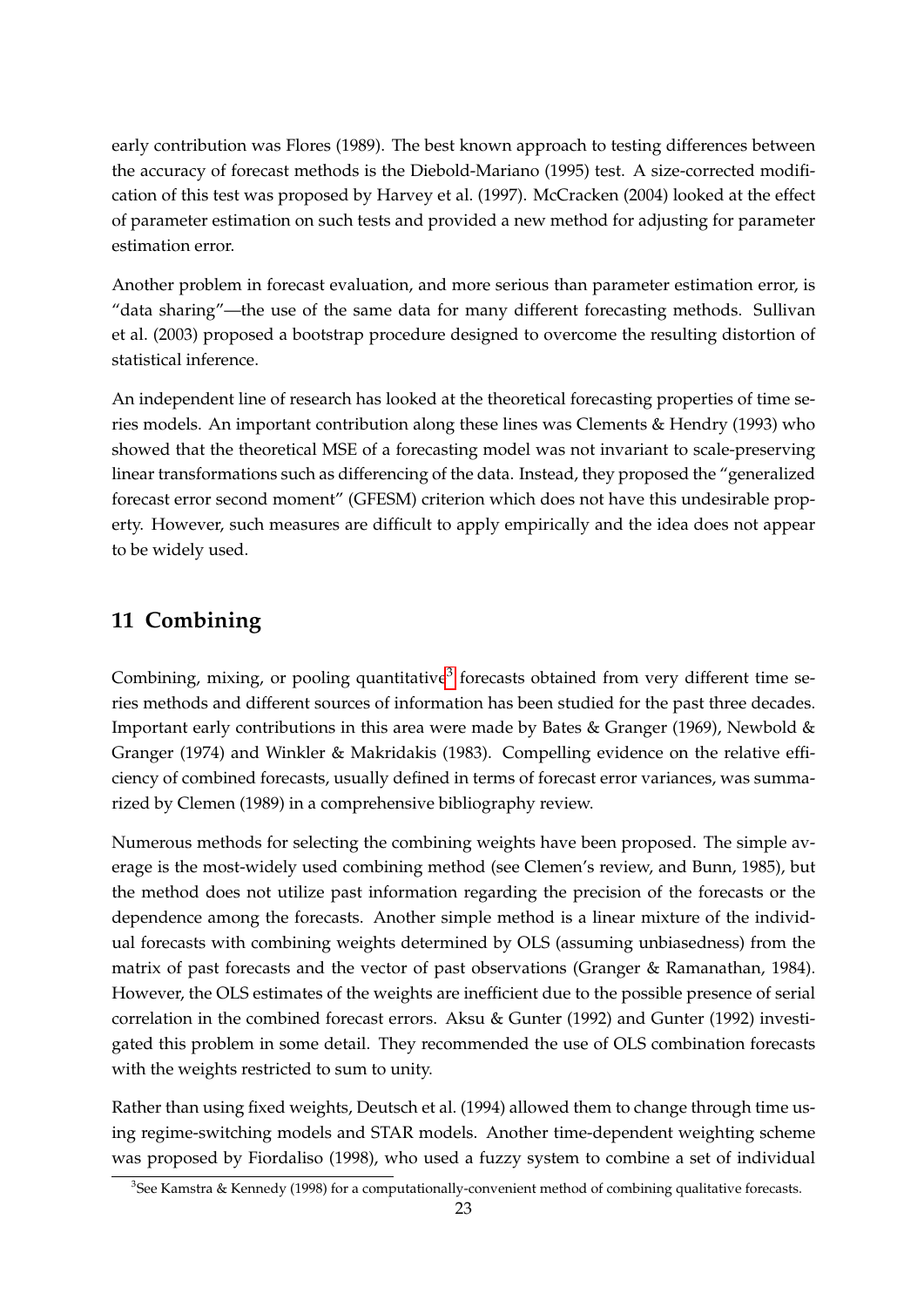forecasts in a nonlinear way. Diebold & Pauly (1990) used Bayesian shrinkage techniques to allow the incorporation of prior information into the estimation of combining weights. Combining forecasts from very *similar* models, with weights sequentially updated, was considered by Zou & Yang (2004).

Combining weights determined from time-invariant methods can lead to relatively poor forecasts if nonstationarity among component forecasts occurs. Miller et al. (1992) examined the effect of 'location-shift' nonstationarity on a range of forecast combination methods. Tentatively they concluded that the simple average beats more complex combination devices; see also Hendry & Clements (2002) for more recent results. The related topic of combining forecasts from linear and some nonlinear time series models, with OLS weights as well as weights determined by a time-varying method, was addressed by Terui & van Dijk (2002).

The shape of the combined forecast error distribution and the corresponding stochastic behaviour was studied by de Menezes & Bunn (1998) and Taylor & Bunn (1999). For non-normal forecast error distributions skewness emerges as a relevant criterion for specifying the method of combination. Some insights into why competing forecasts may be fruitfully combined to produce a forecast superior to individual forecasts were provided by Fang (2003), using forecast encompassing tests. Hibon & Evgeniou (2005) proposed a criterion to select among forecasts and their combinations.

## <span id="page-25-0"></span>**12 Prediction intervals and densities**

The use of prediction intervals, and more recently prediction densities, has become much more common over the past twenty five years as practitioners have come to understand the limitations of point forecasts. An important and thorough review of interval forecasts is given by Chatfield (1993), summarizing the literature to that time.

Unfortunately, there is still some confusion on terminology with many authors using "confidence interval" instead of "prediction interval". A confidence interval is for a model parameter whereas a prediction interval is for a random variable. Almost always, forecasters will want prediction intervals—intervals which contain the true values of future observations with specified probability.

Most prediction intervals are based on an underlying stochastic model. Consequently, there has been a large amount of work on formulating appropriate stochastic models underlying some common forecasting procedures (see, e.g., Section [2](#page-3-0) on Exponential Smoothing).

The link between prediction interval formulae and the model from which they are derived has not always been correctly observed. For example, the prediction interval appropriate for a random walk model was applied by Makridakis  $\&$  Hibon (1987) and Lefrançois (1989) to forecasts obtained from many other methods. This problem was noted by Koehler (1990) and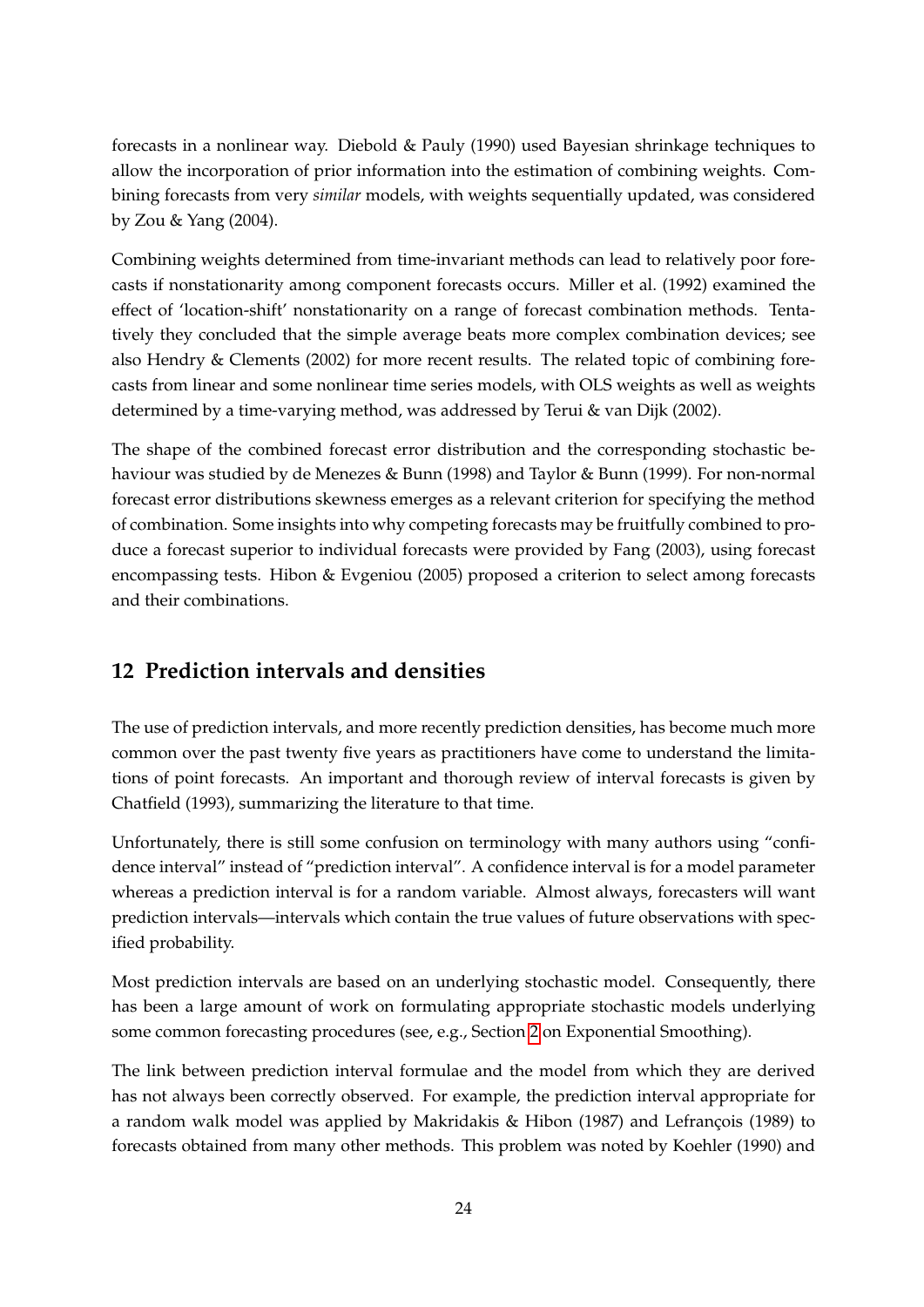#### Chatfield & Koehler (1991).

With most model-based prediction intervals for time series, the uncertainty associated with model selection and parameter estimation is not accounted for. Consequently, the intervals are too narrow. There has been considerable research on how to make model-based prediction intervals have more realistic coverage. A series of papers on using the bootstrap to compute prediction intervals for an AR model has appeared beginning with Masarotto (1990), and including McCullough (1994, 1996), Grigoletto (1998), Clements & Taylor (2001) and Kim (2004b). Similar procedures for other models have also been considered including ARIMA models (Pascual et al., 2001, 2004, 2005), Wall & Stoffer (2002), VAR (Kim, 1999, 2004a), ARCH (Reeves, 2005) and regression (Lam & Veall, 2002). It seems likely that such bootstrap methods will become more widely used as computing speeds increase due to their better coverage properties.

When the forecast error distribution is non-normal, finding the entire forecast density is useful as a single interval may no longer provide an adequate summary of the expected future. A review of density forecasting is provided by Tay & Wallis (2000), along with several other articles in the same special issue of the *JoF*. Summarizing, a density forecast has been the subject of some interesting proposals including "fan charts" (Wallis, 1999) and "highest density regions" (Hyndman, 1995). The use of these graphical summaries has grown rapidly in recent years as density forecasts have become relatively widely used.

As prediction intervals and forecast densities have become more commonly used, attention has turned to their evaluation and testing. Diebold et al. (1998) introduced the remarkably simple "probability integral transform" method which can be used to evaluate a univariate density. This approach has become widely used in a very short period of time and has been a key research advance in this area. The idea is extended to multivariate forecast densities in Diebold et al. (1999).

Other approaches to interval and density evaluation are given by Wallis (2003) who proposed chi-squared tests for both intervals and densities, and Clements & Smith (2002) who discussed some simple but powerful tests when evaluating multivariate forecast densities.

## <span id="page-26-0"></span>**13 A look to the future**

In the preceding sections we have looked back at the time series forecasting history of the *IJF*, in the hope that the past may shed light on the present. But a silver anniversary is also a good time to look ahead. In doing so, it is interesting to reflect on the proposals for research in time series forecasting identified in a set of related papers by Ord, Cogger and Chatfield published in this Journal more than 15 years ago. $4$ 

<span id="page-26-1"></span><sup>&</sup>lt;sup>4</sup>Outside the *IJF*, good reviews on the past and future of time series methods are given by Dekimpe & Hanssens (2000) in marketing, and by Tsay (2000) in statistics. Casella et al. (2000) discussed a large number of potential research topics in the theory and methods of statistics. We daresay that some of these topics will attract the interest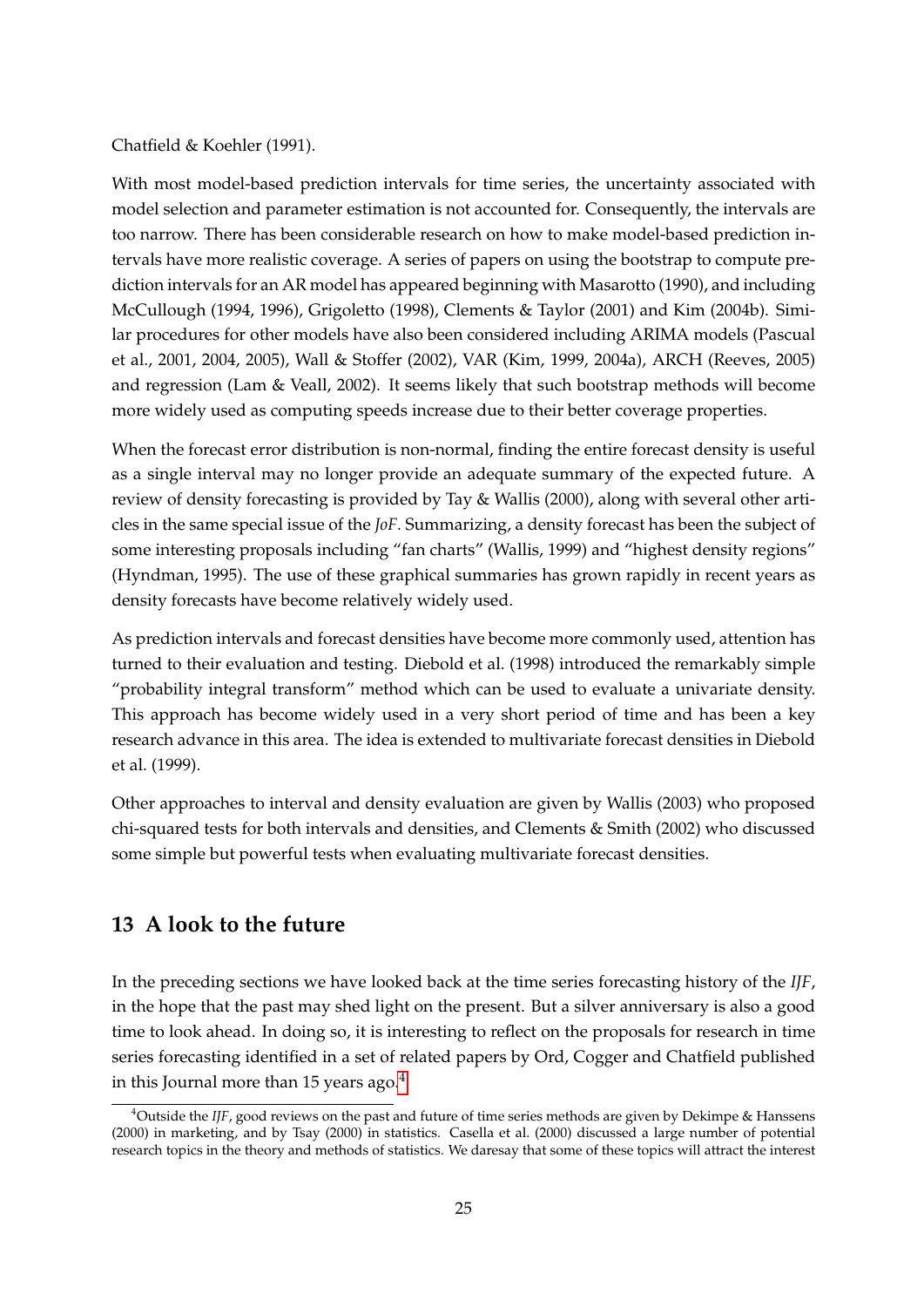Chatfield (1988) stressed the need for future research on developing multivariate methods with an emphasis on making them more of a practical proposition. Ord (1988) also noted that not much work had been done on multiple time series models, including multivariate exponential smoothing. Eighteen years later, multivariate time series forecasting is still not widely applied despite considerable theoretical advances in this area. We suspect that two reasons for this are: a lack of empirical research on robust forecasting algorithms for multivariate models; and a lack of software that is easy to use. Some of the methods that have been suggested (e.g. VARIMA models) are difficult to estimate because of the large numbers of parameters involved. Others, such as multivariate exponential smoothing, have not received sufficient theoretical attention to be ready for routine application. One approach to multivariate time series forecasting is to use dynamic factor models. These have recently shown promise in theory (Stock & Watson, 2002; Forni et al., 2005) and application (e.g. Peña & Poncela, 2004), and we suspect they will become much more widely used in the years ahead.

Ord (1988) also indicated the need for deeper research in forecasting methods based on nonlinear models. While many aspects of nonlinear models have been investigated in the *IJF*, they merit continued research. For instance, there is still no clear consensus that forecasts from nonlinear models substantively outperform those from linear models (see, e.g., Stock & Watson, 1999).

Other topics suggested by Ord (1988) include the need to develop model selection procedures that make effective use of both data and prior knowledge, and the need to specify objectives for forecasts and develop forecasting systems that address those objectives. These areas are still in need of attention, and we believe that future research will contribute tools to solve these problems.

Given the frequent misuse of methods based on linear models with Gaussian i.i.d. distributed errors, Cogger (1988) argued that new developments in the area of 'robust' statistical methods should receive more attention within the time series forecasting community. A robust procedure is expected to work well when there are outliers or location shifts in the data that are hard to detect. Robust statistics can be based on both parametric and nonparametric methods. An example of the latter is the Koenker-Bassett (1978) concept of regression quantiles investigated by Cogger. In forecasting, these can be applied as univariate and multivariate conditional quantiles. One important area of application is in estimating risk management tools such as Value-at-Risk. Recently, Engle & Manganelli (2004) made a start in this direction, proposing a conditional value at risk model. We expect to see much future research in this area.

A related topic in which there has been a great deal of recent research activity is density forecasting (see Section [12\)](#page-25-0), where the focus is on the probability density of future observations rather than the mean or variance. For instance, Yao & Tong (1995) proposed the concept of conditional percentile prediction interval. Its width is no longer a constant, as in the case of linear models, but may vary with respect to the position in the state space from which forecasts

of time series forecasters.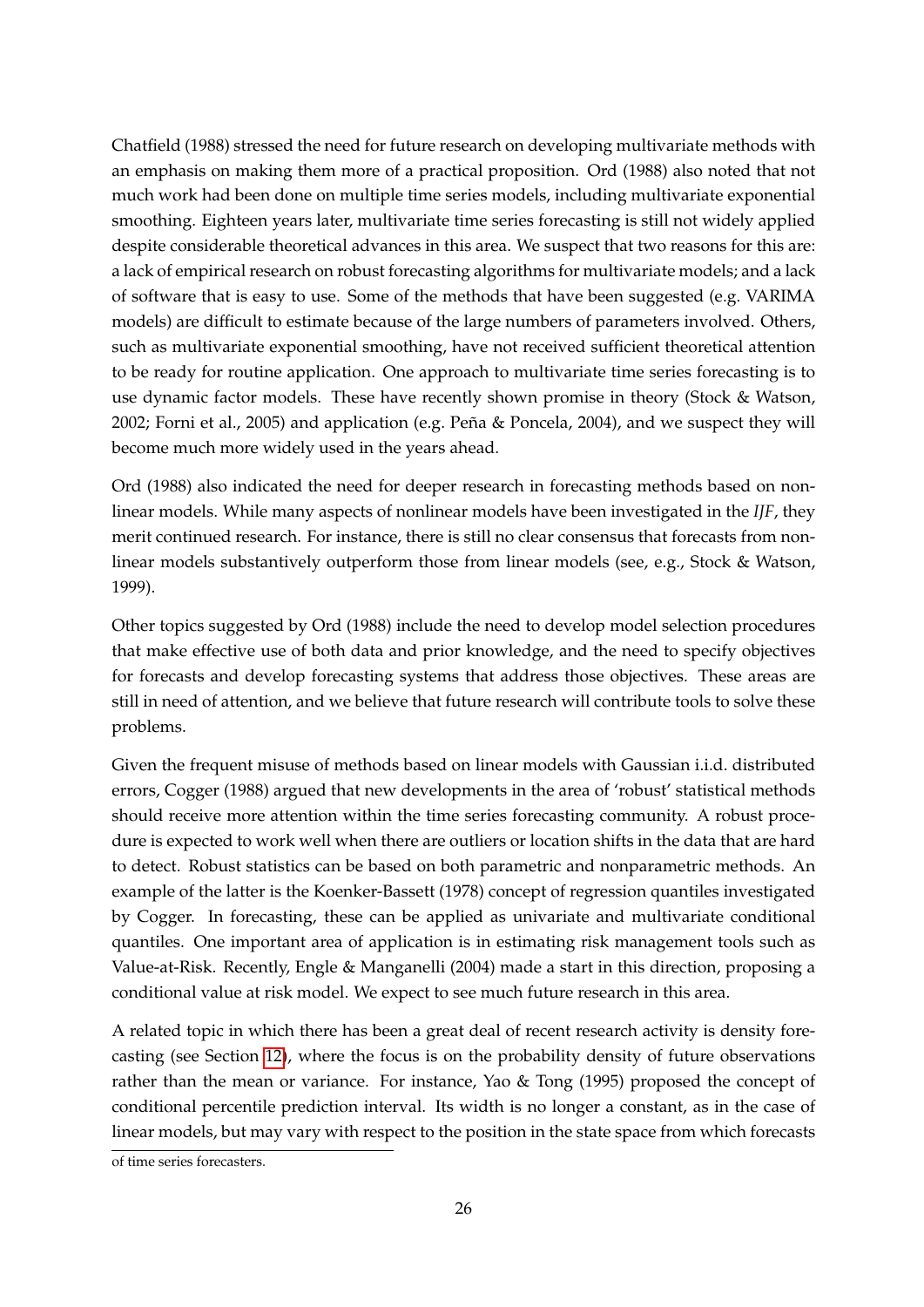are being made; see also De Gooijer & Gannoun (2000) and Polonik & Yao (2000).

Clearly, the area of improved forecast intervals requires further research. This is in agreement with Armstrong (2001) who listed 23 principles in great need of research including item 14:13: "For prediction intervals, incorporate the uncertainty associated with the prediction of the explanatory variables."

In recent years, non-Gaussian time series have begun to receive considerable attention and forecasting methods are slowly being developed. One particular area of non-Gaussian time series that has important applications is time series taking positive values only. Two important areas in finance in which these arise are realized volatility and the duration between transactions. Work on such series is still in its infancy. Important contributions to date have been Engle and Russell's (1998) "Autoregressive Conditional Duration" model and Andersen et al. (2003). Because of the importance of these applications, we expect much more work in this area in the next few years.

While forecasting non-Gaussian time series with a continuous sample space has begun to receive research attention, especially in the context of finance, forecasting time series with a discrete sample space (such as time series of counts) is still its infancy (see Section [9\)](#page-21-0). Such data are very prevalent in business and industry, and there are many unresolved theoretical and practical problems associated with count forecasting, therefore we also expect much productive research in this area in the near future.

In the past fifteen years, some *IJF* authors have tried to identify new important research topics. Both De Gooijer (1990) and Clements (2003) in two editorials, and Ord as a part of a discussion paper by Dawes et al. (1994), suggested more work on combining forecasts. Although the topic has received a fair amount of attention (see Section [11\)](#page-24-0) there are still several open questions. For instance, what is the "best" combining method for linear and nonlinear models, and what prediction interval can be put around the combined forecast? A good starting point for further research in this area is Teräsvirta (2006); see also Armstrong (2001, items 12.5–12.7). Recently, Stock & Watson (2004) discussed the 'forecast combination puzzle', namely the repeated empirical finding that simple combinations such as averages outperform more sophisticated combinations which theory suggests should do better. This is an important practical issue that will no doubt receive further research attention in the future.

Changes in data collection and storage will also lead to new research directions. For example, in the past, panel data (called longitudinal data in biostatistics) have usually been available where the time series dimension  $t$  has been small whilst the cross-section dimension  $n$  is large. However, nowadays in many applied areas such as marketing, large datasets can be easily collected with  $n$  and  $t$  both large. Extracting features from megapanels of panel data is the subject of "functional data analysis"; see, e.g., Ramsay & Silverman (1997, 2005). Yet, the problem of making multi-step ahead forecasts based on functional data is still open for both theoretical and applied research. Because of the increasing prevalence of this kind of data, we expect this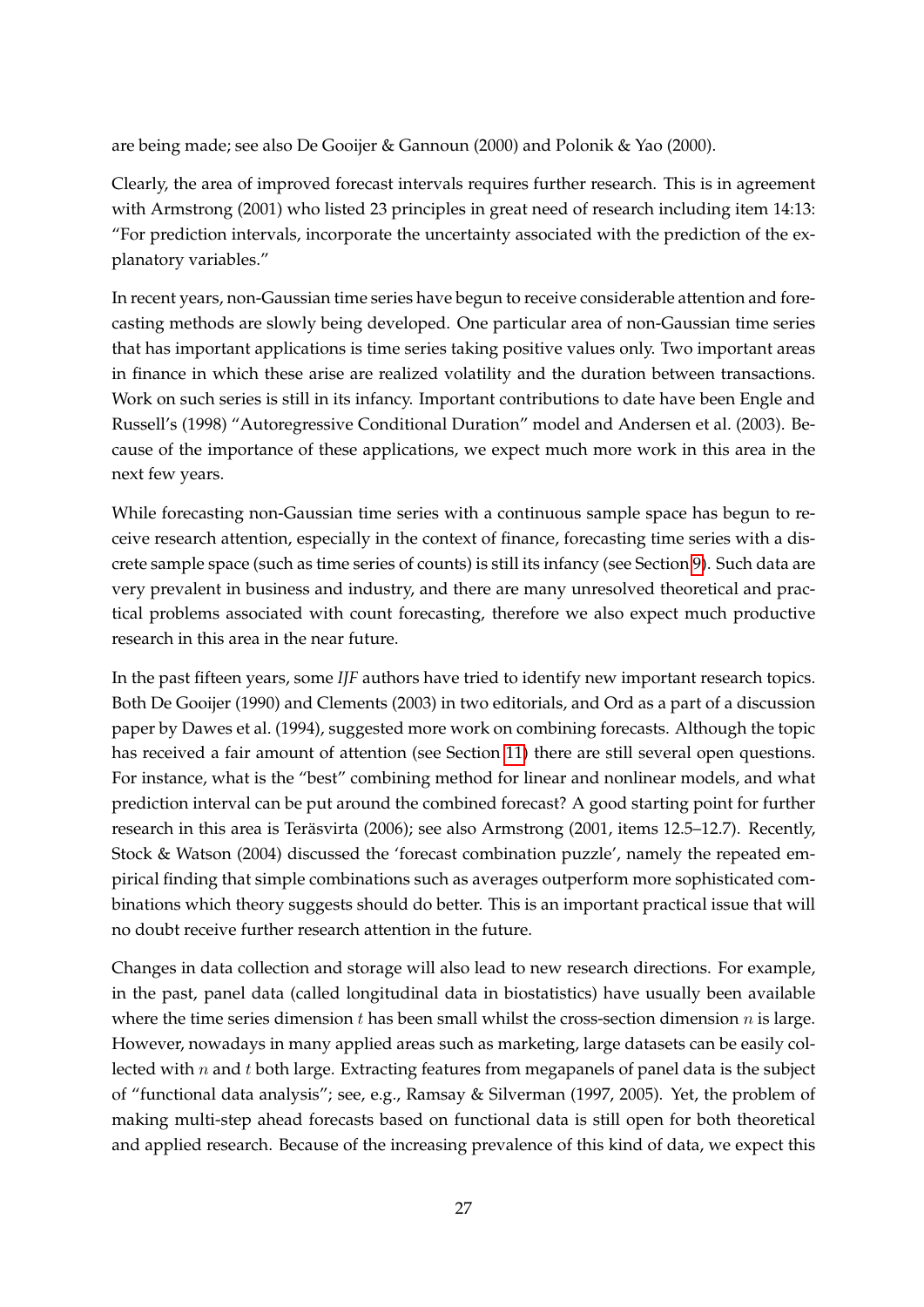to be a fruitful future research area.

Large data sets also lend themselves to highly computationally intensive methods. While neural networks have been used in forecasting for more than a decade now, there are many outstanding issues associated with their use and implementation, including when they are likely to outperform other methods. Other methods involving heavy computation (e.g. bagging and boosting) are even less understood in the forecasting context. With the availability of very large data sets and high powered computers, we expect this to be an important area of research in the coming years.

Looking back, the field of time series forecasting is vastly different from what it was 25 years ago when the IIF was formed. It has grown up with the advent of greater computing power, better statistical models, and more mature approaches to forecast calculation and evaluation. But there is much to be done, with many problems still unsolved and many new problems arising.

When the IIF celebrates its Golden Anniversary in 25 years time, we hope there will be another review paper summarizing the main developments on time series forecasting. Besides the topics mentioned above, we also predict that such a review will shed more light on Armstrong's 23 open research problems for forecasters. In this sense it is interesting to mention David Hilbert who, in his 1900 address to the Paris International Congress of Mathematicians, listed 23 challenging problems for mathematicians of the twentieth century to work on. Many of Hilbert's problems have resulted in an explosion of research stemming from the confluence of several areas of mathematics and physics. We hope that the ideas, problems, and observations presented in this review provide a similar research impetus for those working in different areas of time series analysis and forecasting.

## **Acknowledgments**

<span id="page-29-0"></span>We are grateful to Robert Fildes and Andrey Kostenko for valuable comments. We also thank two anonymous referees and the editor for many helpful comments and suggestions that resulted in a substantial improvement of this manuscript.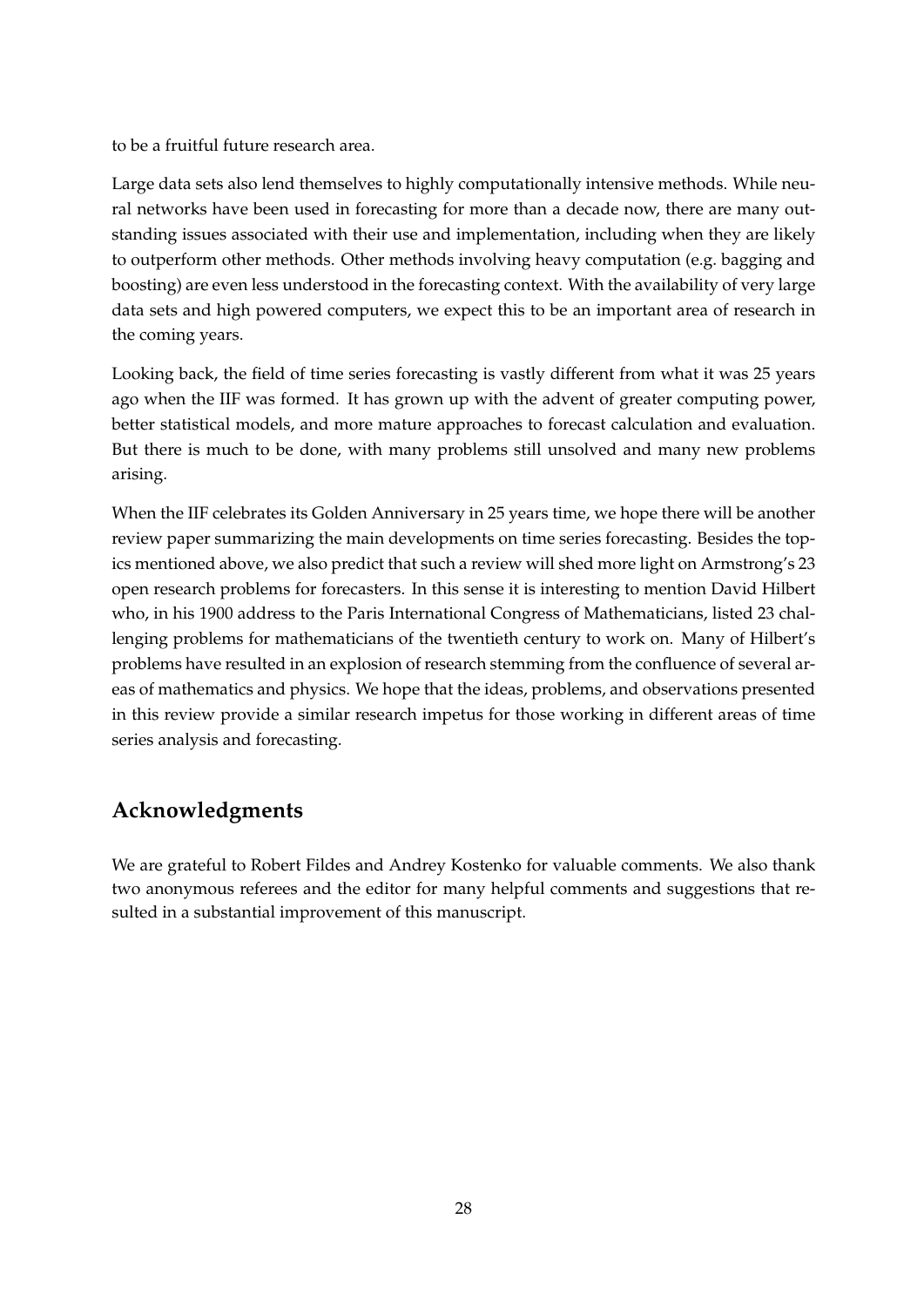### **References**

#### <span id="page-30-0"></span>**Section 2. Exponential smoothing**

Abraham, B., & Ledolter, J. (1983). *Statistical methods for forecasting*, New York: John Wiley & Sons.

- Abraham, B., & Ledolter, J. (1983). Forecast functions implied by autoregressive integrated moving average models and other related forecast procedures. *International Statistical Review*, 54, 51–66.
- Archibald, B.C. (1990). Parameter space of the Holt-Winters model. *International Journal of Forecasting*, 6, 199–209.
- Archibald, B.C., & Koehler, A.B. (2003). Normalization of seasonal factors in Winters methods. *International Journal of Forecasting*, 19, 143–148.
- Assimakopoulos, V., & Nikolopoulos, K. (2000). The theta model: A decomposition approach to forecasting. *International Journal of Forecasting*, 16, 521–530.
- Bartolomei, S.M., & Sweet, A.L. (1989). A note on a comparison of exponential smoothing methods for forecasting seasonal series. *International Journal of Forecasting*, 5, 111–116.
- Brown, R.G. (1959). *Statistical forecasting for inventory control*, New York: McGraw-Hill.
- Brown, R.G. (1963). *Smoothing, forecasting and prediction of discrete time series*, Englewood Cliffs, NJ: Prentice-Hall.
- Carreno, J., & Madinaveitia, J. (1990). A modification of time series forecasting methods for handling announced price increases. *International Journal of Forecasting*, 6, 479–484.
- Chatfield, C., Koehler, A.B., Ord, J.K., & Snyder, R.D. (2001). A new look at models for exponential smoothing. *The Statistician*, 50, 147–159.
- Chatfield, C., & Yar, M. (1991). Prediction intervals for multiplicative Holt-Winters. *International Journal of Forecasting*, 7, 31–37.
- Collopy, F., & Armstrong, J.S. (1992). Rule-based forecasting: development and validation of an expert systems approach to combining time series extrapolations. *Management Science*, 38, 1394–1414.
- Gardner, Jr., E.S. (1985). Exponential smoothing: the state of the art. *Journal of Forecasting*, 4, 1–38 (with commentaries).
- Gardner, Jr., E.S. (1993). Forecasting the failure of component parts in computer systems: A case study. *International Journal of Forecasting*, 9, 245–253.
- Gardner, Jr., E.S., & McKenzie, E. (1988). Model identification in exponential smoothing. *Journal of the Operational Research Society*, 39, 863–867.
- Grubb, H., & Masa, A. (2001). Long lead-time forecasting of UK air passengers by Holt-Winters methods with damped trend. *International Journal of Forecasting*, 17, 71–82.
- Holt, C.C. (1957). Forecasting seasonals and trends by exponentially weighted averages. O.N.R. Memorandum 52/1957, Carnegie Institute of Technology. Reprinted with discussion in 2004, *International Journal of Forecasting*, 20, 5–13.
- Hyndman, R.J. (2001). Its time to move from what to why. *International Journal of Forecasting*, 17, 567–570.
- Hyndman, R.J., & Billah, B. (2003). Unmasking the Theta method. *International Journal of Forecasting*, 19, 287–290.
- Hyndman, R.J., Koehler, A.B., Ord, J.K., & Snyder, R.D. (2005). Prediction intervals for exponential smoothing state space models. *Journal of Forecasting*, 24, 17–37.
- Hyndman, R.J., Koehler, A.B., Snyder, R.D., & Grose, S. (2002). A state space framework for automatic forecasting using exponential smoothing methods. *International Journal of Forecasting*, 18, 439–454.
- Johnston, F.R., & Harrison, P.J. (1986). The variance of lead-time demand. *Journal of Operational Research Society*, 37, 303–308.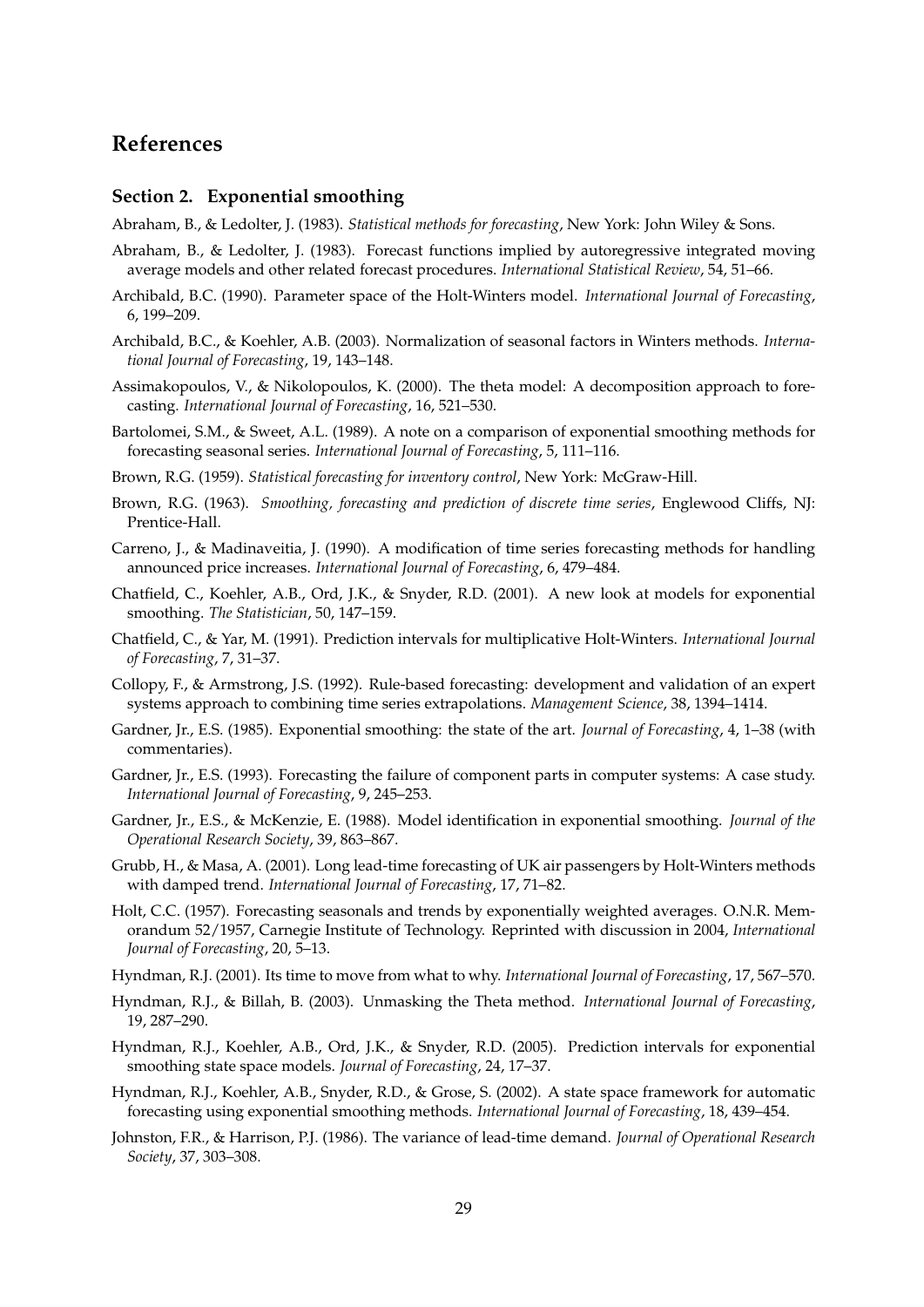- Koehler, A.B., Snyder, R.D., & Ord, J.K. (2001). Forecasting models and prediction intervals for the multiplicative Holt-Winters method. *International Journal of Forecasting*, 17, 269–286.
- Lawton, R. (1998). How should additive Holt-Winters estimates be corrected? *International Journal of Forecasting*, 14, 393–403.
- Ledolter, J., & Abraham, B. (1984). Some comments on the initialization of exponential smoothing. *Journal of Forecasting*, 3, 79–84.
- Makridakis, S., & Hibon, M. (1991). Exponential smoothing: The effect of initial values and loss function on post-sample forecasting accuracy. *International Journal of Forecasting*, 7, 317–330.
- McClain, J.G. (1988). Dominant tracking signals. *International Journal of Forecasting*, 4, 563–572.
- McKenzie, E. (1984). General exponential smoothing and the equivalent ARMA process. *Journal of Forecasting*, 3, 333–344.
- McKenzie, E. (1986). Error analysis for Winters additive seasonal forecasting system. *International Journal of Forecasting*, 2, 373–382.
- Miller, T., & Liberatore, M. (1993). Seasonal exponential smoothing with damped trends. An application for production planning. *International Journal of Forecasting*, 9, 509–515.
- Muth, J.F. (1960). Optimal properties of exponentially weighted forecasts. *Journal of the American Statistical Association*, 55, 299–306.
- Newbold, P., & Bos, T. (1989). On exponential smoothing and the assumption of deterministic trend plus white noise data-generating models. *International Journal of Forecasting*, 5, 523–527.
- Ord, J.K., Koehler, A.B., & Snyder, R.D. (1997). Estimation and prediction for a class of dynamic nonlinear statistical models. *Journal of American Statistical Association*, 92, 1621–1629.
- Pan, X. (2005). An alternative approach to multivariate EWMA control chart. *Journal of Applied Statistics*, 32, 695–705.
- Pegels, C.C. (1969). Exponential smoothing: some new variations. *Management Science*, 12, 311–315.
- Pfeffermann, D., & Allon, J. (1989). Multivariate exponential smoothing: methods and practice. *International Journal of Forecasting*, 5, 83–98.
- Roberts, S.A. (1982). A general class of Holt-Winters type forecasting models. *Management Science*, 28, 808–820.
- Rosas, A.L., & Guerrero, V.M. (1994). Restricted forecasts using exponential smoothing techniques. *International Journal of Forecasting*, 10, 515–527.
- Satchell, S., & Timmermann, A. (1995). On the optimality of adaptive expectations: Muth revisited. *International Journal of Forecasting*, 11, 407–416.
- Snyder, R.D. (1985). Recursive estimation of dynamic linear statistical models. *Journal of the Royal Statistical Society (B)*, 47, 272–276.
- Sweet, A.L. (1985). Computing the variance of the forecast error for the Holt-Winters seasonal models. *Journal of Forecasting*, 4, 235–243.
- Sweet, A.L., & Wilson, J.R. (1988). Pitfalls in simulation-based evaluation of forecast monitoring schemes. *International Journal of Forecasting*, 4, 573–579.
- Tashman, L., & Kruk, J.M. (1996). The use of protocols to select exponential smoothing procedures: A reconsideration of forecasting competitions. *International Journal of Forecasting*, 12, 235–253.
- Taylor, J.W. (2003). Exponential smoothing with a damped multiplicative trend. *International Journal of Forecasting*, 19, 273–289.
- Williams, D.W., & Miller, D. (1999). Level-adjusted exponential smoothing for modeling planned discontinuities. *International Journal of Forecasting*, 15, 273–289.
- Winters, P.R. (1960). Forecasting sales by exponentially weighted moving averages. *Management Science*,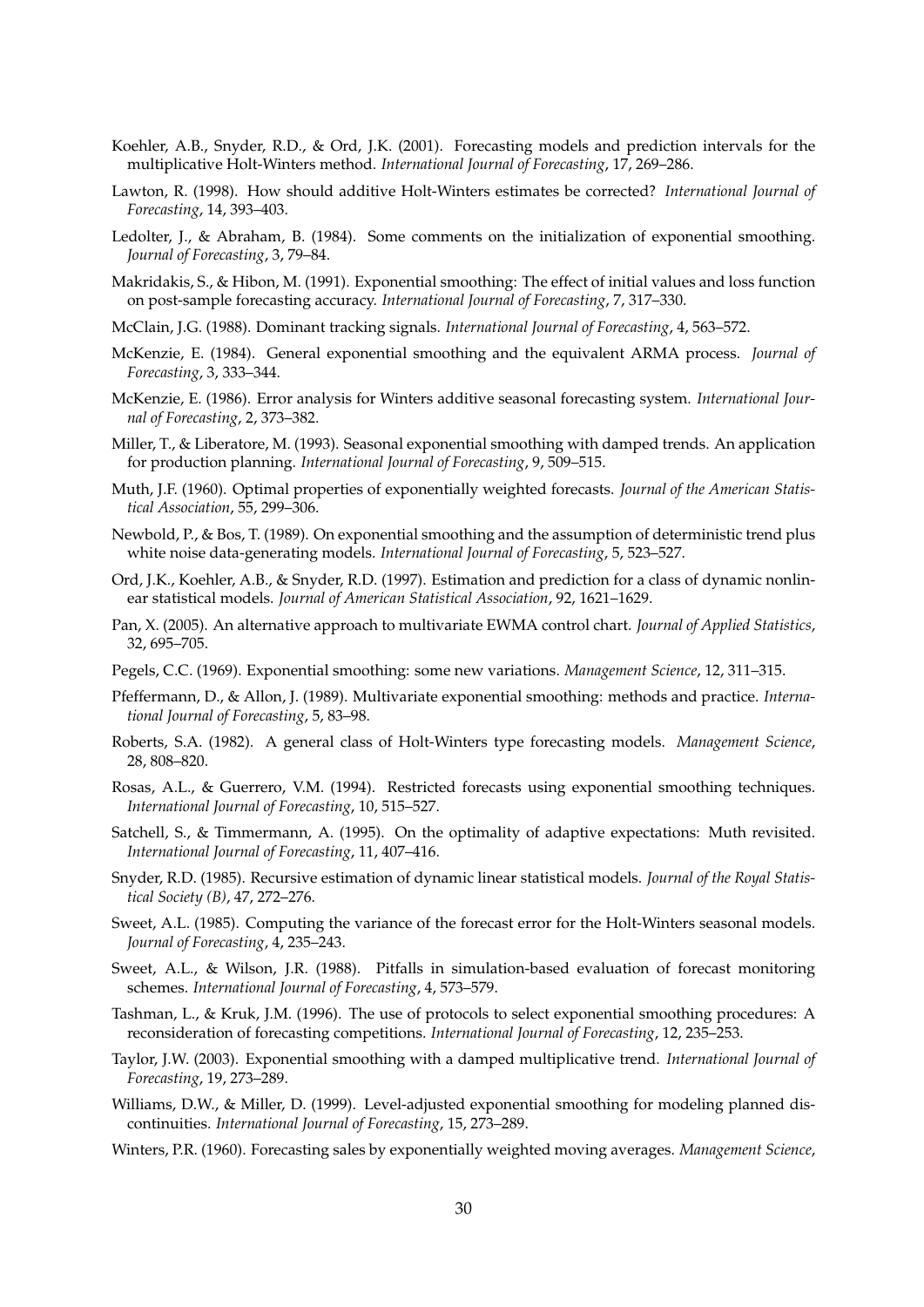6, 324–342.

Yar, M., & Chatfield, C. (1990). Prediction intervals for the Holt-Winters forecasting procedure. *International Journal of Forecasting*, 6, 127–137.

#### **Section 3. ARIMA**

- de Alba, E. (1993). Constrained forecasting in autoregressive time series models: A Bayesian analysis. *International Journal of Forecasting*, 9, 95–108.
- Ariño, M.A., & Franses, P.H. (2000). Forecasting the levels of vector autoregressive log-transformed time series. *International Journal of Forecasting*, 16, 111–116.
- Artis, M.J., & Zhang, W. (1990). BVAR forecasts for the G-7. *International Journal of Forecasting*, 6, 349–362.
- Ashley, R. (1988). On the relative worth of recent macroeconomic forecasts. *International Journal of Forecasting*, 4, 363–376.
- Bhansali, R.J. (1996). Asymptotically efficient autoregressive model selection for multistep prediction. *Annals of the Institute of Statistical Mathematics*, 48, 577-602.
- Bhansali, R.J. (1999). Autoregressive model selection for multistep prediction. *Journal of Statistical Planning and Inference*, 78, 295–305.
- Bianchi, L., Jarrett, J., & Hanumara, T.C. (1998), Improving forecasting for telemarketing centers by ARIMA modeling with interventions. *International Journal of Forecasting*, 14, 497–504.
- Bidarkota, P.V. (1998). The comparative forecast performance of univariate and multivariate models: An application to real interest rate forecasting. *International Journal of Forecasting*, 14, 457–468.
- Box, G.E.P., & G.M. Jenkins (1970), *Time Series Analysis: Forecasting and Control*, San Francisco: Holden Day (revised ed. 1976).
- Box, G.E.P., Jenkins, G.M., & Reinsel, G.C. (1994). *Time Series Analysis: Forecasting and Control*, 3rd ed., Englewood Cliffs, NJ: Prentice Hall.
- Chatfield, C. (1988). What is the 'best method of forecasting? *Journal of Applied Statistics*, 15, 19–38.
- Chevillon, G., & Hendry, D.F. (2005). Non-parametric direct multi-step estimation for forecasting economic processes. *International Journal of Forecasting*, 21, 201–218.
- Cholette, P.A. (1982). Prior information and ARIMA forecasting. *Journal of Forecasting*, 1, 375–383.
- Cholette, P.A., & Lamy, R. (1986). Multivariate ARIMA forecasting of irregular time series. *International Journal of Forecasting*, 2, 201–216.
- Cummins, J.D., & Griepentrog. G.L. (1985). Forecasting automobile insurance paid claims using econometric and ARIMA models. *International Journal of Forecasting*, 1, 203–215.
- De Gooijer, J.G., & Klein, A. (1991). On the cumulated multi-step-ahead predictions of vector autoregressive moving average processes. *International Journal of Forecasting*, 7, 501–513.
- Dhrymes, P.J., & Peristiani, S.C. (1988). A comparison of the forecasting performance of WEFA and ARIMA time series methods. *International Journal of Forecasting*, 4, 81–101.
- Dhrymes, P.J., & Thomakos, D. (1998). Structural VAR, MARMA and open economy models. *International Journal of Forecasting*, 14, 187–198.
- Di Caprio, U., Genesio, R., Pozzi, S. & Vicino, A. (1983). Short term load forecasting in electric power systems: A comparison of ARMA models and extended Wiener filtering. *Journal of Forecasting*, 2, 59– 76.
- Downs, G.W., & Rocke, D.M. (1983). Municipal budget forecasting with multivariate ARMA models. *Journal of Forecasting*, 2, 377–387.
- Edlund, P-O. (1984). Identification of the multi-input Box-Jenkins transfer function model. *Journal of Forecasting*, 3, 297–308.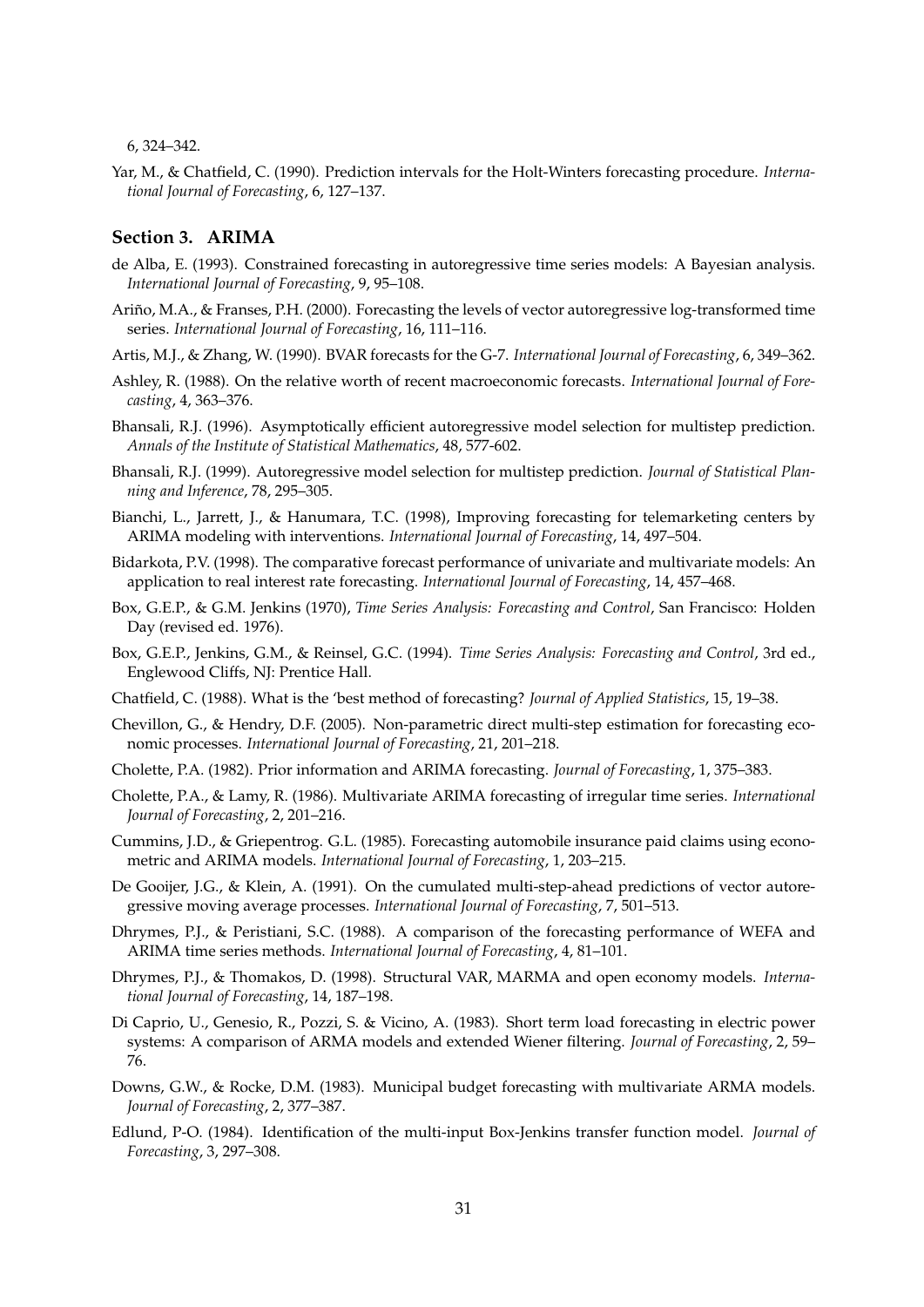- Edlund, P-O., & Karlsson, S. (1993). Forecasting the Swedish unemployment rate. VAR vs. transfer function modelling. *International Journal of Forecasting*, 9, 61–76.
- Engle, R.F., & Granger, C.W.J. (1987). Co-integration and error correction: Representation, estimation, and testing. *Econometrica*, 55, 1057–1072.
- Funke, M. (1990). Assessing the forecasting accuracy of monthly vector autoregressive models: The case of five OECD countries. *International Journal of Forecasting*, 6, 363–378.
- Geriner, P.T., & Ord, J.K. (1991). Automatic forecasting using explanatory variables: A comparative study. *International Journal of Forecasting*, 7, 127–140.
- Geurts, M.D., & Kelly, J.P. (1986). Forecasting retail sales using alternative models. *International Journal of Forecasting*, 2, 261–272.
- Geurts, M.D., & Kelly, J.P. (1990). Comments on: "In defense of ARIMA modeling by D.J. Pack. *International Journal of Forecasting*, 6, 497–499.
- Grambsch, P., & Stahel, W.A. (1990). Forecasting demand for special telephone services: a case study. *International Journal of Forecasting*, 6, 53–64.
- Guerrero, V.M. (1991). ARIMA forecasts with restrictions derived from a structural change. *International Journal of Forecasting*, 7, 339–347.
- Gupta, S. (1987). Testing causality: Some caveats and a suggestion. *International Journal of Forecasting*, 3, 195–209.
- Hafer, R.W., & Sheehan, R.G. (1989). The sensitivity of VAR forecasts to alternative lag structures. *International Journal of Forecasting*, 5, 399–408.
- Hansson, J., Jansson, P., & Löf, M. (2005). Business survey data: Do they help in forecasting GDP growth? *International Journal of Forecasting*, 21, 377–389.
- Harris, J.L., & Liu, L-M. (1993). Dynamic structural analysis and forecasting of residential electricity consumption. *International Journal of Forecasting*, 9, 437–455.
- Hein, S., & Spudeck, R.E. (1988). Forecasting the daily federal funds rate. *International Journal of Forecasting*, 4, 581–591.
- Heuts, R.M.J., & Bronckers, J.H.J.M. (1988). Forecasting the Dutch heavy truck market: A multivariate approach. *International Journal of Forecasting*, 4, 57–59.
- Hill, G., & Fildes, R. (1984). The accuracy of extrapolation methods: An automatic Box-Jenkins package SIFT. *Journal of Forecasting*, 3, 319–323.
- Hillmer, S.C., Larcker, D.F., & Schroeder, D.A. (1983). Forecasting accounting data: A multiple timeseries analysis. *Journal of Forecasting*, 2, 389–404.
- Holden, K., & Broomhead, A. (1990). An examination of vector autoregressive forecasts for the U.K. economy. *International Journal of Forecasting*, 6, 11–23.
- Hotta, L.K. (1993). The effect of additive outliers on the estimates from aggregated and disaggregated ARIMA models. *International Journal of Forecasting*, 9, 85–93.
- Hotta, L.K., & Cardoso Neto, J. (1993). The effect of aggregation on prediction in ARIMA models. *Journal of Time Series Analysis*, 14, 261–269.
- Kang, I-B. (2003). Multi-period forecasting using different models for different horizons: an application to U.S. economic time series data. *International Journal of Forecasting*, 19, 387–400.
- Karanasos, M. (2001). Prediction in ARMA models with GARCH in mean effects. *Journal of Time Series Analysis*, 22, 555–576.
- Kim, J.H. (2003). Forecasting autoregressive time series with bias-corrected parameter estimators. *International Journal of Forecasting*, 19, 493–502.
- Kling, J.L., & Bessler, D.A. (1985). A comparison of multivariate forecasting procedures for economic time series. *International Journal of Forecasting*, 1, 5–24.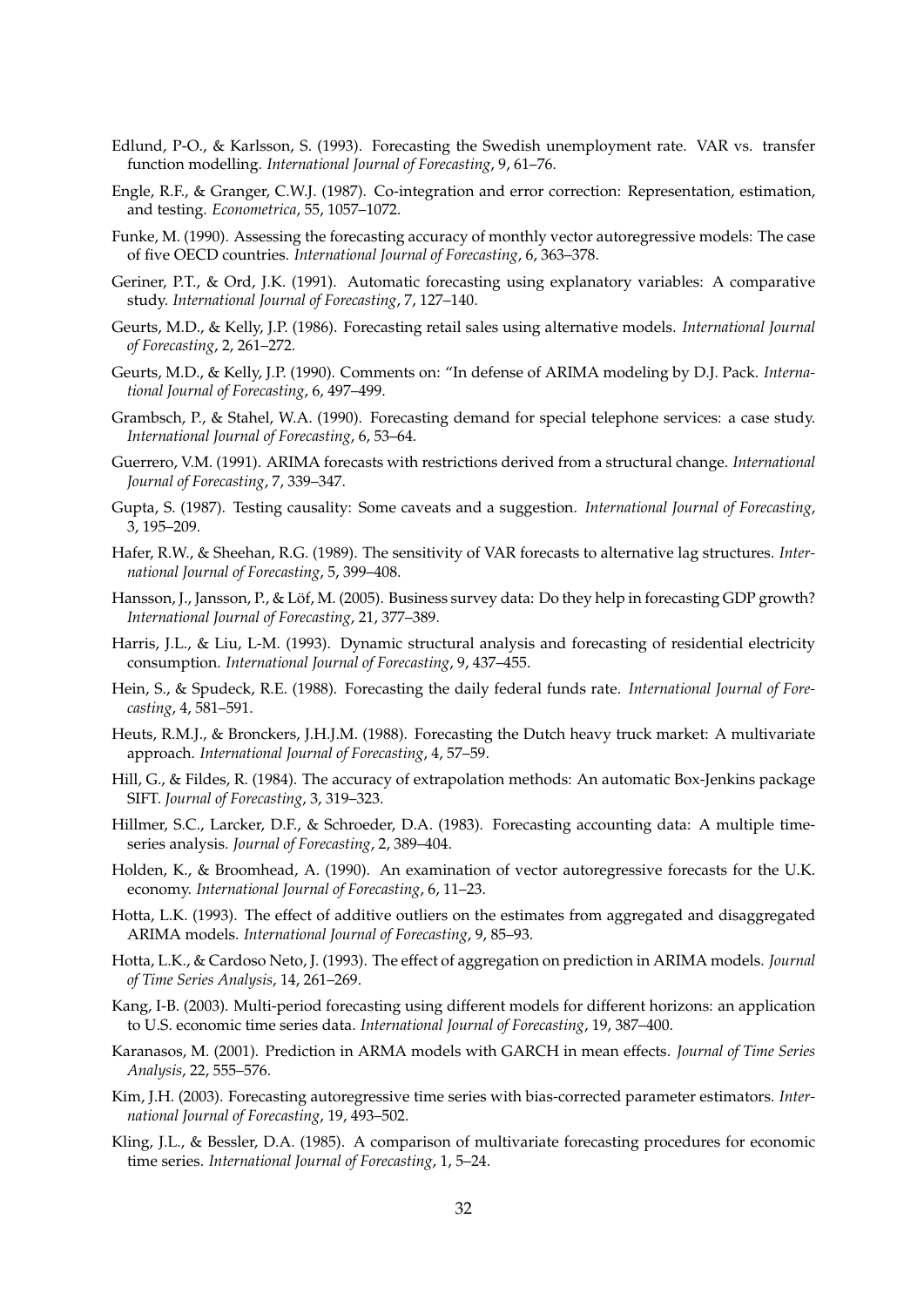- Kolmogorov, A.N. (1941). Stationary sequences in Hilbert space (in Russian). *Bull. Math. Univ. Moscow*, 2, No. 6, 1941.
- Koreisha, S.G. (1983). Causal implications: The linkage between time series and econometric modelling. *Journal of Forecasting*, 2, 151–168.
- Krishnamurthi, L., Narayan, J. & Raj, S.P. (1989). Intervention analysis using control series and exogenous variable in a transfer function model: A case study. *International Journal of Forecasting*, 5, 21–27.
- Kunst, R., & Neusser, K. (1986). A forecasting comparison of some VAR techniques. *International Journal of Forecasting*, 2, 447–456.
- Landsman, W.R., & Damodaran, A. (1989). A comparison of quarterly earnings per share forecast using James-Stein and unconditional least squares parameter estimators. *International Journal of Forecasting*, 5, 491–500.
- Layton, A., Defris, L.V., & Zehnwirth, B. (1986). An international comparison of economic leading indicators of telecommunication traffic. *International Journal of Forecasting*, 2, 413–425.
- Ledolter, J. (1989). The effect of additive outliers on the forecasts from ARIMA models. *International Journal of Forecasting*, 5, 231–240.
- Leone, R.P. (1987). Forecasting the effect of an environmental change on market performance: An intervention time-series. *International Journal of Forecasting*, 3, 463–478.
- LeSage, J.P. (1989). Incorporating regional wage relations in local forecasting models with a Bayesian prior. *International Journal of Forecasting*, 5, 37–47.
- LeSage, J.P., & Magura, M. (1991). Using interindustry input-output relations as a Bayesian prior in employment forecasting models. *International Journal of Forecasting*, 7, 231–238.
- Libert, G. (1984). The M-competition with a fully automatic Box-Jenkins procedure. *Journal of Forecasting*, 3, 325–328.
- Lin, W.T. (1989). Modeling and forecasting hospital patient movements: Univariate and multiple time series approaches. *International Journal of Forecasting*, 5, 195–208.
- Litterman, R.B. (1986). Forecasting with Bayesian vector autoregressions Five years of experience. *Journal of Business & Economic Statistics*, 4, 25–38.
- Liu, L-M., & Lin, M-W. (1991). Forecasting residential consumption of natural gas using monthly and quarterly time series. *International Journal of Forecasting*, 7, 3–16.
- Liu, T-R., Gerlow, M.E., & Irwin, S.H. (1994). The performance of alternative VAR models in forecasting exchange rates. *International Journal of Forecasting*, 10, 419–433.
- Lütkepohl, H. (1986). Comparison of predictors for temporally and contemporaneously aggregated time series. *International Journal of Forecasting*, 2, 461–475.
- Makridakis, S., Andersen, A., Carbone, R., Fildes, R., Hibon, M., Lewandowski, R., Newton, J., Parzen, E., & Winkler, R. (1982). The accuracy of extrapolation (time series) methods: results of a forecasting competition. *Journal of Forecasting*, 1, 111–153.
- Meade, N. (2000). A note on the robust trend and ARARMA methodologies used in the M3 competition. *International Journal of Forecasting*, 16, 517–519.
- Meade, N. (2002). A comparison of the accuracy of short term foreign exchange forecasting methods. *International Journal of Forecasting*, 18, 67–83.
- Meade, N., & Smith, I. (1985). ARARMA vs ARIMA a study of the benefits of a new approach to forecasting. *Omega*, 13, 519–534.
- Mélard, G., & Pasteels, J-M. (2000). Automatic ARIMA modeling including interventions, using time series expert software. *International Journal of Forecasting*, 16, 497–508.
- del Moral, M.J., & Valderrama, M.J. (1997). A principal component approach to dynamic regression models. *International Journal of Forecasting*, 13, 237–244.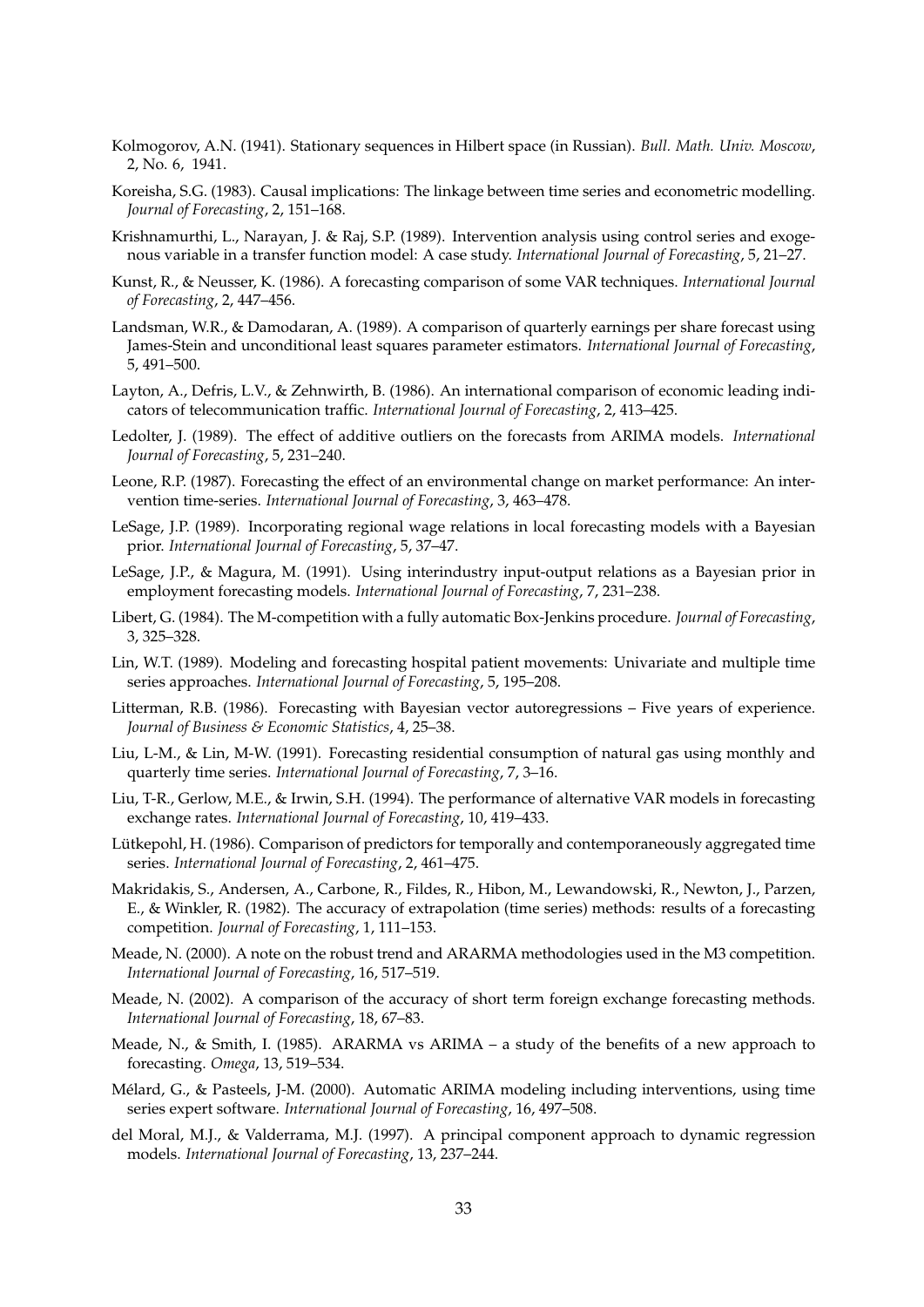- Newbold, P. (1983). ARIMA model building and the time series analysis approach to forecasting. *Journal of Forecasting*, 2, 23–35.
- Newbold, P., Agiakloglou, C., & Miller, J. (1994). Adventures with ARIMA software. *International Journal of Forecasting*, 10, 573–581.
- Oller, L-E. (1985). Macroeconomic forecasting with a vector ARIMA model. *International Journal of Forecasting*, 1, 143–150.
- Pack, D.J. (1990). Rejoinder to: Comments on: "In defense of ARIMA modeling by M.D. Geurts and J.P. Kelly. *International Journal of Forecasting*, 6, 501–502.
- Parzen, E. (1982). ARARMA models for time series analysis and forecasting. *Journal of Forecasting*, 1, 67– 82.
- Peña, D., & Sánchez, I. (2005). Multifold predictive validation in ARMAX time series models. *Journal of the American Statistical Association*, 100, 135–146.
- Pflaumer, P. (1992). Forecasting US population totals with the Box-Jenkins approach. *International Journal of Forecasting*, 8, 329–338.
- Poskitt, D.S. (2003). On the specification of cointegrated autoregressive moving-average forecasting systems. *International Journal of Forecasting*, 19, 503–519.
- Poulos, L., Kvanli, A., & Pavur, R. (1987). A comparison of the accuracy of the Box-Jenkins method with that of automated forecasting methods. *International Journal of Forecasting*, 3, 261–267.
- du Preez, J., & Witt, S.F. (2003). Univariate versus multivariate time series forecasting: An application to international tourism demand. *International Journal of Forecasting*, 19, 435–451.
- Quenouille, M.H. (1957). *The Analysis of Multiple Time-Series*, London: Griffin. (2nd ed. 1968).
- Ribeiro Ramos, F.F. (2003). Forecasts of market shares from VAR and BVAR models: A comparison of their accuracy. *International Journal of Forecasting*, 119, 95–110.
- Reimers, H-E. (1997). Forecasting of seasonal cointegrated processes. *International Journal of Forecasting*, 13, 369–380.
- Riise, T., & Tjøstheim, D. (1984). Theory and practice of multivariate ARMA forecasting. *Journal of Forecasting*, 3, 309–317.
- Shoesmith, G.L. (1992). Non-cointegration and causality: Implications for VAR modeling. *International Journal of Forecasting*, 8, 187–199.
- Shoesmith, G.L. (1995). Multiple cointegrating vectors, error correction, and forecasting with Littermans model. *International Journal of Forecasting*, 11, 557–567.
- Simkins, S. (1995). Forecasting with vector autoregressive (VAR) models subject to business cycle restrictions. *International Journal of Forecasting*, 11, 569–583.
- Spencer, D.E. (1993). Developing a Bayesian vector autoregressive forecasting model. *International Journal of Forecasting*, 9, 407–421.
- Tashman, L.J., & Leach, M.L. (1991). 'Automatic forecasting software: a survey and evaluation. *International Journal of Forecasting*, 7, 209–230.
- Tashman, L.J. (2000). Out-of sample tests of forecasting accuracy: a tutorial and review. *International Journal of Forecasting*, 16, 437–450.
- Tegene, A., & Kuchler, F. (1994). Evaluating forecasting models of farmland prices. *International Journal of Forecasting*, 10, 65–80.
- Texter, P.A., & Ord, J.K. (1989). Forecasting using automatic identification procedures: A comparative analysis. *International Journal of Forecasting*, 5, 209–215.
- Ullah, T.A. (1993). Forecasting of multivariate periodic autoregressive moving-average processes. *Journal of Time Series Analysis*, 14, 645–657.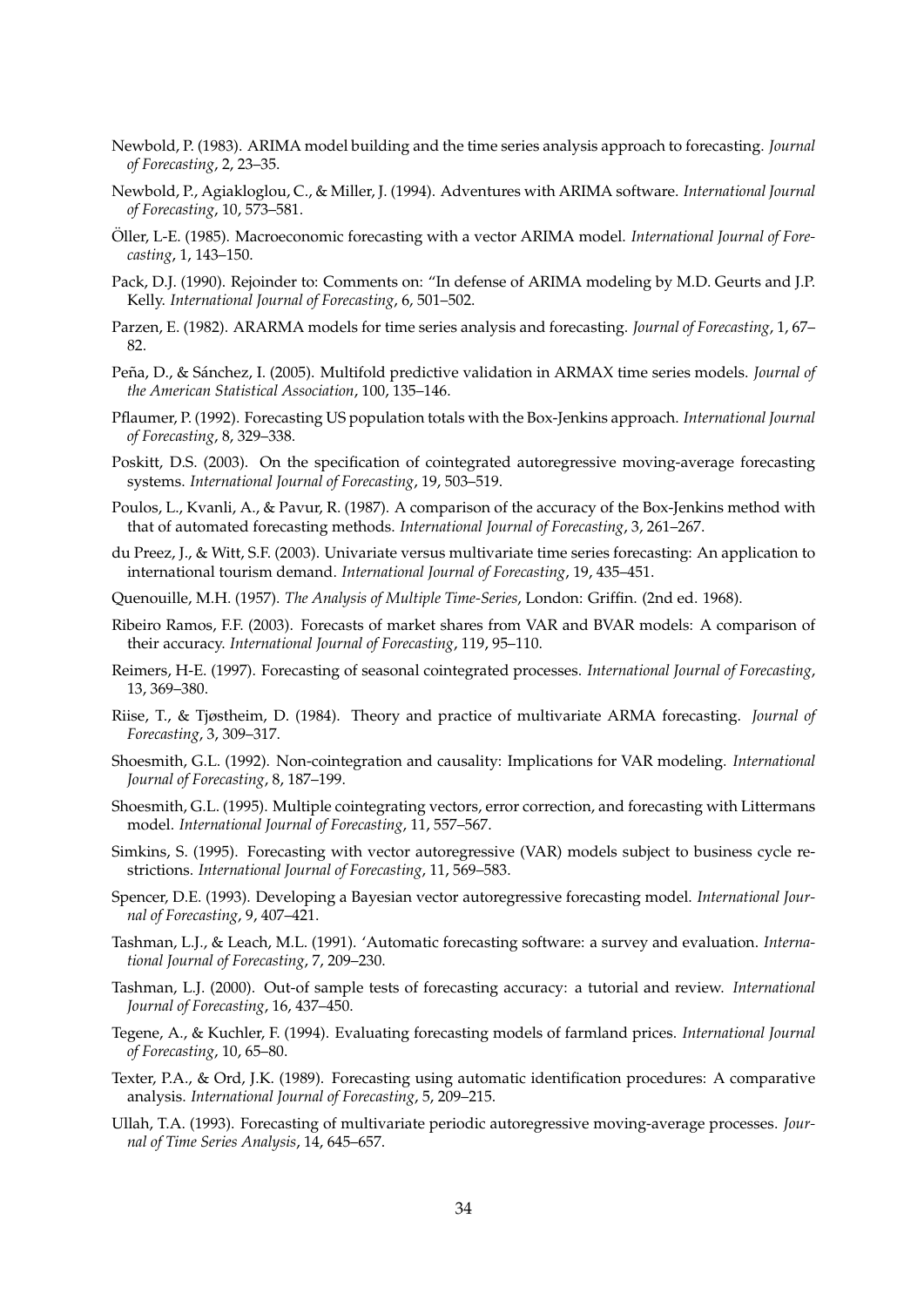- Villani, M. (2001). Bayesian prediction with cointegrated vector autoregression. *International Journal of Forecasting*, 17, 585–605.
- Wall, K.D., & Stoffer, D.S. (2002). A state space approach to bootstrapping conditional forecasts in ARMA models. *Journal of Time Series Analysis*, 23, 733–751.
- Wang, Z., & Bessler, D.A. (2004). Forecasting performance of multivariate time series models with a full and reduced rank: an empirical examination. *International Journal of Forecasting*, 20, 683–695.
- Weller, B.R. (1989). National indicator series as quantitative predictors of small region monthly employment levels. *International Journal of Forecasting*, 5, 241–247.
- West, K.D. (1996). Asymptotic inference about predictive ability. *Econometrica*, 68, 1097–1084.
- Wieringa, J.E., & Horváth, C. (2005). Computing level-impulse responses of log-specified VAR systems. *International Journal of Forecasting*, 21, 279–289.
- Yule, G.U. (1927). On the method of investigating periodicities in disturbed series, with special reference to Wölfers sunspot numbers. *Philosophical Transactions of the Royal Society London*, Series A, 226, 267– 298.
- Zellner, A. (1971). *An Introduction to Bayesian Inference in Econometrics*, New York: Wiley.

#### **Section 4. Seasonality**

- Albertson, K., & Aylen, J. (1996). Modelling the Great Lake freeze: Forecasting and seasonality in the market for ferrous scrap. *International Journal of Forecasting*, 12, 345–359.
- Bunn, D.W., & Vassilopoulos, A.I. (1993). Using group seasonal indices in multi-item short-term forecasting. *International Journal of Forecasting*, 9, 517–526.
- Bunn, D.W., & Vassilopoulos, A.I. (1999). Comparison of seasonal estimation methods in multi-item short-term forecasting. *International Journal of Forecasting*, 15, 431–443.
- Chen, C. (1997). Robustness properties of some forecasting methods for seasonal time series: A Monte Carlo study. *International Journal of Forecasting*, 13, 269–280.
- Clements, M.P., & Hendry, D.F. (1997). An empirical study of seasonal unit roots in forecasting. *International Journal of Forecasting*, 13, 341–355.
- Cleveland, R.B., Cleveland, W.S., McRae, J.E., & Terpenning, I. (1990). STL: A seasonal-trend decomposition procedure based on Loess (with discussion). *Journal of Official Statistics*, 6, 3–73.
- Dagum, E.B. (1982). Revisions of time varying seasonal filters. *Journal of Forecasting*, 1, 173–187.
- Findley, D.F., Monsell, B.C., Bell, W.R., Otto, M.C., & Chen, B.-C. (1998). New capabilities and methods of the X-12-ARIMA seasonal adjustment program. *Journal of Business & Economics Statistics*, 16, 127– 152.
- Findley, D.F., Wills, K.C., & Monsell, B.C. (2004). Seasonal adjustment perspectives on "Damping seasonal factors: shrinkage estimators for the X-12-ARIMA program . *International Journal of Forecasting*, 20, 551–556.
- Franses, P.H., & Koehler, A.B. (1998). A model selection strategy for time series with increasing seasonal variation. *International Journal of Forecasting*, 14, 405–414.
- Franses, P.H., & Romijn, G. (1993). Periodic integration in quarterly UK macroeconomic variables. *International Journal of Forecasting*, 9, 467–476.
- Franses, P.H., & van Dijk, D. (2005). The forecasting performance of various models for seasonality and nonlinearity for quarterly industrial production. *International Journal of Forecasting*, 21, 87–102.
- Gómez, V., & Maravall, A. (2001). Seasonal adjustment and signal extraction in economic time series. Chapter 8 in *A course in time series analysis*, ed. D. Pena, G.C. Tiao and R.S. Tsay, John Wiley & Sons: ˜ New York.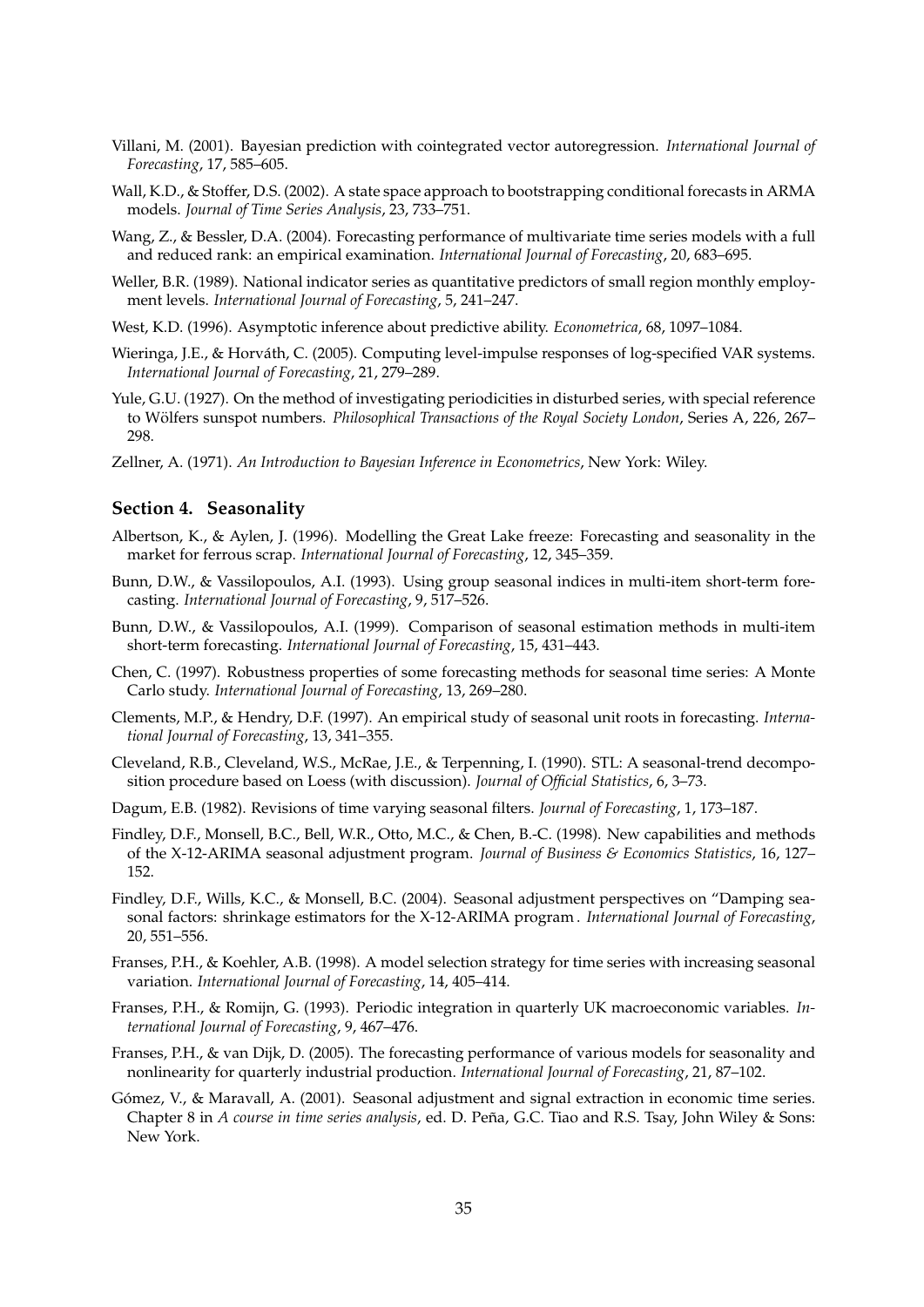- Herwartz, H. (1997). Performance of periodic error correction models in forecasting consumption data. *International Journal of Forecasting*, 13, 421–431.
- Huot, G., Chiu, K., & Higginson, J. (1986). Analysis of revisions in the seasonal adjustment of data using X-11-ARIMA model-based filters. *International Journal of Forecasting*, 2, 217–229.
- Hylleberg, S., & Pagan, A.R. (1997). Seasonal integration and the evolving seasonals model. *International Journal of Forecasting*, 13, 329–340.
- Hyndman, R.J. (2004). The interaction between trend and seasonality. *International Journal of Forecasting*, 20, 561–563.
- Kaiser, R., & Maravall, A. (2005). Combining filter design with model-based filtering (with an application to business-cycle estimation). *International Journal of Forecasting*, 21, 691–710.
- Koehler, A.B. (2004). Comments on damped seasonal factors and decisions by potential users. *International Journal of Forecasting*, 20, 565–566.
- Kulendran, N., & King, M.L. (1997). Forecasting international quarterly tourist flows using errorcorrection and time-series models. *International Journal of Forecasting*, 13, 319–327.
- Ladiray, D., & Quenneville, B. (2004). Implementation issues on shrinkage estimators for seasonal factors within the X-11 seasonal adjustment method. *International Journal of Forecasting*, 20, 557–560.
- Miller, D.M., & Williams, D. (2003). Shrinkage estimators of time series seasonal factors and their effect on forecasting accuracy. *International Journal of Forecasting*, 19, 669–684.
- Miller, D.M., & Williams, D. (2004). Damping seasonal factors: Shrinkage estimators for seasonal factors within the X-11 seasonal adjustment method (with commentary). *International Journal of Forecasting*, 20, 529–550.
- Noakes, D.J., McLeod, A.I. & Hipel, K.W. (1985). Forecasting monthly riverflow time series. *International Journal of Forecasting*, 1, 179–190.
- Novales, A., & de Fruto, R.F. (1997). Forecasting with time periodic models: A comparison with time invariant coefficient models. *International Journal of Forecasting*, 13, 393–405.
- Ord, J.K. (2004). Shrinking: when and how? *International Journal of Forecasting*, 20, 567–568.
- Osborn, D. (1990). A survey of seasonality in UK macroeconomic variables. *International Journal of Forecasting*, 6, 327–336.
- Paap, R., Franses, P.H., & Hoek, H. (1997). Mean shifts, unit roots and forecasting seasonal time series. *International Journal of Forecasting*, 13, 357–368.
- Pfeffermann, D., Morry, M., & Wong, P. (1995). Estimation of the variances of X-11 ARIMA seasonally adjusted estimators for a multiplicative decomposition and heteroscedastic variances. *International Journal of Forecasting*, 11, 271–283.
- Quenneville, B., Ladiray, D., & Lefrançois, B. (2003). A note on Musgrave asymmetrical trend-cycle filters. *International Journal of Forecasting*, 19, 727–734.
- Simmons, L.F. (1990). Time-series decomposition using the sinusoidal model. *International Journal of Forecasting*, 6, 485–495.
- Taylor, A.M.R. (1997). On the practical problems of computing seasonal unit root tests. *International Journal of Forecasting*, 13, 307–318.
- Wells, J.M. (1997). Modelling seasonal patterns and long-run trends in U.S. time series. *International Journal of Forecasting*, 13, 407–420.
- Withycombe, R. (1989). Forecasting with combined seasonal indices. *International Journal of Forecasting*, 5, 547–552.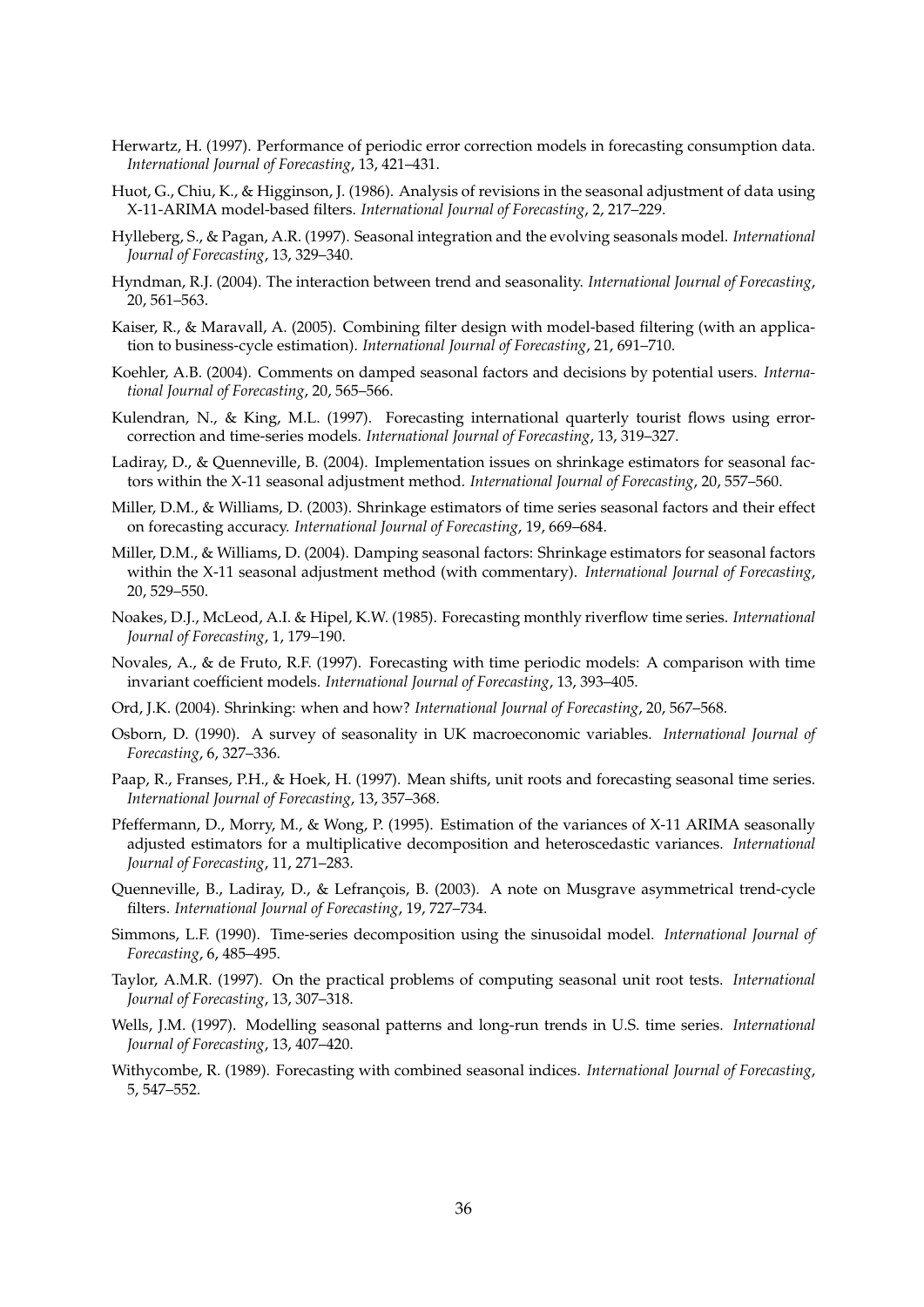#### **Section 5. State space and structural models and the Kalman filter**

- Coomes, P.A. (1992). A Kalman filter formulation for noisy regional job data. *International Journal of Forecasting*, 7, 473–481.
- Grunwald, G.K., Hamza, K., & Hyndman, R.J. (1997). Some properties and generalizations of nonnegative Bayesian time series models. *Journal of the Royal Statistical Society (B)*, 59, 615–626.
- Grunwald, G.K., Raftery, A.E., & Guttorp, P. (1993). Time series of continuous proportions. *Journal of the Royal Statistical Society (B)*, 55, 103–116.
- Harrison, P.J., & Stevens, C.F. (1976). Bayesian forecasting. *Journal of the Royal Statistical Society (B)*, 38, 205–247.
- Harvey, A.C. (1984). A unified view of statistical forecasting procedures (with discussion). *Journal of Forecasting*, 3, 245–283.
- Harvey, A.C. (1989). *Forecasting, Structural Time Series Models and the Kalman Filter*, Cambridge: Cambridge University Press.
- Harvey, A.C. (2006). Forecasting with unobserved component time series models. In Elliot, G., C.W.J. Granger & A. Timmermann (eds.). *Handbook of Economic Forecasting*, Amsterdam: Elsevier Science.
- Harvey, A.C., & Fernandes, C. (1989). Time series models for count or qualitative observations. *Journal of Business & Economic Statistics*, 7, 407–422.
- Harvey, A.C., & Snyder. R.D. (1990). Structural time series models in inventory control. *International Journal of Forecasting*, 6, 187–198.
- Kalman, R.E. (1960). A new approach to linear filtering and prediction problems. *Transaction of the ASME – Journal of Basic Engineering*, 82D, 35–45.
- Mittnik, S. (1990). Macroeconomic forecasting experience with balanced state space models. *International Journal of Forecasting*, 6, 337–345.
- Patterson, K.D. (1995). Forecasting the final vintage of real personal disposable income: A state space approach. *International Journal of Forecasting*, 11, 395–405.
- Proietti, T. (2000). Comparing seasonal components for structural time series models. *International Journal of Forecasting*, 16, 247–260.
- Ray, W.D. (1989). Rates of convergence to steady state for the linear growth version of a dynamic linear model (DLM). *International Journal of Forecasting*, 5, 537–545.
- Schweppe, F. (1965). Evaluation of likelihood functions for Gaussian signals. *IEEE Transactions on Information Theory*, 11(1), 61–70.
- Shumway, R.H., & Stoffer, D.S. (1982). An approach to time series smoothing and forecasting using the EM algorithm. *Journal of Time Series Analysis*, 3, 253–264.
- Smith, J.Q. (1979). A generalization of the Bayesian steady forecasting model. *Journal of the Royal Statistical Society, Series B*, 41, 375–387.
- Vinod, H.D., & Basu, P. (1995). Forecasting consumption, income and real interest rates from alternative state space models. *International Journal of Forecasting*, 11, 217–231.
- West, M., & Harrison, P.J. (1989). *Bayesian Forecasting and Dynamic Models*, Springer-Verlag, New York. (2nd ed., 1997).
- West, M., Harrison, P.J., & Migon, H.S. (1985). Dynamic generalized linear models and Bayesian forecasting (with discussion). *Journal of the American Statistical Association*, 80, 73–83.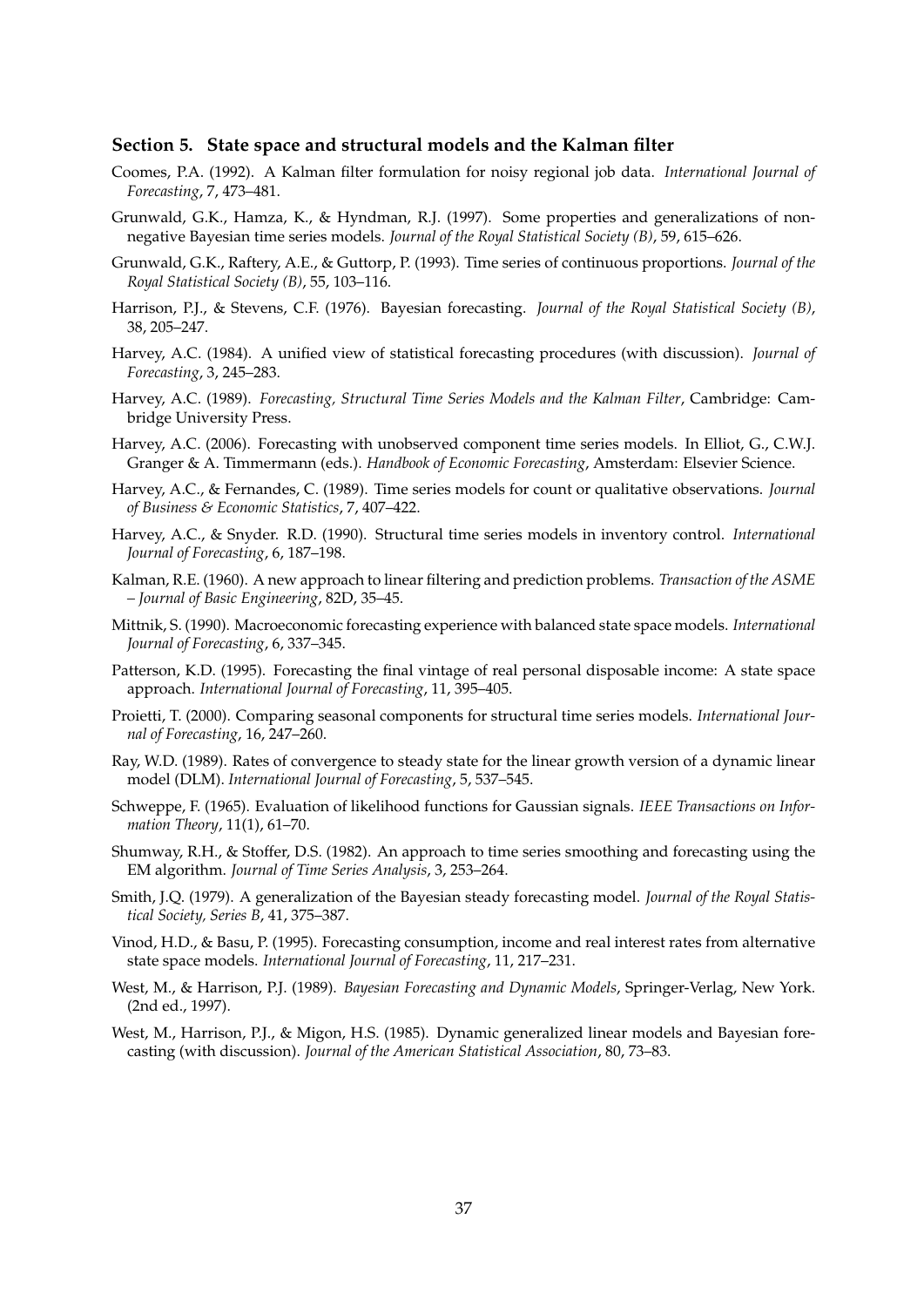#### **Section 6. Nonlinear**

- Adya, M., & Collopy, F. (1998). How effective are neural networks at forecasting and prediction? A review and evaluation. *Journal of Forecasting*, 17, 481–495.
- Al-Qassem, M.S., & Lane, J.A. (1989). Forecasting exponential autoregressive models of order 1. *Journal of Time Series Analysis*, 10, 95–113.
- Astatkie, T., Watts, D.G., & Watt, W.E. (1997). Nested threshold autoregressive (NeTAR) models. *International Journal of Forecasting*, 13, 105–116.
- Balkin, S.D., & Ord, J.K. (2000). Automatic neural network modeling for univariate time series. *International Journal of Forecasting*, 16, 509–515.
- Bradley, M.D., & Jansen, D.W. (2004). Forecasting with a nonlinear dynamic model of stock returns and industrial production. *International Journal of Forecasting*, 20, 321–342.
- Boero, G., & Marrocu, E. (2004). The performance of SETAR models: A regime conditional evaluation of point, interval and density forecasts. *International Journal of Forecasting*, 20, 305–320.
- Brockwell, P.J., & Hyndman, R.J. (1992). 'On continuous-time threshold autoregression. *International Journal of Forecasting*, 8, 157–173.
- Cai, Z., Fan, J. & Yao, Q. (2000). Functional-coefficient regression models for nonlinear time series. *Journal of the American Statistical Association*, 95, 941–956.
- Callen, J.F., Kwan, C.C.Y., Yip, P.C.Y., & Yuan, Y. (1996). Neural network forecasting of quarterly accounting earnings. *International Journal of Forecasting*, 12, 475–482.
- Cao, L & Soofi, A.S. (1999). Nonlinear deterministic forecasting of daily dollar exchange rates. *International Journal of Forecasting*, 15, 421–430.
- Casdagli, M. (1992). Chaos and deterministic versus stochastic non-linear modelling. *Journal of the Royal Statistical Society, Series B*, 55, 303–328.
- Cecen, A.A., & Erkal, C. (1996). Distinguishing between stochastic and deterministic behavior in high frequency foreign rate returns: Can non-linear dynamics help forecasting. *International Journal of Forecasting*, 12, 465–473.
- Chatfield, C. (1993). Neural network: forecasting breakthrough or passing fad? *International Journal of Forecasting*, 9, 1–3.
- Chatfield, C. (1995). Positive or negative. *International Journal of Forecasting*, 11, 501-502.
- Church, K.B., & Curram, S.P. (1996). Forecasting consumers expenditure: A comparison between econometric and neural network models. *International Journal of Forecasting*, 12, 255–267.
- Clements, M.P., & Smith, J. (1997). The performance of alternative methods for SETAR models. *International Journal of Forecasting*, 13, 463–475.
- Clements, M.P., Franses, P.H., & Swanson, N.R. (2004). Forecasting economic and financial time-series with non-linear models. *International Journal of Forecasting*, 20, 169–183.
- Conejo, A.J., Contreras, J., Espínola, R., & Plazas, M.A. (2005). Forecasting electricity prices for a dayahead pool-based electricity market. *International Journal of Forecasting*, 21, 435–462.
- Dahl, C.M., & Hylleberg, S. (2004). Flexible regression models and relative forecast performance. *International Journal of Forecasting*, 20, 201–217.
- Darbellay, G.A., & Slama, M. (2000). Forecasting the short-term demand for electricity: Do neural networks stand a better chance? *International Journal of Forecasting*, 16, 71–83.
- De Gooijer, J.G., & Kumar, V. (1992). Some recent developments in non-linear time series modelling, testing and forecasting. *International Journal of Forecasting*, 8, 135–156.
- De Gooijer, J.G., & Vidiella-i-Anguera, A. (2004). Forecasting threshold cointegrated systems. *International Journal of Forecasting*, 20, 237–253.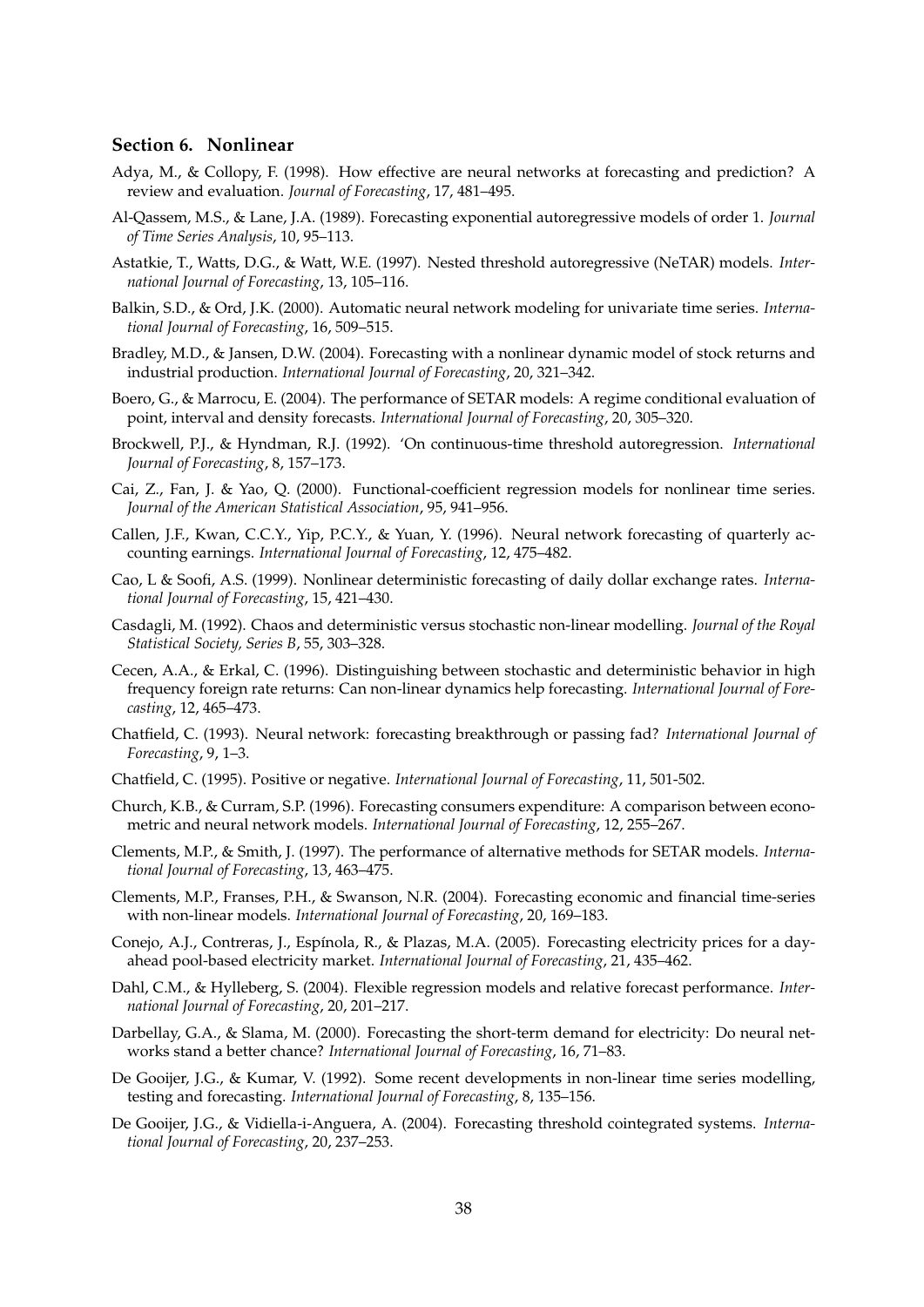- Enders, W., & Falk, B. (1998). Threshold-autoregressive, median-unbiased, and cointegration tests of purchasing power parity. *International Journal of Forecasting*, 14, 171–186.
- Fernández-Rodríguez, F., Sosvilla-Rivero, S., & Andrada-Félix, J. (1999). Exchange-rate forecasts with simultaneous nearest-neighbour methods; evidence from the EMS. *International Journal of Forecasting*, 15, 383–392.
- Fok, D.F., van Dijk, D., & Franses, P.H. (2005). Forecasting aggregated using panels of nonlinear time series. *International Journal of Forecasting*, 21, 785–794.
- Franses, P.H., Paap, R. & Vroomen, B. (2004). Forecasting unemployment using an autoregression with censored latent effects parameters. *International Journal of Forecasting*, 20, 255–271.
- Ghiassi, M., Saidane, H., & Zimbra, D.K. (2005). A dynamic artificial neural network model for forecasting series events. *International Journal of Forecasting*, 21, 341–362.
- Gorr, W. (1994). Research prospective on neural network forecasting. *International Journal of Forecasting*, 10, 1–4.
- Gorr, W., Nagin, D., & Szczypula, J. (1994). Comparative study of artificial neural network and statistical models for predicting student grade point averages. *International Journal of Forecasting*, 10, 17–34.
- Granger, C.W.J., & Terasvirta, T. (1993). ¨ *Modelling Nonlinear Economic Relationships*, Oxford: Oxford University Press.
- Hamilton, J.D. (2001). A parametric approach to flexible nonlinear inference. *Econometrica*, 69, 537–573.
- Harvill, J.L., & Ray, B.K. (2005). A note on multi-step forecasting with functional coefficient autoregressive models. *International Journal of Forecasting*, 21, 717–727.
- Hastie, T.J., & Tibshirani, R.J. (1991). *Generalized Additive Models*, London: Chapman and Hall.
- Heravi, S., Osborn, D.R., & Birchenhall, C.R. (2004). Linear versus neural network forecasting for European industrial production series. *International Journal of Forecasting*, 20, 435–446.
- Herwartz, H. (2001). Investigating the JPY/DEM-rate: arbitrage opportunities and a case for asymmetry. *International Journal of Forecasting*, 17, 231–245.
- Hill, T., Marquez, L., OConnor, M., & Remus, W. (1994). Artificial neural network models for forecasting and decision making. *International Journal of Forecasting*, 10, 5–15.
- Hippert, H.S., Pedreira, C.E., & Souza, R.C. (2001). Neural networks for short-term load forecasting: A review and evaluation. *IEEE Transactions on Power Systems*, 16, 44–55.
- Hippert, H.S., Bunn, D.W., & Souza, R.C. (2005). Large neural networks for electricity load forecasting: Are they overfitted? *International Journal of Forecasting*, 21, 425–434.
- Lisi, F., & Medio, A. (1997). Is a random walk the best exchange rate predictor? *International Journal of Forecasting*, 13, 255–267.
- Ludlow, J., & Enders, W. (2000). Estimating non-linear ARMA models using Fourier coefficients. *International Journal of Forecasting*, 16, 333–347.
- Marcellino, M. (2004). Forecasting EMU macroeconomic variables. *International Journal of Forecasting*, 20, 359–372.
- Olson, D., & Mossman, C. (2003). Neural network forecasts of Canadian stock returns using accounting ratios. *International Journal of Forecasting*, 19, 453–465.
- Pemberton, J. (1987). Exact least squares multi-step prediction from nonlinear autoregressive models. *Journal of Time Series Analysis*, 8, 443–448.
- Poskitt, D.S., & Tremayne, A.R. (1986). The selection and use of linear and bilinear time series models. *International Journal of Forecasting*, 2, 101–114.
- Qi, M. (2001). Predicting US recessions with leading indicators via neural network models. *International Journal of Forecasting*, 17, 383–401.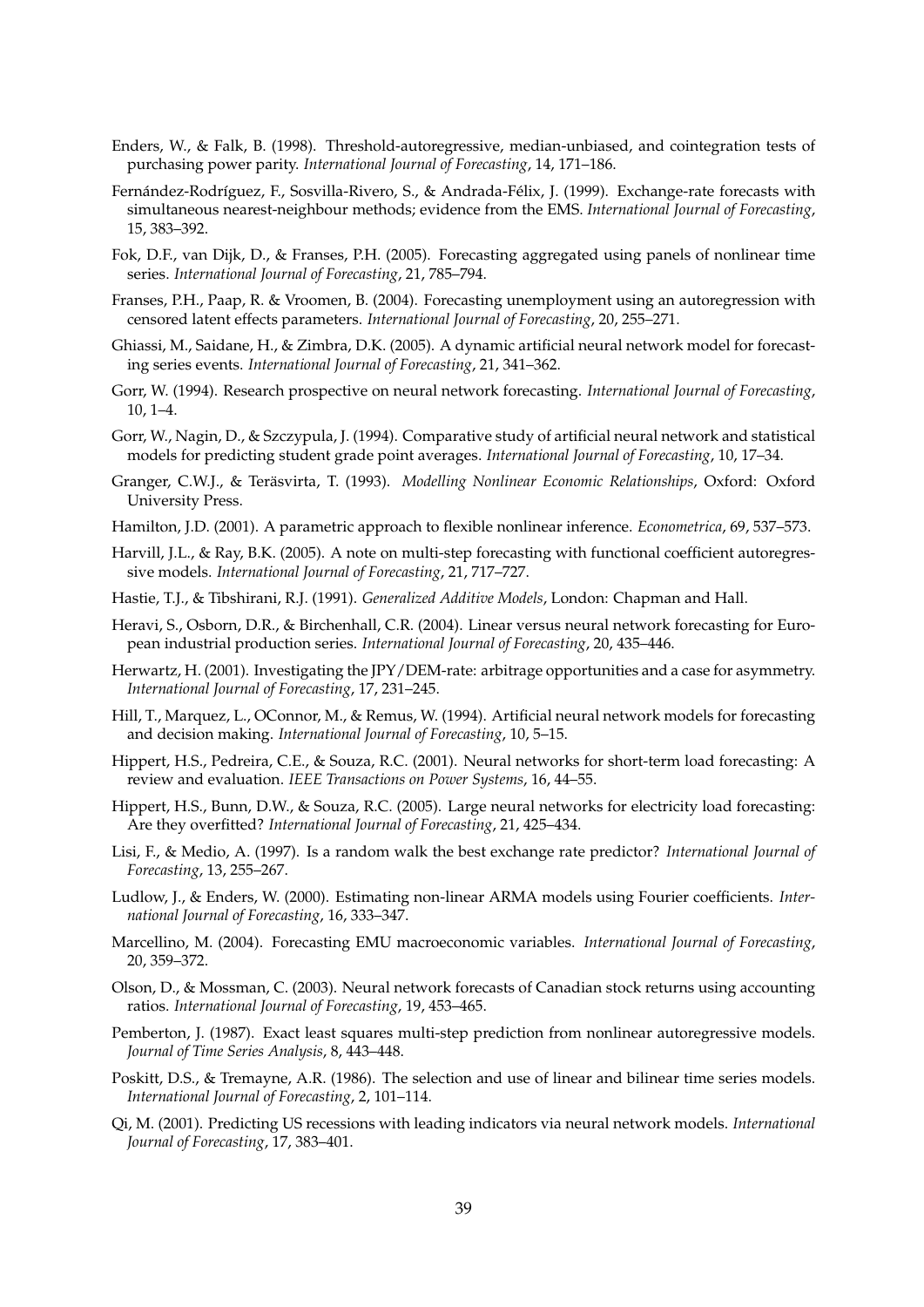- Sarantis, N. (2001). Nonlinearities, cyclical behaviour and predictability in stock markets: International evidence. *International Journal of Forecasting*, 17, 459–482.
- Swanson, N.R., & White, H. (1997). Forecasting economic time series using flexible versus fixed specification and linear versus nonlinear econometric models. *International Journal of Forecasting*, 13, 439–461.
- Terasvirta, T. (2006). Forecasting economic variables with nonlinear models. In Elliot, G., C.W.J. Granger ¨ & A. Timmermann (eds.). *Handbook of Economic Forecasting*, Amsterdam: Elsevier Science.
- Teräsvirta, T., van Dijk, D., & Medeiros, M.C. (2005). Linear models, smooth transition autoregressions, and neural networks for forecasting macroeconomic time series: A re-examination. *International Journal of Forecasting*, 21, 755–774.
- Tkacz, G. (2001). Neural network forecasting of Canadian GDP growth. *International Journal of Forecasting*, 17, 57–69.
- Tong, H. (1983). *Threshold Models in Non-linear Time Series Analysis*, New York: Springer-Verlag.
- Tong, H. (1990) *Non-linear Time Series: A Dynamical System Approach*, Oxford: Clarendon Press.
- Volterra, V. (1930). *Theory of Functionals and of Integro-differential Equations*, Dover, New York.
- Wiener, N. (1958). *Non-linear Problems in Random Theory*, London: Wiley.
- Zhang, G., Patuwo, B.E., & Hu, M.Y. (1998). Forecasting with artificial networks: The state of the art. *International Journal of Forecasting*, 14, 35–62.

#### **Section 7. Long memory**

- Andersson, M.K. (2000). Do long-memory models have long memory? *International Journal of Forecasting*, 16, 121–124.
- Baillie, R.T., & Chung, S-K. (2002). Modeling and forecasting from trend-stationary long memory models with applications to climatology. *International Journal of Forecasting*, 18, 215–226.
- Beran, J., Feng, Y., Ghosh, S., & Sibbertsen, P. (2002). On robust local polynomial estimation with longmemory errors. *International Journal of Forecasting*, 18, 227–241.
- Bhansali, R.J., & Kokoszka, P.S. (2002). Computation of the forecast coefficients for multistep prediction of long-range dependent time series. *International Journal of Forecasting*, 18, 181–206.
- Franses, P.H., & Ooms, M. (1997). A periodic long-memory model for quarterly UK inflation. *International Journal of Forecasting*, 13, 117–126.
- Granger, C.W.J., & Joyeux, R. (1980). An introduction to long memory time series models and fractional differencing. *Journal of Time Series Analysis*, 1, 15–29.
- Hurvich, C.M. (2002). Multistep forecasting of long memory series using fractional exponential models. *International Journal of Forecasting*, 18, 167–179.
- Man, K.S. (2003). Long memory time series and short term forecasts. *International Journal of Forecasting*, 19, 477–491.
- Öller, L-E. (1985). How far can changes in general business activity be forecasted? International Journal *of Forecasting*, 1, 135–141.
- Ramjee, R., Crato, N., & Ray, B.K. (2002). A note on moving average forecasts of long memory processes with an application to quality control. *International Journal of Forecasting*, 18, 291–297.
- Ravishanker, N., & Ray, B.K. (2002). Bayesian prediction for vector ARFIMA processes. *International Journal of Forecasting*, 18, 207–214.
- Ray, B.K. (1993). Long-range forecasting of IBM product revenues using a seasonal fractionally differenced ARMA model. *International Journal of Forecasting*, 9, 255–269.
- Ray, B.K. (1993). Modeling long-memory processes for optimal long-range prediction. *Journal of Time Series Analysis*, 14, 511–525.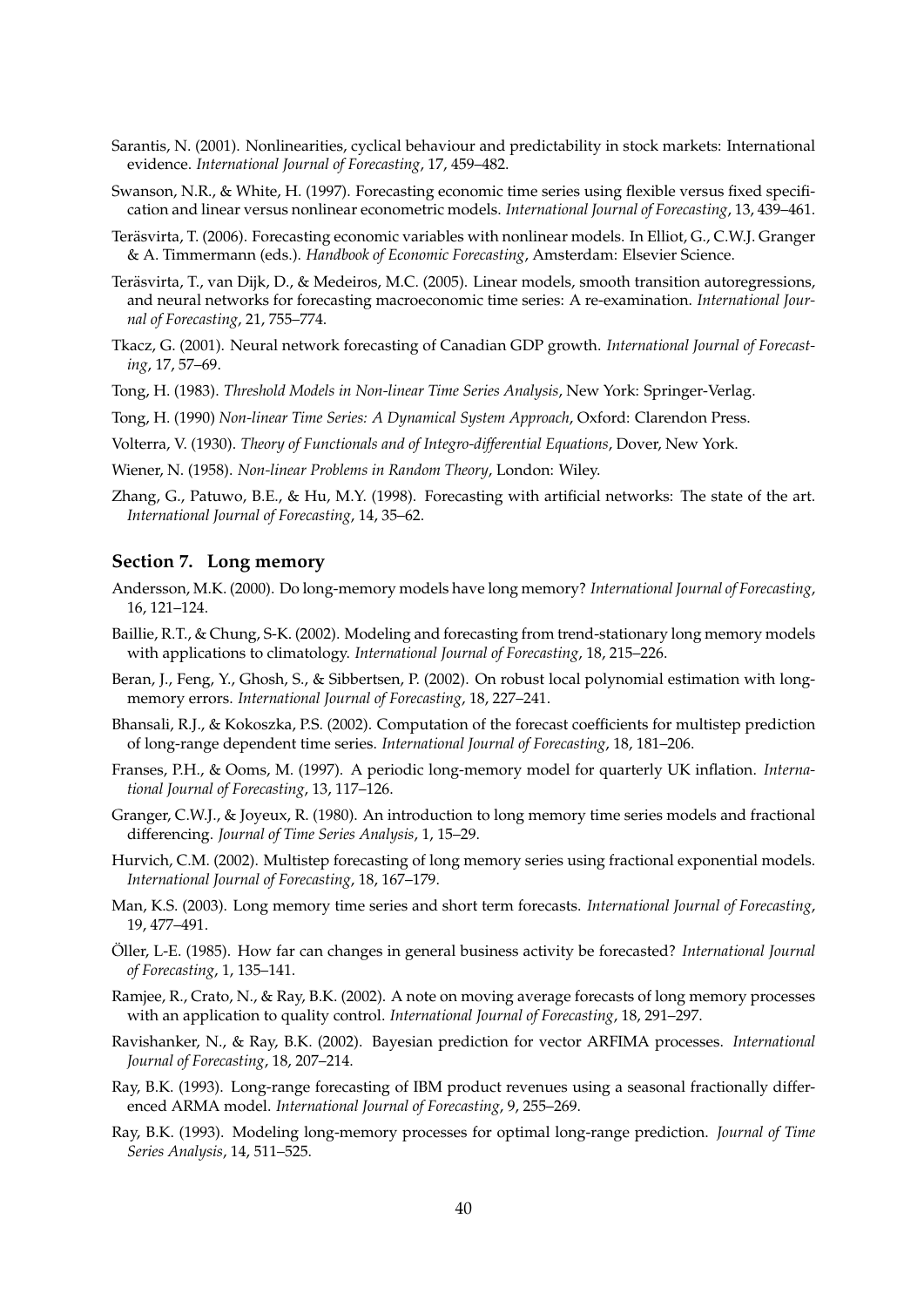- Smith, J., & Yadav, S. (1994). Forecasting costs incurred from unit differencing fractionally integrated processes. *International Journal of Forecasting*, 10, 507–514.
- Souza, L.R., & Smith, J. (2002). Bias in the memory for different sampling rates. *International Journal of Forecasting*, 18, 299–313.
- Souza, L.R., & Smith, J. (2004). Effects of temporal aggregation on estimates and forecasts of fractionally integrated processes: A Monte-Carlo study. *International Journal of Forecasting*, 20, 487–502.

#### **Section 8. ARCH/GARCH**

- Awartani, B.M.A., & Corradi, V. (2005). Predicting the volatility of the S&P-500 stock index via GARCH models: the role of asymmetries. *International Journal of Forecasting*, 21, 167–183.
- Baillie, R.T., Bollerslev, T., & Mikkelsen, H.O. (1996). Fractionally integrated generalized autoregressive conditional heteroskedasticity. *Journal of Econometrics*, 74, 3–30.
- Bera, A., & Higgins, M. (1993). ARCH models: properties, estimation and testing. *Journal of Economic Surveys*, 7, 305-365.
- Bollerslev, T., & Wright, J.H. (2001). High-frequency data, frequency domain inference, and volatility forecasting. *Review of Economic and Statistics*, 83, 596–602.
- Bollerslev, T., Chou, R.Y., & Kroner, K.F. (1992). ARCH modeling in finance: a review of the theory and empirical evidence. *Journal of Econometrics*, 52, 5–59.
- Bollerslev, T., Engle, R.F., & Nelson, D.B. (1994). ARCH models. in *Handbook of Econometrics*, Vol. IV, eds. R.F. Engle and D.L. McFadden, Amsterdam: North-Holland, pp. 2959–3038.
- Brooks, C. (1998). Predicting stock index volatility: Can market volume help? *Journal of Forecasting*, 17, 59–80.
- Brooks, C., Burke, S.P., & Persand, G. (2001). Benchmarks and the accuracy of GARCH model estimation. *International Journal of Forecasting*, 17, 45–56.
- Doidge, C., & Wei, J.Z. (1998). Volatitility forecasting and the efficiency of the Toronto 35 index options market. *Canadian Journal of Administrative Sciences*, 15, 28–38.
- Engle, R.F. (1982). Autoregressive conditional heteroscedasticity with estimates of the variance of the United Kingdom inflation. *Econometrica*, 50, 987–1008.
- Engle, R.F. (2002). New frontiers for ARCH models. Manuscript prepared for the conference "Modeling and Forecasting Financial Volatility (Perth, Australia, 2001). Available at http://pages.stern.nyu.edu/ rengle.
- Engle, R.F., & Ng, V. (1993). Measuring and testing the impact of news on volatility. *Journal of Finance*, 48, 1749–1778.
- Franses, P.H., & Ghijsels, H. (1999). Additive outliers, GARCH and forecasting volatility. *International Journal of Forecasting*, 15, 1–9.
- Galbraith, J.W., & Kisinbay, T. (2005). Content horizons for conditional variance forecasts. *International Journal of Forecasting*, 21, 249–260.
- Granger, C.W.J. (2002). Long memory, volatility, risk and distribution. Manuscript, University of California, San Diego. Available at http://www.cass.city.ac.uk/conferences/esrc2002/Granger.pdf
- Hentschel, L. (1995). All in the family: nesting symmetric and asymmetric GARCH models. *Journal of Financial Economics*, 39, 71–104.
- Kroner, K.F., Kneafsey, K.P., & Claessens, S. (1995). Forecasting volatility in commodity markets. *Journal of Forecasting*, 14, 77–95.
- Pagan, A. (1996). The econometrics of financial markets. *Journal of Empirical Finance*, 3, 15–102.
- Poon, S-H., & Granger, C.W.J. (2003). Forecasting volatility in financial markets: a review. *Journal of*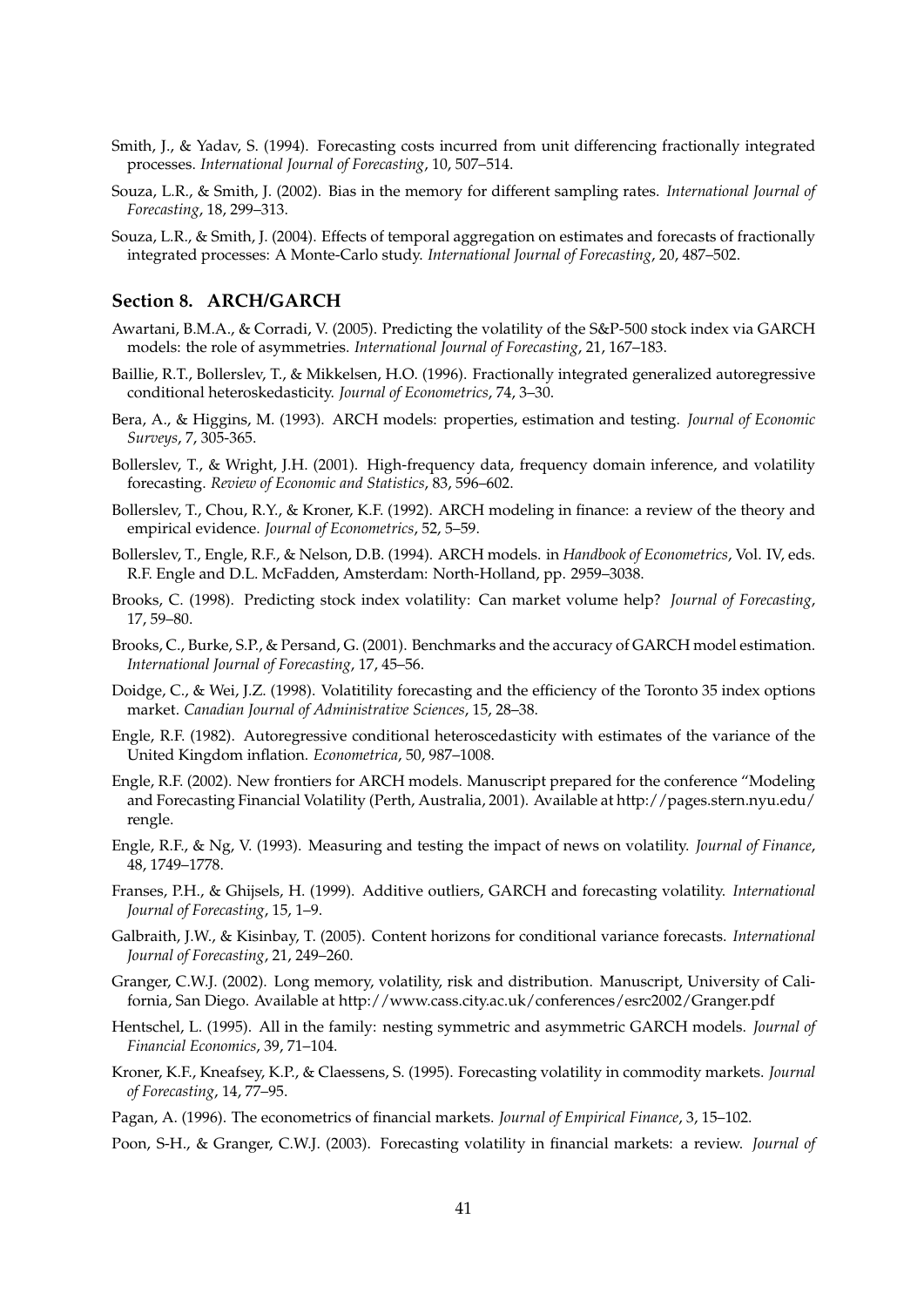*Economic Literature*, 41, 478–539.

- Poon, S-H., & Granger, C.W.J. (2005). Practical issues in forecasting volatility. *Financial Analysts Journal*, 61, 45–56.
- Sabbatini, M., & Linton, O. (1998). A GARCH model of the implied volatility of the Swiss market index from option prices. *International Journal of Forecasting*, 14, 199–213.
- Taylor, S.J. (1987). Forecasting the volati lity of currency exchange rates. *International Journal of Forecasting*, 3, 159–170.
- Vasilellis, G.A., & Meade, N. (1996). Forecasting volatility for portfolio selection. *Journal of Business Finance & Accounting*, 23, 125–143.

#### **Section 9. Count data forecasting**

- Brännäs, K. (1995). Prediction and control for a time-series count data model. *International Journal of Forecasting*, 11, 263–270.
- Brännäs, K., Hellström, J., & Nordström, J. (2002). A new approach to modelling and forecasting monthly guest nights in hotels. *International Journal of Forecasting*, 18, 19–30.
- Croston, J.D. (1972). Forecasting and stock control for intermittent demands. *Operational Research Quarterly*, 23, 289–303.
- Diebold, F.X., Gunther, T.A., & Tay, A.S. (1998). Evaluating density forecasts, with applications to financial risk management. *International Economic Review*, 39, 863–883.
- Freeland, R.K., & McCabe, B.P.M. (2004). Forecasting discrete valued low count time series. *International Journal of Forecasting*, 20, 427–434.
- Grunwald, G.K., Hyndman, R.J., Tedesco, L.M., & Tweedie, R.L. (2000). Non-Gaussian conditional linear AR(1) models. *Australian and New Zealand Journal of Statistics*, 42, 479–495.
- Diggle, P.J., Heagerty, P., Liang, K.-Y., & Zeger, S. (2002). *Analysis of longitudinal data*, 2nd ed., Oxford University Press: Oxford.
- Johnston, F.R., & Boylan, J.E. (1996). Forecasting intermittent demand: a comparative evaluation of Crostons method. *International Journal of Forecasting*, 12, 297–298.
- McCabe, B.P.M. & Martin, G.M. (2005). Bayesian predictions of low count time series. *International Journal of Forecasting*, 21, 315–330.
- Syntetos, A.A., & Boylan, J.E. (2005). The accuracy of intermittent demand estimates. *International Journal of Forecasting*, 21, 303–314.
- Willemain, T.R., Smart, C.N., Shockor, J.H., & DeSautels, P.A. (1994). Forecasting intermittent demand in manufacturing: a comparative evaluation of Crostons method. *International Journal of Forecasting*, 10, 529–538.
- Willemain, T.R., Smart, C.N., & Schwarz, H.F. (2004). A new approach to forecasting intermittent demand for service parts inventories. *International Journal of Forecasting*, 20, 375–387.

#### **Section 10. Forecast evaluation and accuracy measures**

- Ahlburg, D.A., Chatfield, C., Taylor, S.J., Thompson, P.A., Winkler, R.L., Murphy, A.H., Collopy, F., & Fildes, R. (1992). A commentary on error measures. *International Journal of Forecasting*, 8, 99–111.
- Armstrong, J.S., & Collopy, F. (1992). Error measures for generalizing about forecasting methods: Empirical comparisons. *International Journal of Forecasting*, 8, 69–80.
- Chatfield, C. (1988). Editorial: Apples, oranges and mean square error. *International Journal of Forecasting*, 4, 515–518.
- Clements, M.P., & Hendry, D.F. (1993). On the limitations of comparing mean square forecast errors.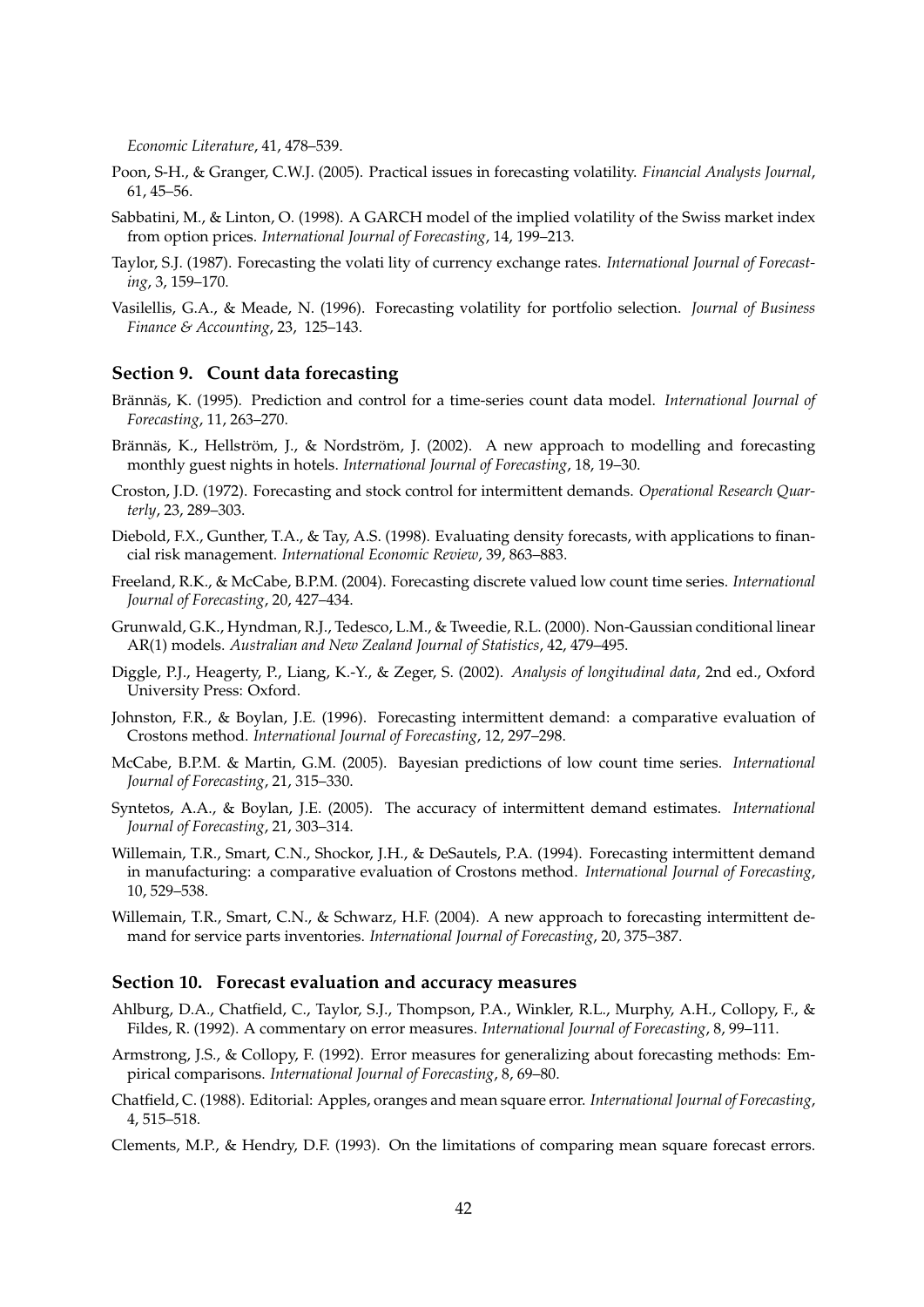*Journal of Forecasting*, 12, 617–637.

- Diebold, F.X., & R.S. Mariano (1995). 'Comparing Predictive Accuracy. *Journal of Business & Economic Statistics*, 13, 253–263.
- Fildes, R., & Makridakis, S. (1988). Forecasting and loss functions. *International Journal of Forecasting*, 4, 545–550.
- Fildes, R. (1992). The evaluation of extrapolative forecasting methods. *International Journal of Forecasting*, 8, 81–98.
- Fildes, R., Hibon, M., Makridakis, S., & Meade, N. (1998). Generalising about univariate forecasting methods: further empirical evidence. *International Journal of Forecasting*, 14, 339–358.
- Flores, B. (1989). The utilization of the Wilcoxon test to compare forecasting methods: A note. *International Journal of Forecasting*, 5, 529–535.
- Goodwin, P., & Lawton, R. (1999). On the asymmetry of the symmetric MAPE. *International Journal of Forecasting*, 15, 405–408.
- Granger, C.W.J., & Jeon, Y. (2003a). A time-distance criterion for evaluating forecasting models. *International Journal of Forecasting*, 19, 199–215.
- Granger, C.W.J., & Jeon, Y. (2003b). Comparing forecasts of inflation using time distance. *International Journal of Forecasting*, 19, 339–349. (Corrigendum: Vol 19:4, p. 767).
- Harvey, D., Leybourne, S., & Newbold, P. (1997). Testing the equality of prediction mean squared errors. *International Journal of Forecasting*, 13, 281–291.
- Koehler, A.B. (2001). The asymmetry of the sAPE measure and other comments on the M3-Competition. *International Journal of Forecasting*, 17, 570–574.
- Mahmoud, E. (1984). Accuracy in forecasting: A survey. *Journal of Forecasting*, 3, 139–159.
- Makridakis, S., Andersen, A., Carbone, R., Fildes, R.. Hibon, M., Lewandowski, R., Newton, J., Parzen, E., & Winkler, R. (1982). The accuracy of extrapolation (time series) methods: results of a forecasting competition. *Journal of Forecasting*, 1, 111–153.
- Makridakis, S. (1993). Accuracy measures: theoretical and practical concerns. *International Journal of Forecasting*, 9, 527–529.
- Makridakis, S., & Hibon, M. (2000). The M3-Competition: results, conclusions and implications. *International Journal of Forecasting*, 16, 451–476.
- Makridakis, S., Wheelwright, S.C., & Hyndman, R.J. (1998). *Forecasting: methods and applications*, 3rd ed., John Wiley & Sons: New York.
- McCracken, M.W. (2004). Parameter estimation and tests of equal forecast accuracy between non-nested models. *International Journal of Forecasting*, 20, 503–514.
- Sullivan, R., Timmermann, A., & White, H. (2003). Forecast evaluation with shared data sets. *International Journal of Forecasting*, 19, 217–227.
- Theil, H. (1966). *Applied Economic Forecasting*, North-Holland: Amsterdam.
- Thompson, P.A. (1990). An MSE statistic for comparing forecast accuracy across series. *International Journal of Forecasting*, 6, 219–227.
- Thompson, P.A. (1991). Evaluation of the M-competition forecasts via log mean squared error ratio. *International Journal of Forecasting*, 7, 331–334.
- Wun, L-M., & Pearn, W.L. (1991). Assessing the statistical characteristics of the mean absolute error of forecasting. *International Journal of Forecasting*, 7, 335–337.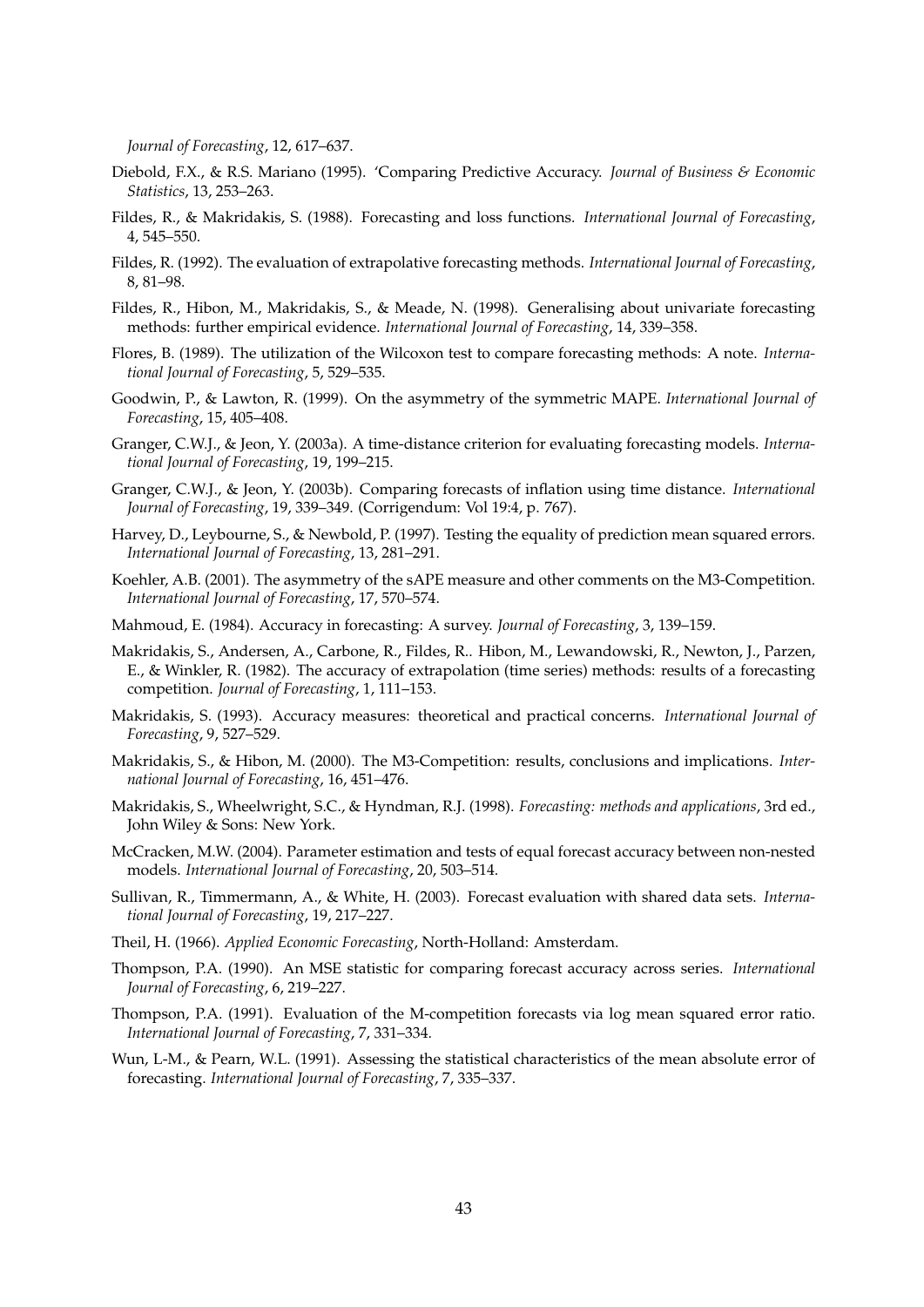#### **Section 11. Combining**

- Aksu, C., & Gunter, S. (1992). An empirical analysis of the accuracy of SA, OLS, ERLS and NRLS combination forecasts. *International Journal of Forecasting*, 8, 27–43.
- Bates, J.M., & Granger, C.W.J. (1969). Combination of forecasts. *Operations Research Quarterly*, 20, 451– 468.
- Bunn, D.W. (1985). Statistical efficiency in the linear combination of forecasts. *International Journal of Forecasting*, 1, 151–163.
- Clemen, R.T. (1986). Linear constraints and the efficiency of combined forecasts. *Journal of Forecasting*, 6, 31–38.
- Clemen, R.T. (1989). Combining forecasts: A review and annotated biography (with discussion) *International Journal of Forecasting*, 5, 559–583.
- Deutsch, M., Granger, C.W.J., & Teräsvirta, T. (1994). The combination of forecasts using changing weights. *International Journal of Forecasting*, 10, 47–57.
- Diebold, F.X., & Pauly, P. (1990). The use of prior information in forecast combination. *International Journal of Forecasting*, 6, 503–508.
- Fang, Y. (2003). Forecasting combination and encompassing tests. *International Journal of Forecasting*, 19, 87–94.
- Fiordaliso, A. (1998). A nonlinear forecast combination method based on Takagi-Sugeno fuzzy systems. *International Journal of Forecasting*, 14, 367–379.
- Granger, C.W.J. (1989). Combining forecasts twenty years later. *Journal of Forecasting*, 8, 167–173.
- Granger, C.W.J., & Ramanathan, R. (1984). Improved methods of combining forecasts. *Journal of Forecasting*, 3, 197–204.
- Gunter, S.I. (1992). Nonnegativity restricted least squares combinations. *International Journal of Forecasting*, 8, 45–59.
- Hendry, D.F., & Clements, M.P. (2002). Pooling of forecasts. *Econometrics Journal*, 5, 1–31.
- Hibon, M., & Evgeniou, T. (2005). To combine or not to combine: selecting among forecasts and their combinations. *International Journal of Forecasting*, 21, 15–24.
- Kamstra, M., & Kennedy, P. (1998). Combining qualitative forecasts using logit. *International Journal of Forecasting*, 14, 83–93.
- de Menezes, L.M., & Bunn, D.W. (1998). The persistence of specification problems in the distribution of combined forecast errors. *International Journal of Forecasting*, 14, 415–426.
- Miller, S.M., Clemen, R.T., & Winkler, R.L. (1992). The effect of nonstationarity on combined forecasts. *International Journal of Forecasting*, 7, 515–529.
- Newbold, P., & Granger, C.W.J. (1974). Experience with forecasting univariate time series and the combination of forecasts. *Journal of the Royal Statistical Society (A)*, 137, 131–165.
- Taylor, J.W., & Bunn, D.W. (1999). Investigating improvements in the accuracy of prediction intervals for combinations of forecasts: A simulation study. *International Journal of Forecasting*, 15, 325–339.
- Terui, N., & van Dijk, H.K. (2002). Combined forecasts from linear and nonlinear time series models. *International Journal of Forecasting*, 18, 421–438.
- Winkler, R.L., & Makridakis, S. (1983). ' The combination of forecasts. *Journal of the Royal Statistical Society (A)*, 146, 150–157.
- Zou, H., & Yang, Y. (2004). Combining time series models for forecasting. *International Journal of Forecasting*, 20, 69–84.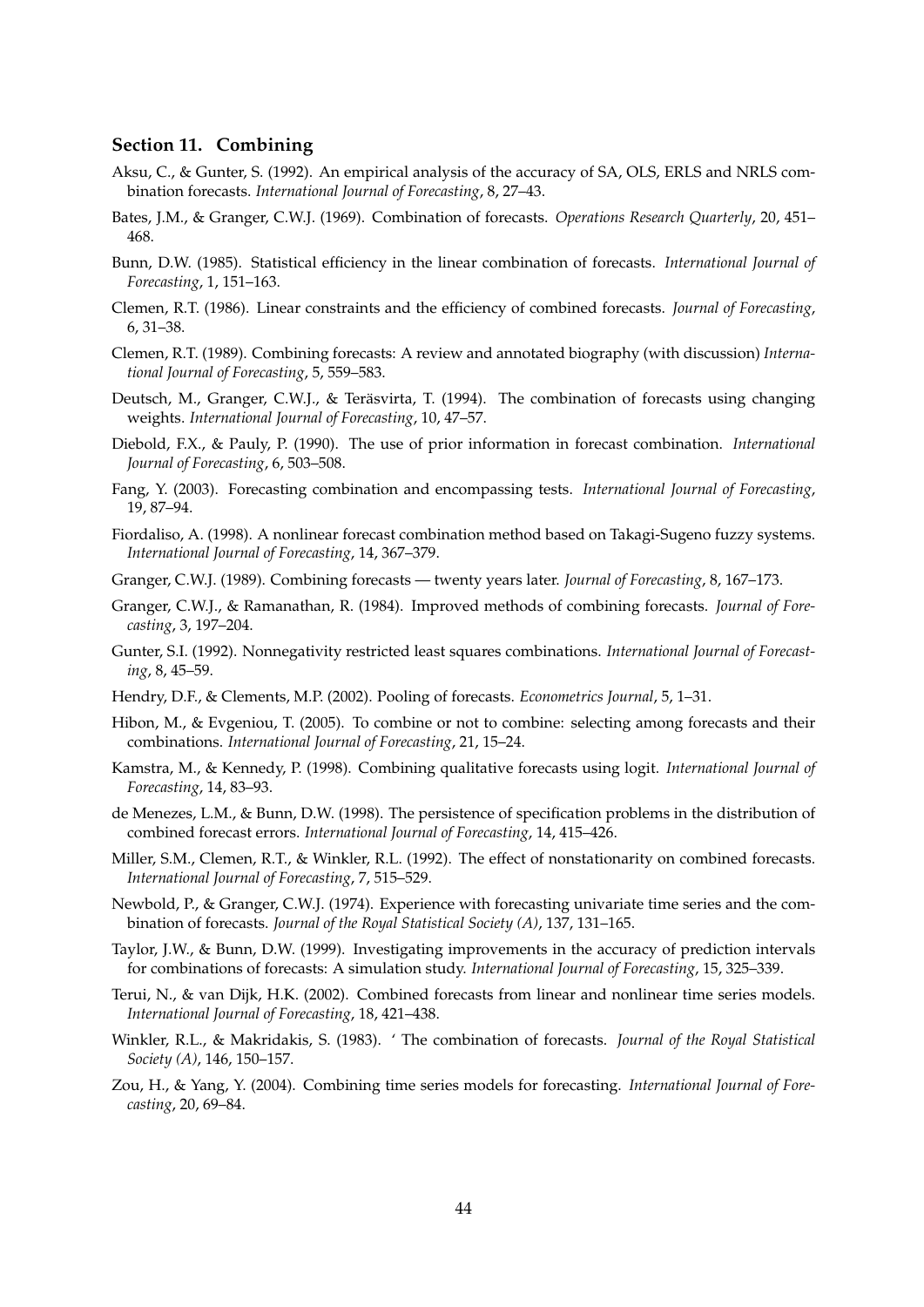#### **Section 12. Prediction intervals and densities**

Chatfield, C. (1993). Calculating interval forecasts. *Journal of Business & Economic Statistics*, 11, 121–135.

- Chatfield, C., & Koehler, A.B. (1991). On confusing lead time demand with h-period-ahead forecasts. *International Journal of Forecasting*, 7, 239–240.
- Clements, M.P., & Smith, J. (2002). Evaluating multivariate forecast densities: A comparison of two approaches. *International Journal of Forecasting*, 18, 397–407.
- Clements, M.P., & Taylor, N. (2001). Bootstrapping prediction intervals for autoregressive models. *International Journal of Forecasting*, 17, 247–267.
- Diebold, F.X., Gunther, T.A., & Tay, A.S. (1998). Evaluating density forecasts with applications to financial risk management. *International Economic Review*, 39, 863–883.
- Diebold, F.X., Hahn, J.Y., & Tay, A.S. (1999). Multivariate density forecast evaluation and calibration in financial risk management: high-frequency returns in foreign exchange. *Review of Economics and Statistics*, 81, 661–673.
- Grigoletto, M. (1998). Bootstrap prediction intervals for autoregressions: Some alternatives. *International Journal of Forecasting*, 14, 447–456.
- Hyndman, R.J. (1995). Highest density forecast regions for non-linear and non-normal time series models. *Journal of Forecasting*, 14, 431–441.
- Kim, J.A. (1999). Asymptotic and bootstrap prediction regions for vector autoregression. *International Journal of Forecasting*, 15, 393–403.
- Kim, J.A. (2004a). Bias-corrected bootstrap prediction regions for vector autoregression. *Journal of Forecasting*, 23, 141–154.
- Kim, J.A. (2004b). Bootstrap prediction intervals for autoregression using asymptotically mean-unbiased estimators. *International Journal of Forecasting*, 20, 85–97.
- Koehler, A.B. (1990). An inappropriate prediction interval. *International Journal of Forecasting*, 6, 557–558.
- Lam, J.-P., & Veall, M.R. (2002). Bootstrap prediction intervals for single period regression forecasts. *International Journal of Forecasting*, 18, 125–130.
- Lefrançois, P. (1989). Confidence intervals for non-stationary forecast errors: Some empirical results for the series in the M-competition. *International Journal of Forecasting*, 5, 553–557.
- Makridakis, S., & Hibon, M. (1987). Confidence intervals: an empirical investigation of the series in the M-competition. *International Journal of Forecasting*, 3, 489–508.
- Masarotto, G. (1990). Bootstrap prediction intervals for autoregressions. *International Journal of Forecasting*, 6, 229–239.
- McCullough, B.D. (1994). Bootstrapping forecast intervals: An application to AR(p) models. *Journal of Forecasting*, 13, 51–66.
- McCullough, B.D. (1996). Consistent forecast intervals when the forecast-period exogenous variables are stochastic. *Journal of Forecasting*, 15, 293–304.
- Pascual, L., Romo, J., & Ruiz, E. (2001). Effects of parameter estimation on prediction densities: A bootstrap approach. *International Journal of Forecasting*, 17, 83–103.
- Pascual, L., Romo, J., & Ruiz, E. (2004). Bootstrap predictive inference for ARIMA processes. *Journal of Time Series Analysis*, 25, 449–465.
- Pascual, L., Romo, J., & Ruiz, E. (2005). Bootstrap prediction intervals for power-transformed time series. *International Journal of Forecasting*, 21, 219–236.
- Reeves, J.J. (2005). Bootstrap prediction intervals for ARCH models. *International Journal of Forecasting*, 21, 237–248.
- Tay, A.S., & Wallis, K.F. (2000). Density forecasting: a survey. *Journal of Forecasting*, 19, 235–254.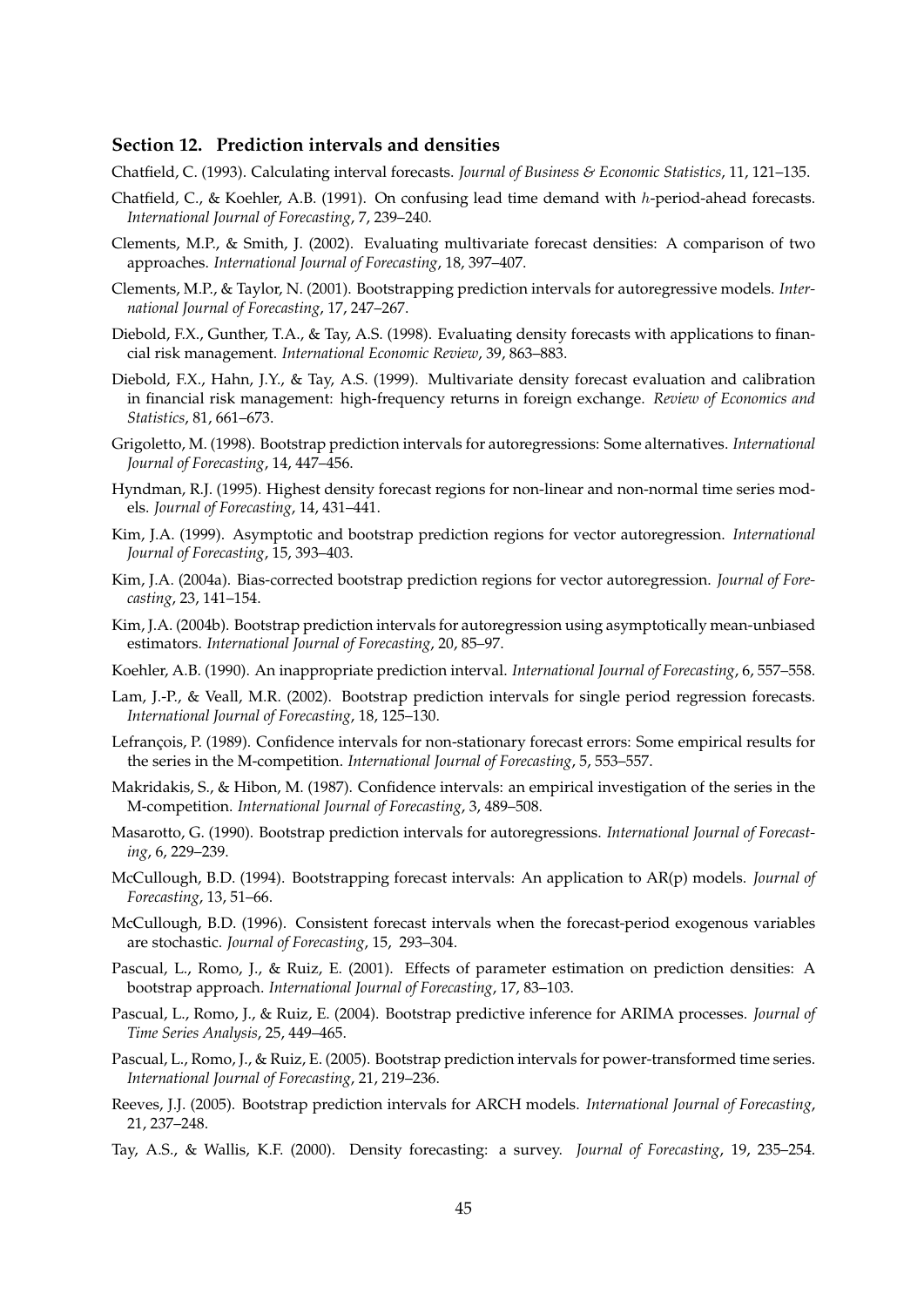Reprinted in Clements, M.P., and Hendry, D.F. (eds.). *A Companion to Economic Forecasting*, pp. 45- 68. Oxford: Blackwell (2002).

- Taylor, J.W., & Bunn, D.W. (1999). Investigating improvements in the accuracy of prediction intervals for combinations of forecasts: A simulation study. *International Journal of Forecasting*, 15, 325–339.
- Wallis, K.F. (1999). Asymmetric density forecasts of inflation and the Bank of Englands fan chart. *National Institute Economic Review*, 167, 106–112.
- Wallis, K.F. (2003). Chi-squared tests of interval and density forecasts, and the Bank of Englands fan charts. *International Journal of Forecasting*, 19, 165–175.

#### **Section 13. A look to the future**

- Armstrong, J.S. (2001). Suggestions for further research. *www.forecastingprinciples.com/ researchers.html*.
- Andersen, T.G., Bollerslev, T., Diebold, F.X., & Labys, P. (2003). Modeling and forecasting realized volatility. *Econometrica*, 71, 579–625.
- Casella, G. (Editor) et al. (2000). Vignettes for the Year 2000. *Journal of the American Statistical Association*, 95, 1269–1368 (with 22 thought-provoking contributions).
- Chatfield, C. (1988). The future of time-series forecasting. *International Journal of Forecasting*, 4, 411–419.
- Chatfield, C. (1997). Forecasting in the 1990s. *The Statistician*, 46, 461–473.
- Clements, M.P. (2003). Editorial: Some possible directions for future research. *International Journal of Forecasting*, 19, 1–3.
- Cogger, K.C. (1988). Proposals for research in time series forecasting. *International Journal of Forecasting*, 4, 403–410.
- Dawes, R., Fildes, R., Lawrence, M., & Ord, J.K. (1994). The past and the future of forecasting research. *International Journal of Forecasting*, 10, 151–159.
- De Gooijer, J.G. (1990). Editorial: The role of time series analysis in forecasting: A personal view. *International Journal of Forecasting*, 6, 449–451.
- De Gooijer, J.G., & Gannoun, A. (2000). Nonparametric conditional predictive regions for time series. *Computational Statistics & Data Analysis*, 33, 259–275.
- Dekimpe, M.G., & Hanssens, D.M. (2000). Time-series models in marketing: past, present and future. *International Journal of Research in Marketing*, 17, 183–193.
- Durbin, J., & Koopman, S.J. (2001). *Time Series Analysis by State Space Methods*, Oxford: Oxford University Press.
- Engle, R.F & Manganelli, S. (2004). CAViaR: Conditional autoregressive value at risk by regression quantiles. *Journal of Business & Economic Statistics*, 22, 367–381.
- Engle, R.F. & Russell, J.R. (1998). Autoregressive conditional duration: a new model for irregularly spaced transactions data. *Econometrica*, 66, 1127–1162.
- Forni, M., Hallin, M., Lippi, M., & Reichlin, L. (2005). The generalized dynamic factor model: one-sided estimation and forecasting. *Journal of the American Statistical Association*, 100, 830–840.
- Harvey, A.C. (1989). *Forecasting, Structural Time Series Models and the Kalman Filter*, Cambridge: Cambridge University Press.
- Koenker, R.W., & Bassett, G.W. (1978). Regression quantiles. *Econometrica*, 46, 33–50.
- Ord, J.K. (1988). Future developments in forecasting: The time series connexion. *International Journal of Forecasting*, 4, 389–401.
- Peña, D., & Poncela, P. (2004). Forecasting with nonstationary dynamic factor models. *Journal of Econometrics*, 119, 291–321.